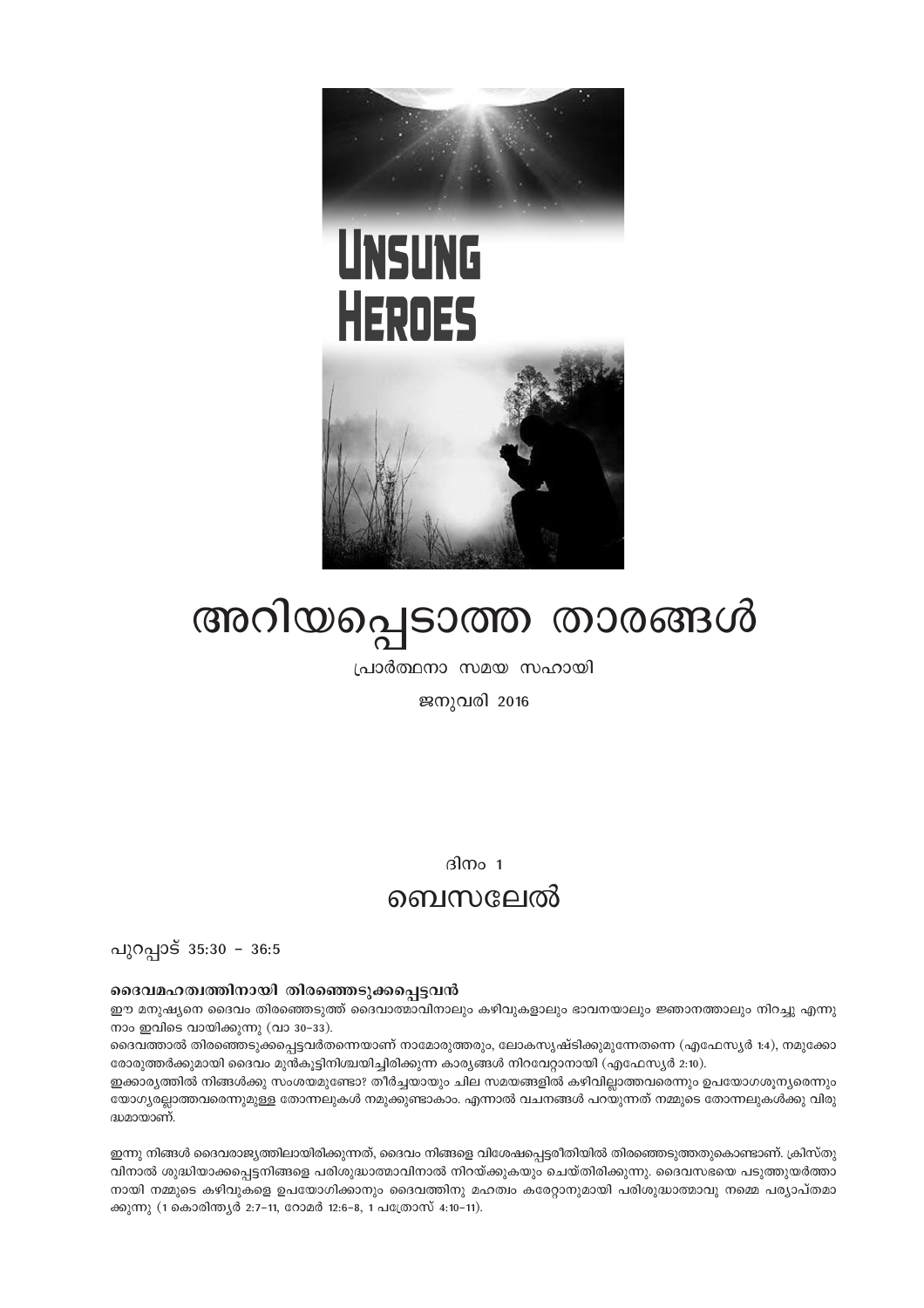#### മറ്റുള്ളവർക്കു കഴിവു പകരുക

മറ്റുള്ളവരെ പ്രാപ്തരാക്കാനുള്ള കഴിവു ദൈവം ബെസലേലിനും ഓഹോലിയാബിനും നൽകിയെന്ന് മുപ്പത്തിനാലാം വാക്യം പറയുന്നു. അവർക്കു ദൈവം കൊടുത്ത കഴിവുകൾ മറ്റുള്ളവരിലേക്കു പകർന്നു കൊടുത്ത് മറ്റുള്ളവരെയും ദൈവശുശ്രൂഷ യ്ക്കായി പര്യാപ്തരാക്കണമെന്നതായിരുന്നു ദൈവഹിതം.

### ഇന്നു നമ്മോടു ദൈവം ആവശ്യപ്പെടുന്നതും ഇതുതന്നെയല്ലേ?

എന്തൊക്കെ കഴിവുകളാണ് ദൈവം സഭയിലുടനീളമായി നൽകിയിരിക്കുന്നത്? പാടാനും, ശുശ്രുഷിക്കാനും, കെ കെ സി യിലും പ്രീ-ടീൻസിനെയും ടീൻസിനെയും കാംപസുകാരെയുമൊക്കെ പഠിപ്പിക്കുവാനും, പ്രസംഗിക്കുവാനും, ബൈബിൾ പഠിപ്പിക്കു വാനും, ക്ലാസ്സുകളും പാഠങ്ങളും മറ്റും ഒരുക്കുവാനും, പരിഭാഷപ്പെടുത്തുവാനും, കലാപരമായ കാര്യങ്ങൾ ചെയ്യാനും, ഭക്ഷണം പാകം ചെയ്യാനും, പ്രോത്സാഹിപ്പിക്കാനും, കണക്കുകാര്യങ്ങൾ നോക്കാനും, വിവിധ പരിപാടികൾ ആസൂത്രണം ചെയ്തു നട പ്പിലാക്കാനും... ഇതെല്ലാം നിങ്ങൾ ദൈവരാജ്യത്തിനായി ഉപയോഗിക്കുന്നുണ്ടോ? ഈ കഴിവുകൾ പകർന്നുകൊടുക്കാനായി മറ്റുള്ളവരെ തിരഞ്ഞെടുക്കുകയും പ്രാപ്തരാക്കുകയും ചെയ്യുന്നുണ്ടോ?

#### വിശ്വസ്തരും ഉത്തരവാദിത്വമുള്ളവരുമായ സേവകർ

ദൈവം കല്പ്പിച്ചതുപോലെതന്നെ ബെസലേലും ഓഹോലിയാബും പ്രവർത്തിച്ചെന്ന് പുറപ്പാട് 38:22–23 വാക്യങ്ങൾ സാക്ഷ്യപ്പെ ടുത്തുന്നു. തങ്ങളുടെ ജോലി വിശ്വസ്തതയോടെ ചെയ്യുന്നതിൽ മാത്രമല്ല, അതിന്റെ പുരോഗതിയെക്കുറിച്ചു മോശയോടു വിവര ങ്ങൾ അതാതു സമയത്തു ധരിപ്പിക്കാനും അവർ ആർജ്ജവം കാണിച്ചു. കർത്താവിന്റെ വേലയിൽ നിങ്ങളും ഇതുപോലെ വിശ്വ സ്തരായവരാണോ? ജോലികൾ ഏറ്റെടുക്കാനും, നിർദ്ദേശങ്ങൾ പാലിച്ച് അതിന്റെ പുരോഗതികളെക്കുറിച്ചു നേരാംവണ്ണം ധരി പ്പിച്ച് കർത്താവിന്റെ വേല ഭംഗിയാക്കാനുമൊക്കെ?

#### പ്രായോഗികമായി:

1. ദൈവം നിങ്ങളെ തിരഞ്ഞെടുത്തതിനെ ഓർത്തു നന്ദികരേറ്റുക – നിങ്ങളുടെ സ്നാന സമയവും, ദൈവം അതൊരുക്കിയ അത്ഭുതവഴികളുമോർത്ത്.

2. ആത്മാവു നിങ്ങൾക്കു നൽകിയിട്ടുള്ള വരങ്ങളെക്കുറിച്ച് ചിന്തിക്കുക, അവയെ കൂടുതൽ ദൈവമഹത്വത്തിനായി എങ്ങനെ ഉപയോഗിക്കാൻ സാധിക്കുമെന്ന് എഴുതുക. കൂടുതൽ വിശ്വസ്തനാകുവാൻ എപ്രകാരം കഴിയും?

3. നിങ്ങൾക്കുള്ള കഴിവുകളും, നിങ്ങൾ പഠിച്ച കാര്യങ്ങളും പങ്കുവയ്ക്കാനും പരിശീലിപ്പിക്കാനുമായി ആരെയെങ്കിലും കണ്ടെത്തി സഹായിക്കുക.

### ദിനം 2 ഫിനേഹാസ്

#### സംഖ്യാപുസ്തകം, അദ്ധ്യായം 25

ചരിത്രാ: അഹരോന്റെ കൊച്ചുമകനും, എലെയാസാറിന്റെ മകനുമാണ് ഫിനെഹാസ്. ഈജിപ്തിലെ അടിമത്തത്തിൽ നിന്നും വിമോചിതരായ ഇസ്രായേൽ മക്കൾ തങ്ങൾക്കു വാഗ്ദാനം ചെയ്യപ്പെട്ട നാട്ടിലേക്കുള്ള പ്രയാണത്തിലാണ്. ദൈവകരം അവരുടെ കൂടെയുണ്ടായിരുന്നതിനാൽ, അവർ കടന്നുപോകുന്ന ദേശത്തെവിടെയും അവരെക്കുറിച്ചുള്ള ഭയം വലുതായുണ്ടായിരുന്നു. അത്തരമൊരു ദേശമായിരുന്ന മോവാബൃയിലെ രാജാവ് ബാലാക്ക്, ഇസ്രായേൽ മക്കളെ ശപിക്കുവാനായി ബിലെയാമിനെ ശരണം പ്രാപിച്ചു. എന്നാൽ ശപിക്കുവാനായി വായ് തുറക്കുമ്പോഴെല്ലാം ബിലെയാമിന്റെ നാവിൽ അനുഗ്രഹവാക്കുകളാണു വന്നത്. അതിനാൽ ഇസ്രായേൽ മക്കളുടെ അടുത്തേക്ക് തങ്ങളുടെകൂട്ടത്തിലുള്ള ഏറ്റവും മോഹിനികളായ സ്ത്രീകളെ പറഞ്ഞ യച്ച് ബാൽ ദേവനെ ആരാധിക്കുന്നതിലേക്ക് അവരെ വശീകരിക്കാനായി ബിലെയാം ഉപദേശിച്ചു (31:16). ഈ പദ്ധതി വിജയം കാണുന്നതായി നമുക്കു മനസ്സിലാക്കാൻ കഴിയും.

മൊവാബ്യസ്ത്രീകളുടെ പ്രലോഭനത്തിൽ വീണ ഇസ്രയേൽ മക്കൾ വിവിധപാപങ്ങളിൽ നിപതിച്ചു: അവിഹിതവേഴ്ച, വിഗ്ര ഹാരാധനയിലും അതിനോടനുബന്ധിച്ചുള്ള യാഗാർപ്പണത്തിലും പങ്കുകാരാകൽ, വിഗ്രഹാർപ്പിത ഭക്ഷണത്തിൽ പങ്കുചേരൽ, അവയെ ആരാധിക്കൽ, പേയോരിലെ ബാൽ ദേവനോടൊപ്പം കൂട്ടുകൂടിയ അവരുടെമേൽ ദൈവം കോപാകുലനായി.

അനന്തരഫലമോ? കഠിനമായ ഒരു വ്യാധി പൊട്ടിപ്പുറപ്പെട്ടു, 24000 ഇസ്രായേൽ മക്കൾ അന്നേദിവസം കൊല്ലപ്പെട്ടു.

ദയാനിധിയായ ദൈവം ഇതുപോലെ ക്രോധിച്ച് ആളുകളെ വധിക്കുമോ എന്ന ചോദ്യം നമ്മിൽ ചിലരുടെയെങ്കിലും ഉള്ളിൽ തോന്നാം. പ്രത്യേകമായി പഠിക്കേണ്ട ഒരു വിഷയമാണിതെന്നാകിലും, തിന്മയെ വെറുക്കാത്ത ഒരു ദൈവസ്നേഹത്തെക്കുറി ച്ചല്ല വേദപുസ്തകം പരാമർശിക്കുന്നത്. ദൈവസ്നേഹത്തെക്കുറിച്ച് ഒരു ലേഖനമെഴുതുമ്പോൾ അതിലൊരുനല്ലപങ്ക് ദൈവ ക്രോധത്തെക്കുറിച്ച് ഉൾപ്പെടുത്തേണ്ടത് അത്യാവശ്യമാണ്.

ഈ പാപം ചെയ്ത ഇസ്രായേൽ മക്കളുടെ നായകരെ ഉന്മൂലനം ചെയ്ത് അവരുടെ പാപത്തെ വെളിച്ചത്ത്കൊണ്ടുവരാൻ ദൈവം മോശയോടു കൽപ്പിച്ചു. എന്നാൽ ദൈവത്തിനുമുന്നിൽ കരഞ്ഞുകൊണ്ടിരുന്ന ഇസ്രായേലിന്റെ സർവ്വ സഭകളുടെയും മോശയുടെയും മുമ്പാകെ, ശിമയോൻ ഗോത്രത്തിലെ ഒരു പ്രഭുവായ സാലുവിന്റെ മകനായ സിമ്രി എന്ന ഒരുവൻ മിദ്യാൻ ഗോത്രാധിപനായിരുന്ന സൂരിന്റ മകളായ കൊസ്ബി എന്നുപേരായ ഒരു സ്ത്രീയെ അവന്റെ കൂടാരത്തിലേക്കു കൂട്ടിക്കൊണ്ടു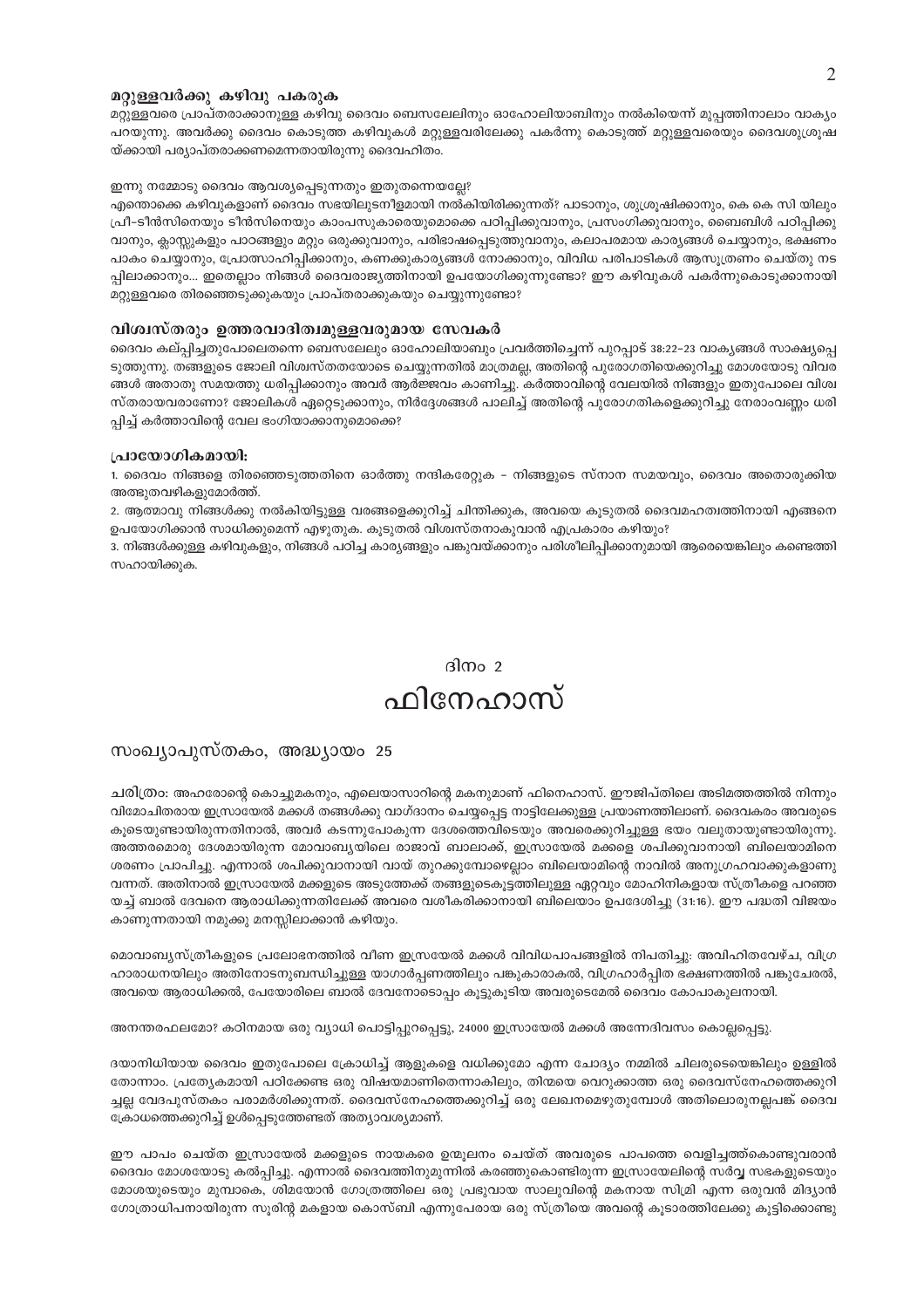പോയി. ഇതുകണ്ട ഫിനേഹാസ് സഭാമദ്ധ്യേ എഴുന്നേറ്റുചെന്ന് ഒരു കുന്തം രണ്ടു പേരുടെയും ഉദരം തുളക്കുമാറു കുത്തിയി റക്കി അവരെ രണ്ടുപേരേയും വധിച്ചു കളഞ്ഞു – അവർ രണ്ടുപേരും പ്രമാണിമാരുടെ മക്കളായിരുന്നിട്ടു കൂടി. ഇസ്രായേലിനെ തിരായി ഉയർന്ന വലിയ ബാധ അപ്പോഴാണ് നിലച്ചത്.

ഇത്രയും വലിയ ഒരു ശിക്ഷ കിട്ടുവാൻതക്കവിധം സിമ്രി ചെയ്ത കുറ്റത്തിന്റെ ആഴമെന്തായിരുന്നു?

അവൻ ദൈവത്തിന്റെയോ ദൈവജനത്തിന്റെയോ കൂടെയായിരുന്നില്ല, 24000 പേർ അപ്പോൾത്തന്നെ ആ ദിവസം ബാധയേറ്റു മരി ച്ചുകഴിഞ്ഞിരുന്നു. മോശയും സർവ്വമൂപ്പന്മാരും ഇസ്രായേൽ സഭകളും സമാഗമകൂടാരത്തിനുമുന്നിൽ വിലപിക്കുകയായിരുന്നു. എന്നാൽ ഇതൊന്നും വകവയ്ക്കാതെ മോശയെയും സകല നായകഗണത്തെയും അവഹേളിച്ച് തന്റെ മാംസേച്ഛയെ അവിഹിത മായി പ്രീതിപ്പെടുത്താനായി അവൻ ഒരു വിജാതീയ സ്ത്രീയെയും കൊണ്ട് പരസ്യമായി അവന്റെ കൂടാരത്തിൽ പ്രവേശിക്കുക യായിരുന്നു.

പാപം നമ്മിൽ പ്രവർത്തിക്കുന്നതും ഇപ്രകാരമാണ്. ചുറ്റുമുള്ള യാഥാർത്ഥ്യങ്ങളെ കാണാൻ സാധിക്കാത്തവിധം ഏതെങ്കിലും പാപങ്ങളിൽ നിങ്ങൾ മുഴുകിയിരിക്കുന്നുണ്ടോ?

ഫിനേഹാസിനെ ഇന്നു നമ്മുടെ മുന്നിൽ താരമാക്കുന്നതെന്താണ്?

അവൻ സാഹചര്യത്തെ ശരിയായി വിലയിരുത്തി, ദൈവത്തിന്റെ ഹൃദയം കണ്ടു. ദൈവം മോശയോട് ഫിനേഹാസിനെക്കുറിച്ചു സാക്ഷ്യപെടുത്തിയതു നോക്കുക: ഞാൻ എന്റെ തീക്ഷ്ണതയിൽ യിസ്രായേൽ മക്കളെ സംഹരിക്കാതിരിക്കേണ്ടതിനു പുരോഹി തനായ അഹരോന്റെ മകനായ എലെയാസാരിന്റെ മകൻ ഫിനേഹാസ് അവരുടെയിടയിൽ എനിക്കുവേണ്ടി തീക്ഷ്ണതയുള്ളവ നായി എന്റെ ക്രോധത്തെ യിസ്രായേൽ മക്കളിൽ നിന്നു നീക്കിക്കളഞ്ഞിരിക്കുന്നു (വാക്യം 11).

ആരുടെ മാനത്തെക്കുറിച്ചാണ് നാം തീക്ഷ്ണതയുള്ളവരായിരിക്കുന്നത്? ചിലപ്പോഴൊക്കെ നാം നമ്മുടെ മാനം ദൈവത്തിന്റെ മാനത്തെക്കാൾ വിലയുള്ളതായി കണക്കാക്കുന്നു. ലോകത്തിനുമുന്നിൽ നമ്മുടെ മാനം ആകാശംമുട്ടെയുയരുമ്പോൾ ദൈവത്തി നുമുന്നിൽ നമ്മുടെ മാനം ശൂന്യമായിരിക്കുകയാണ്.

സ്വന്തം സൗകര്യത്തേക്കാൾ ഉപരിയായി ഫിനേഹാസിനു ദൈവത്തിന്റെ മാനത്തെക്കുറിച്ചുണ്ടായിരുന്ന തീക്ഷ്ണതയാണ് അവനെ ദൈവത്തിനുമുന്നിൽ മാനിയാക്കിയത്. തനിക്കും തന്റെ തലമുറകൾക്കും എന്നന്നേയ്ക്കുമായി പുരോഹിതശുശ്രുഷയ്ക്കുള്ള അർഹതനൽകി ദൈവം അവനെ അനുഗ്രഹിച്ചു.

നമ്മുടെ മാനത്തേക്കാൾ ഉപരിയായി കർത്താവിന്റെ മാനം നാം പരിഗണിക്കുമ്പോൾ ഈ അനുഗ്രഹം നമുക്കും സ്വന്തമായതാ കും.

1. ദൈവത്തെക്കുറിച്ചു നിങ്ങളുടെ മനസ്സിൽ ഉടലെടുത്തിട്ടുള്ള നിരൂപണങ്ങൾ എന്തൊക്കെയാണ്?

2. ദൈവത്തിനു അപമാനം വരുത്തിവയ്ക്കുന്ന കാര്യങ്ങൾക്കെതിരെ കണ്ണടയ്ക്കത്തക്കവണ്ണം നിങ്ങൾ വ്യാപൃതരായിരിക്കുന്ന കാര്യങ്ങൾ എന്തൊക്കെയാണ്?

3. നിങ്ങളുടെ മാനത്തേക്കാൾ ഉപരിയായി ദൈവത്തിനു മാനം നൽകണമെങ്കിൽ നിങ്ങളുടെ ജീവിതത്തിൽ ഉടൻതന്നെ വരു ത്തേണ്ട മാറ്റങ്ങൾ എന്തൊക്കെയാണ്?

#### ദിനം  $3$

### യായേൽ

#### ന്യായാധിപർ 4:17-24

ശക്തമായ പോരാട്ടം നടക്കുന്ന ഒരു യുദ്ധക്കളമാണ് ഇവിടത്തെ രംഗം. പരാജയപ്പെട്ട സൈന്യവും സേനാധിപൻ സീസെരായും പാലായനം ചെയ്തുകൊണ്ടിരിക്കുന്നു. കേനൃനായ ഹേബെരിന്റെ ഭാര്യ യായേലിന്റെ കൂടാരത്തിലേക്ക് സീസെരാ അഭയം തേടി യെത്തി, ശത്രുവിന്റെ കയ്യിൽപ്പെടാതെ സുരക്ഷിതമായിരിക്കാൻ പറ്റിയ ഒരു സ്ഥലമാണതെന്ന് അവൻ കരുതി.

കേന്യർ ഇസ്രായേൽ മക്കളുടെ പക്ഷത്തായിരുന്നെങ്കിലും, ഹേബെരിന്റെ വംശം ശത്രുവായ ഹാസോർ ദേശത്തെ രാജാവായ യാബീനുമായി അടുപ്പത്തിലായിരുന്നു. തന്റെ ഭർത്താവിന്റെ നിലപാടിനു വിരുദ്ധമായി ഇസ്രായേൽ ദേശത്തോടു വിശ്വസ്തത കാത്തുസൂക്ഷിച്ചിരുന്നു യായേൽ – രഹസ്യമായി.

യായേലിനെ സംശയിക്കാൻ സീസെരാവിന് യാതൊരു കാരണങ്ങളുമില്ലായിരുന്നു. തന്റെ വിശ്വസ്തനായ ഹേബെരിന്റെ ഭാര്യ യുടെ അടുത്ത് യാതൊരു സംശയവുമില്ലാതെ നിന്ന സീസെരാ, സുരക്ഷാകവചങ്ങളില്ലാത്തവനായി. യുദ്ധത്തിൽ പരാജിതനായി ക്ഷീണിച്ച് ജീവനും കൊണ്ട് ഓടിയ അവന് വിശ്വസ്തമായ ഒരിടത്ത് വിശ്രമമായിരുന്നു ആവശ്യം.

കാര്യപ്രാപ്തയും നല്ല ആതിഥേയയും മാന്യയും കാര്യങ്ങൾ മനസ്സിലാക്കിപ്രവർത്തിക്കുന്നവളുമായ ഒരു നല്ല ഭാര്യയായിരുന്നു യായേൽ. എന്നിരുന്നാലും തന്റെ ജനത്തെ വിജയത്തിലേക്ക് നയിക്കുന്ന ദൈവത്തിന്റെ വലിയ പദ്ധതിയിലേക്ക് അവളെ വിളിക്ക പ്പെട്ടപ്പോൾ, സമർപ്പണത്തോടും വിശ്വസ്തതയോടുംകൂടി, മറുചോദ്യങ്ങൾ ഉന്നയിക്കാതെതന്നെ അവൾ അനുസരണം കാണിച്ചു.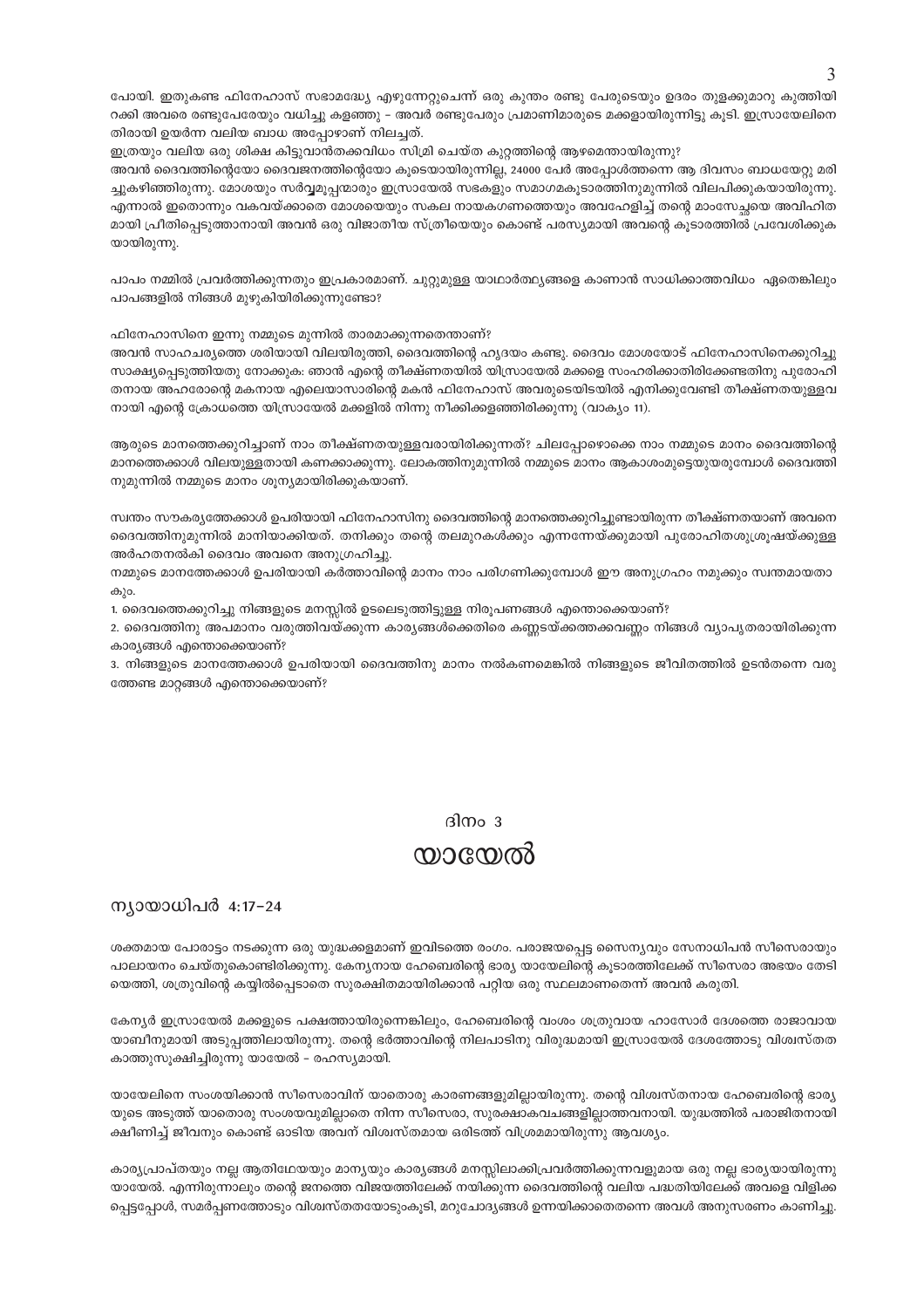അവളുടെ ജോലിയിൽ തികഞ്ഞ ഉത്തരവാദിത്വവും ശ്രദ്ധയും കാണിച്ച അവൾ ഇസ്രായേലിന്റെ ദുർഘടഘട്ടത്തിൽ ഇടറിപ്പോകാതെ ധീരതയും നിശ്ചയദാർഢ്യവും കാണിച്ചു.

തന്റെ കുടുംബത്തോടുള്ള ഉത്തരവാദിത്വങ്ങൾ നിറവേറ്റി സാധാരണകുടുംബിനിയായി ജീവിച്ച അവൾക്കു വേണ്ടി ദൈവം ഒരു ചരിത്ര നിയോഗമാണ് ഒരുക്കിവച്ചത്, അതവൾ ഹൃദയം കൊടുത്തു പൂർത്തീകരിച്ചു. ദൈവം നമുക്കായി ഒരുക്കിവച്ചിട്ടുള്ള പ്രവർത്തികൾ നിറവേറ്റാനായി ഒരു പദവിയുടെയോ, സ്ഥാനത്തിന്റെയോ ആവശ്യം നമുക്കുവേണ്ട. ദൈവത്തിനായി ഉപയോഗി ക്കാനുള്ള കഴിവുകളും കരുത്തും നമുക്കെല്ലാവർക്കുമുണ്ട്. കൂടാരമുണ്ടാക്കുന്നതിൽ അക്കാലത്തു സ്ത്രീകൾക്കു നിപുണതയു ണ്ടായിരുന്നു, യായേലിനും കൂടാരക്കുറ്റിതറയ്ക്കുന്നതിൽ നല്ല പരിശീലനമുണ്ടായിരുന്നു. തന്റെ ജനത്തിനു വിജയമുണ്ടാകേണ്ട തിന്, തനിക്കറിയാവുന്ന കാര്യം അവൾ മികവോടെചെയ്തു. ചെറിയ ഒരു കൂടാരത്തിലാണെങ്കിലും തക്കസമയത്തു കാണിച്ച വിവേകം വലിയ ഒരു വിജയം ദൈവജനത്തിനു നൽകി. പടനായകനായ ബാരാക്കിനെ വിളിച്ചുവരുത്തി ചെയ്യാനൊന്നും മിന ക്കെടാതെ. തനിക്കു കിടിയ അവസരം അവൾ ശരിയായി വിനിയോഗിച്ചു.

#### ന്യായാധിപർ 5:24–27

ദൈവത്തെ മഹത്വപ്പെടുത്തി ദെബോര പാടിയ പാട്ടിൽ, യായേലിന്റെ അനുസരണയെപ്രതി അവളെ അനുഗൃഹീതയെന്നു പുക ഴ്ത്തുന്നു.

– യായേലിന്റെ സാഹചര്യം പോലെ, നിങ്ങളുടെ വീട്ടിൽ നിങ്ങളെ താങ്ങാൻ ആരുമില്ലെങ്കിലും നിങ്ങൾ ശരിയായതു ചെയ്യുമോ അതോ സമ്മർദ്ദത്തിനും ജനപ്രീതിക്കും വഴങ്ങുമോ?

– നിങ്ങളോട് ഏറ്റവും അടുപ്പമുള്ള ഒരാൾ – ജീവിത പങ്കാളിയോ, സുഹൃത്തോ, സഹോദരനോ/സഹോദരിയോ, ശിഷ്യത്വപങ്കാ ളിയോ മറ്റോ – ദൈവീകമല്ലാത്ത ഒരു തീരുമാനമെടുക്കാനൊരുമ്പെട്ടപ്പോൾ നിങ്ങൾ എങ്ങിനെയാണു പ്രതികരിച്ചത്? ദൈവത്തി നനുകൂലമായ ഒരു നിലപാടെടുക്കാൻ നിങ്ങൾക്കു കഴിഞ്ഞിരുന്നോ? ഇല്ലെങ്കിൽ, എന്തായിരുന്നു കാരണം?

– അസാധാരണമായ രീതിയിൽ എന്തെങ്കിലും ചെയ്യേണ്ടിവരുന്ന സാഹചര്യമുണ്ടാകുമ്പോൾ – നിങ്ങൾക്കു സൗകര്യപ്രദമല്ലാ ത്തതോ, അപകടമായേക്കും എന്നു തോന്നുന്നതോ, നിങ്ങളുടെ കഴിവിനപ്പുറത്തുള്ളതോ ആയവ – നിങ്ങൾ എങ്ങിനെയാണു പെരുമാറാറുള്ളത്? ദൈവഹിതത്തോട് അനുസരണകാണിക്കുമോ അതോ ദൈവത്തിന്റെ ജ്ഞാനത്തെ ചോദ്യം ചെയ്യുമോ?

– നിങ്ങളുടെ മുന്നിൽ അവസരങ്ങൾ കാണുമ്പോൾ നിങ്ങൾ ഉണർന്നു പ്രവർത്തിക്കുമോ അതോ മറ്റുള്ളവർക്കു പിന്നിലായി നിങ്ങളെ ഒരു സുരക്ഷിത സ്ഥാനത്തു സ്ഥാപിക്കുമോ?

- ദൈവമഹത്വത്തിനായി നിങ്ങളുടെ കഴിവുകളെ ഉപയോഗിക്കുന്നുണ്ടോ?

സാധാരണസ്ത്രീകൾക്കു പ്രവർത്തിക്കാൻ കഴിയുന്നതിലും വലിയ വിപ്പവകരമായ ഒരു പ്രവർത്തിയാണ് യായേൽ ചെയ്തത്, അവൾ അനുഗൃഹീതയെന്നു വിളിക്കപ്പെടുകയും ചെയ്തു. ദൈവവിളി കേൾക്കുന്നതിനായി നമുക്കും ഒരുങ്ങാം – എപ്പോഴും എവിടെവച്ചും ഏതു രീതിയിലും – കാരണം മഹത്വപ്പെടുന്നത് കർത്താവിന്റെ നാമമാണ്.

#### ദിനം $4$

## ബോവസ്

പ്രായക്കൂടുതലുള്ള സ്ത്രീകളെ അമ്മമാരെപ്പോലെയും ഇളയ സ്ത്രീകളെ പൂർണ്ണ നിർമ്മലതയോടെ സഹോദരീമാരെപ്പോലെയും തന്നെ. (1 തിമോത്തി 5:2)

ഈ വചനം എഴുതപ്പെടുന്നതിനുമെത്രയോ മുന്നേതന്നെ ഇതു ജീവിതത്തിൽ പകർത്തിയവനാണ് ബോവസ്. നവോമിയെ അമ്മ യെപ്പോലെയും രൂത്തിനെ നിർമ്മലതയോടെയും അവൻ കരുതി. നിസ്സഹായരായ സ്ത്രീകൾക്കുപോലും ആശ്രയമർപ്പിക്കാവുന്ന ഒരുവനായിരുന്നു ബോവസ്. പരിരക്ഷിക്കാൻ ആരുമില്ലാത്ത സ്ത്രീയെ മുതലെടുക്കാനുള്ള അവസരമായിക്കാണുന്ന ഈ ലോകത്ത് അങ്ങനെയുള്ളവരോടു മാന്യതയോടും ബഹുമാനത്തോടും കൂടെ പെരുമാറി ബോവസ് വ്യത്യസ്തനായി.

#### 1. ബോവസ് – അനുകരണീയനായ വൃക്തി

നമ്മുടെ പെൺമക്കൾ ബോവാസിനെ പ്പോലുള്ളവരെ വിവാഹം കഴിക്കണമെന്നും, നമ്മുടെ മരുമകൻ അദ്ദേ ഹത്തെ അനുകരിക്കണമെന്നും നമ്മൾ ആഗ്രഹിക്കും.

#### രുത്ത് 2:8-9

രുത്തിനെക്കുറിച്ച് അമ്പഷിപ്പിച്ച ബോവസ് അവൾ കഠിനാധ്വാനിയാണെന്നും ഏകയായ തന്റെ ഭർതൃമാതാവിനെ വിട്ടുമാറാതിരി ക്കുന്നവളാണെന്നും മനസ്സിലാക്കി. അവൾ ഭയന്നേക്കുമെന്നുവിചാരിച്ചിട്ട് അവളെ മകളേയെന്ന് അഭിസംബോധന ചെയ്തു -അവർ തമ്മിലുള്ള ബന്ധത്തിന്റെ അതിർവരമ്പുകൾ ആ വിളിയിൽത്തന്നെ സ്ഥാപിതമാക്കി. അവന്റെ വാക്കുകൾ അവൾക്കു: – സുരക്ഷിതത്വബോധം നൽകി – ഇവിടെ താമസിച്ച്, തന്റെ ജോലിക്കാരോടുകൂടി ജോലിചെയ്തോളൂ.

– സംരക്ഷണം നൽകി – മറ്റു പുരുഷന്മാരിൽനിന്നുമുണ്ടാകുവാൻ സാദ്ധ്യതയുള്ള ശല്യമൊഴിവാക്കി.

– മാന്യതനൽകി – അവളുടെ ശാരീരികാവശ്യങ്ങളെക്കുറിച്ച് വ്യക്തമായ നിർദ്ദേശങ്ങൾ നൽകി.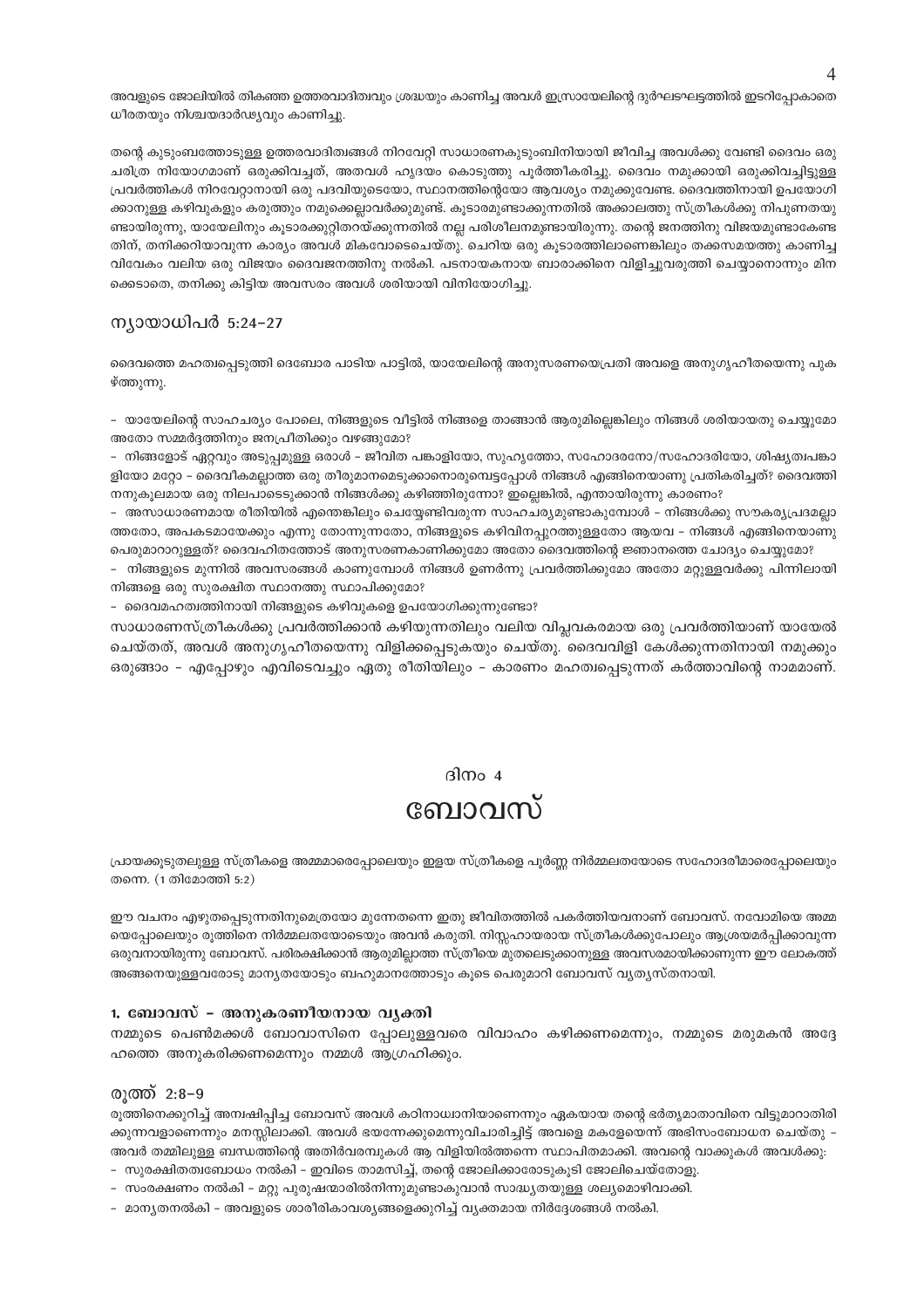#### രാത്ത് 2:22-23

ബോവസിലെ ഉത്തരവാദിത്വമുള്ള മാന്യവ്യക്തിയെ നവോമി നന്ദിപൂർവ്വം മനസ്സിലാക്കി. ബോവസിന്റെ വേലക്കാരികളോടു കുടിത്തന്നെയിരിക്കാൻ അവൾ രൂത്തിനെ പ്രബോധിപ്പിച്ചു.

ആത്മപരിശോധന: ബോവസിന്റെ ഹൃദയവും മനോഭാവവും അനുകരിക്കാൻ എനിക്കെങ്ങനെ കഴിയും?

#### 2. ബോവസ് - തന്റെ ജീവിതം തന്റെ വിശ്വാസത്തോടു പൊരുത്തമുള്ളതാക്കി

#### രുത്ത്  $3:7-13$

രാത്രിയാമത്തിൽ രൂത്ത് തന്റെ കാൽചുവട്ടിൽ ഉറങ്ങുന്നത് അയാൾ മനസ്സിലാക്കി. മറ്റു ചെറുപ്പക്കാരുടെ പിന്നാലെ പായാതെ തന്റെയടുക്കൽ ശരണം പ്രാപിച്ച അവളെ ഉത്തമ സ്ത്രീയായി പ്രശംസിച്ചു. ഈ വാക്കുകൾ പറയുമ്പോഴും താൻ ചമച്ച അതിർ വരമ്പുകൾ കാത്തു സൂക്ഷിച്ച ബോവസിനെക്കുറിച്ചു നമുക്ക് ഈ കാര്യങ്ങൾ മനസ്സിലാക്കാൻ കഴിയും:

- സ്ഥിരതയോടെ നിലനിർത്തിയിരുന്ന ബോധ്യം
- സാഹചര്യങ്ങളെ തന്റെ ഇഷ്ടം നിറവേറ്റാനുള്ള ഒഴികഴിവുകളാക്കാതിരിക്കാനുള്ള മനസ്സ്
- ദാരിദ്ര്യത്തിൽ കഴിയുന്നുവെന്നു തോന്നിയ നവോമിയോടും രൂത്തിനോടും കാണിച്ച ഉദാരമനസ്കത.

ബോവാസിന്റെ നീതിപ്രവൃത്തികൾ, വിധവകളെ കരുതുന്ന നമ്മുടെ ദൈവത്തിലുള്ള അവരുടെ വിശ്വാസത്തെ ഉറപ്പിച്ചുകാണ ണം

#### $\omega$  (0000  $\sim$  4:13 – 16

കഥയുടെ തുടക്കത്തിൽ അനാഥയായ ഒരു നവോമിയെയാണു നാം കാണുന്നത്, എന്നാൽ അവസാനമടുക്കുമ്പോഴേക്ക് അനുഗ ൃഹീതയായ അവളുടെ കയ്യിൽ ഒരു ശിശുവിനെ നാം കാണുന്നു – ഓബേദ്. ഈ കുട്ടി അസാധാരണക്കാരനായിരുന്നു, അവന്റെ വംശപരമ്പരയിലൂടെയാണ് യേശു ഭൂമിയിലേക്കു വന്നത്.

ആത്മപരിശോധന: എന്റെ ജീവിതമാതൃക മറ്റുളളവരിൽ ചെലുത്തുന്ന സ്വാധീനവും പ്രചോദനവും എന്തൊക്കെയാണ്?

#### ദിനം 5

### ഹന്നാ

#### 1 ശമുവേൽ 1:1 - 2:21

ന്യായാധിപർ ഭരണത്തിലായിരുന്ന കാലഘട്ടത്തിലാണ് ഹന്നായുടെ ജീവിത കഥ അരങ്ങേറുന്നത് – ഓരോരുത്തരും അവര വർക്കു തോന്നുന്ന വിധത്തിൽ പെരുമാറിയിരുന്ന ഒരു കാലഘട്ടത്തിൽ (ന്യായാധിപർ 21:25). ലേവ്യനായ എൽക്കാന (1 ദിനവ്യ ത്താന്തം 6:27) കുടുംബത്തോടു ചേർന്ന് എല്ലാവർഷവും യഹോവയുടെ കുടാരത്തിൽ അവനു യാഗം അർപ്പിക്കുവാനും ആരാധി ക്കാനുമായി രാമായിൽ നിന്നും തങ്ങളുടെ ആരാധനാകേന്ദ്രമായ ശിലോവിലേക്കു യാത്ര പോകുമായിരുന്നു. എല്ക്കാനായുടെ ഭാര്യമാരിൽ ഒരാളായ ഹന്നായ്ക്ക് സന്താനഭാഗ്യമുണ്ടായിരുന്നില്ല, അതിനാൽ മറ്റേ ഭാര്യയായ പെനിന്ന അവൾക്കു ഭക്ഷണംപോലും കഴിക്കാൻ പറ്റാത്തവിധത്തിലുള്ള മനോവിഷമമുണ്ടാക്കുമാറ് അവഹേളിച്ചിരുന്നു. മറ്റുള്ളവർ നമ്മിലേൽപ്പിക്കുന്ന വേദനകൾ നമുടെ നിയന്ത്രണത്തിലുള്ള ഒരു കാര്യമല്ലെങ്കിലും, അവയോട് എങ്ങിനെ പ്രതികരിക്കണമെന്നത് നമ്മുടെ നിയന്ത്രണത്തി ലുള്ള ഒരു കാര്യമാണ്.

യഹോവ അവളുടെ ഗർഭാശയം അടച്ചിരുന്നെങ്കിലും, അവളുടെ ഹൃദയം യഹോവയുടെ നേർക്ക് തുറന്നതായിത്തന്നെയിരുന്നു. പത്താം വാകൃത്തിൽ അവൾ മദ്യപിച്ചിരിക്കുന്നു എന്നു പുരോഹിതനായ ഏലിക്കു തോന്നുമാറ് മനോവൃസനത്തോടെ അവൾ കരഞ്ഞു പ്രാർത്ഥിച്ചിരുന്നു. സ്വരം വെളിയിൽ കേൾക്കാതെ പ്രാർത്ഥിച്ച അവളുടെ ചുണ്ടുകൾ ചലിക്കുന്നതു കണ്ടിട്ടാണ് അവന് അപ്രകാരം തോന്നിയത്. ഹൃദയത്തിൽ കയ്പു നിറയുവാനും നിരുത്സാഹവതിയായിരിക്കുവാനും മതിയായ കാരണങ്ങൾ ഹന്നാ യ്ക്കുണ്ടെന്ന് നമുക്കു കാണാം, എങ്കിലും പ്രത്യാശ കൈവിടാതെ അവൾ പ്രാർത്ഥനയിൽ മുഴുകി. അവനിൽ ആശ്രയിച്ചു കൊണ്ട്, തന്റെ മനോവ്യഥമുഴുവൻ ആത്മാർത്ഥതയോടെ അവൾ യഹോവയിങ്കലേക്ക് ഒഴുക്കി. അതിനുശേഷം അവളിൽ വൃക്ത മായ ഒരു മാറ്റം നമുക്കു കാണാൻ കഴിയും (വാ 1:18). അടിയന് തൃക്കണ്ണിൽ നിന്നും കൃപലഭിക്കുമാറാകട്ടെയെന്ന് പ്രാർത്ഥിച്ചു പോയ അവൾ, ഭക്ഷണം കഴിക്കുകയും മുഖപ്രസാദത്തോടെ കഴിയുകയും ചെയ്തു.

പലവർഷങ്ങളോളം ഫലം കാണാതിരുന്നിട്ടും പ്രത്യാശ കൈവിടാതെ പ്രാർത്ഥിക്കാൻ അവൾക്കെങ്ങനെ കഴിഞ്ഞു? ദൈവത്തോടു കോപിക്കാതെയും ഹൃദയത്തിൽ കയ്പു നിറയ്ക്കാതെയും ക്ഷമയോടെയിരിക്കുവനും? ഭർത്താവിനെ കുറ്റപ്പെടുത്താതെയും പെനിന്നായുമായി കലഹിക്കാതെയും കഴിയാൻ അവൾക്കെങ്ങിനെ കഴിഞ്ഞു? പുരോഹിതനായ ഏലിയുടെപരിഹാസത്തിനാൽ കയ്പുനിറയാതിരിക്കാൻ അവൾക്കു കഴിഞ്ഞതെങ്ങനെ? അവസാനം ദൈവം അവളുടെ ഹൃദയാഭിലാഷം നിറവേറ്റിയപ്പോൾ അവനെ യഹോവയുടെ ആലയത്തിൽ അവിടത്തെ ശുശ്രൂഷയ്ക്കായി വളർത്താൻ ഏലിയെ ഏൽപ്പിക്കാൻ അവൾക്കെങ്ങനെ കഴിഞ്ഞു?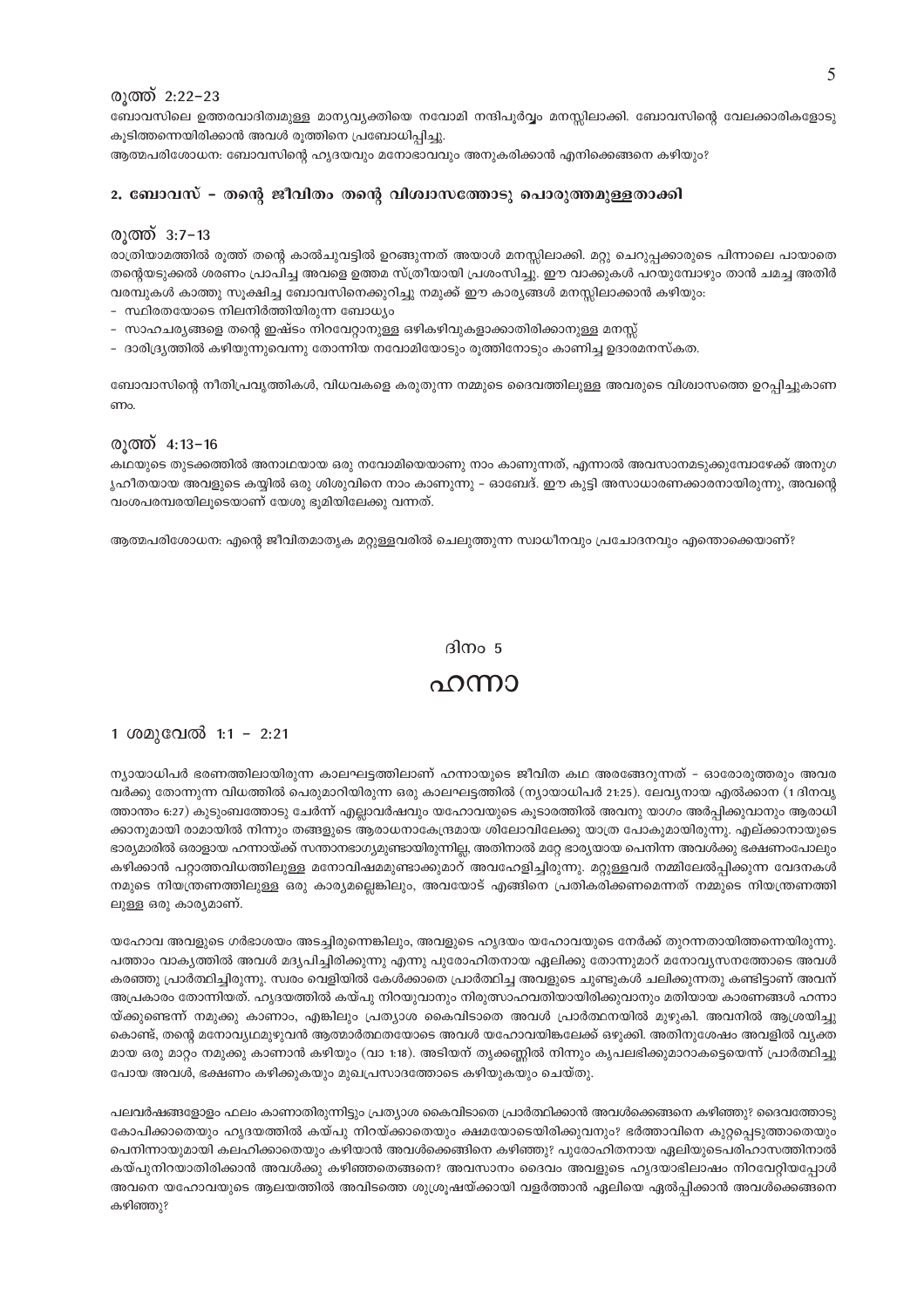അവളുടെ പ്രാർത്ഥനയിലേക്കു നോക്കുമ്പോൾ ഈ ചോദ്യങ്ങൾക്കുള്ള ഉത്തരങ്ങളെല്ലാം മറഞ്ഞിരിക്കുന്നതായി നമുക്കു മനസ്സി ലാക്കാൻ സാധിക്കും. അവളുടെ ദൈവത്തെ അവൾക്കറിയാമായിരുന്നു, ദൈവത്തെക്കുറിച്ചുള്ള അവളുടെ കാഴ്ചപ്പാടുകൾ  $\alpha$ ്വ്യക്തമായതായിരുന്നു. രണ്ടാം അദ്ധ്യായത്തിലെ അവളുടെ പ്രാർത്ഥനയിൽ:

അവനെപ്പോലെ വിശുദ്ധനായ ആരുമില്ല, ഉറപ്പുള്ളവനും (വാ 2), ജ്ഞാനമുള്ളവനും പ്രവർത്തികൾ തൂക്കിനോക്കുന്നവനും അവൻ തന്നെ (വാ 3), കൊല്ലുകയും ജീവിപ്പിക്കുകയും ചെയ്യുന്നതും അവൻതന്നെ (വാ 6), ഉയർത്തുന്നതും താഴ്ത്തുന്നതും അവൻ (വാ 7), ഭൂമിയുടെ അടിസ്ഥാനങ്ങൾ അവന്റേതു തന്നെ (വാ 8). തന്റെ വിശുദ്ധരുടെ കാലുകളെ കാക്കുന്നത് യഹോവ  $\infty$ ാണ് (വാ 9), ഭൂസീമവാസികളെ വിധിക്കുന്നതും അവൻ തന്നെയാണ് (വാ 10).

ഏലിയുടെ പുത്രന്മാർ ദുഷ്ടത പെരുക്കുന്നവരായിരുന്നുവെങ്കിലും ബാലനായ ശമുവേൽ യഹോവയ്ക്കും മനുഷ്യർക്കും പ്രീതി യുള്ളവനായി വളർന്നു (വാ 26). പിന്നീട് അവൻ മഹാനായ ന്യായാധിപനും, പ്രവാചകനും പുരോഹിതനുമായി വളർന്നുവന്നു.

#### **{]mtbm-KnI Xe-Øn¬:**

- 1. പ്രത്യാശ കൈവിട്ട് പ്രാർത്ഥിക്കാൻ മടുപ്പുകാണിക്കുന്ന മേഖലകളിൽ വിശ്വാസം പുനഃരുജ്ജീവിപ്പിക്കുക.
- 2. ദൈവവചനവുമായി ശ്രേഷ്ഠമായ സമയങ്ങൾ ചിലവഴിച്ച് ദൈവത്തെക്കുറിച്ച് കൂടുതൽ ബോധൃങ്ങൾ വളർത്തുക.

ദിനം  $6$ 

## ഊരിയാവ് ബത്-ശേബയുടെ ഭർത്താവ്

#### 2 ശമുവേൽ, അദ്ധ്യായം 11

അയോഗ്യതയും അവിഹിതവേഴ്ചയും കുറ്റകൃത്യങ്ങളുമെല്ലാം മറച്ചുവയ്ക്കാനുള്ള ശ്രമം ചരിത്രത്തിലുടനീളം നാം കണ്ടുവ രുന്ന ഒരു കാഴ്ചയാണ്. ബൈബിളിലാകട്ടെ ഈ ശ്രമം വളരെ ആദ്യം തന്നെ നടക്കുന്ന ഒന്നാണ്. ആദാമും ഹവ്വായുമാകട്ടെ മറ ച്ചുവയ്ക്കാനുള്ള ശ്രമം, തങ്ങളുടെ പാപത്തെ കുടുതലായി തുറന്നുകാട്ടുകയായിരുന്നെന്നകാര്യം മനസ്സിലാക്കാതെ അതിനു തുനിഞ്ഞു. എക്കാലത്തെയും വലിയ ഒരു മൂടിവയ്ക്കലിനുള്ള ശ്രമമാണ് മുകളിൽ സൂചിപ്പിച്ച അദ്ധ്യായത്തിലേത്, മറ്റുള്ളവയെ ന്നതുപോലെ അതും ദാരുണമായി പരാജയപ്പെട്ടു.

ഇവിടത്തെ കഥാപാത്രങ്ങളായ ദാവീദും ഊരിയാവും ബത്ശേബായുമെല്ലാം തികച്ചും അപരിചിതരായ ആളുകളല്ല, കുറച്ചെ ങ്കിലും പരസ്പരം അറിയാവുന്നവരാണ്. ബത്ശേബാ, ദാവീദിന്റെ ശക്തന്മാരിൽ ഒരാളായ ഏലിയാമിന്റെ മകളാണ്, അഹിതോ പെലിന്റെ കൊച്ചുമകളും (2 ശമുവേൽ 23:34).

ദാവീദിന്റെ ശക്തന്മാരിൽ ഒരുവൻതന്നെയാണ് ഊരിയാവും (2 ശമുവേൽ 23:39, 1 ദിനവൃത്താന്തം 11:41), ദാവീദിന്റെ മല്ലന്മാരിൽ ചിലർ താൻ അദുല്ലാം ഗുഹയിൽ ആയിരുന്ന കാലഘട്ടത്തിൽത്തന്നെ അവനോടു ചേർന്നവരാണ് (1 ശമുവേൽ 22:1−2), സഹോ ദരങ്ങളായ യോവാബും അബിശായും അസാഹേലുമെല്ലാം ഇക്കൂട്ടത്തിൽപ്പെട്ടവരാണെന്നു നമുക്കു കരുതാം (2 ശമുവേൽ 23:18, 24, 1 ദിനവൃത്താന്തം 11:26). കുറച്ചുപേർ സിക്ലാഗിൽ വച്ച് ദാവീദിനോടു ചേർന്നു (1 ദിനവൃത്താന്തം 12:1മുതൽ), മറ്റുള്ളവരാ കട്ടെ ഹെബ്രോനിൽ വച്ചും ( 1 ദിനവൃത്താന്തം 12:38−40). ഇതിൽ എവിടെവച്ചാണ് ഊരിയാവ് ദാവീദിനോടു ചേർന്നതെന്ന് നമു ക്കറിയില്ല, എങ്കിലും അവർ ഒന്നിച്ചു യുദ്ധംചെയ്യുകയും ശൗലിന്റെ കുന്തമുനയിൽനിന്നും ഒരുമിച്ച് ഒളിച്ചോടുകയും ചെയ്തവ രാണ് എന്നു നമുക്കു കരുതാൻ സാധിക്കും.

താൻ ചെയ്തത് തെറ്റാണെന്നകാര്യം ദാവീദിന് നന്നായറിയാമായിരിന്നു, എന്നാലും അവനതു ചെയ്തു. നമ്മുടെ പാപം മറ്റാരെയും ്ബാധിക്കില്ല എന്നു സംശയിപ്പിക്കുകയും വിശ്വസിപ്പിക്കുകയും ചെയ്യുന്ന സാത്താനു നാം പലപ്പോഴും ചെവികൊടുക്കുന്നു, എന്നാൽ എല്ലായ്പോഴും അതു മറ്റുള്ളവരെ ബാധിക്കുന്നുവെന്നതാണു സത്യം. ദാവീദിന്റെ ഈ അവിഹിതസുഖം തേടൽ, നേരിട്ടോ അല്ലാതേയോ താഴെപ്പറയുന്ന കാര്യങ്ങളിലേക്കെത്തിച്ചേർക്കുമെന്ന് അവനറിഞ്ഞിരുന്നുവെങ്കിൽ:

- അവിഹിത ഗർഭം
- തന്റെ വിശ്വസ്തന്റെ ജീവനെടുക്കൽ
- ഒരു ശിശുവിന്റെ മരണം
- − സ്വന്തം മകളെ അവളുടെ കൂടപ്പിറപ്പിനാൽ ബലാൽസംഗം ചെയ്യപ്പെടൽ
- − അവളുടെ സഹോദരനാലുള്ള പകപോക്കൽ കൊലപാതകം
- − മറ്റൊരുമകനാൽ വിനാശകരമായ ആഭ്യന്തരയുദ്ധം പൊട്ടിപ്പുറപ്പെടൽ

− ദാവീദിന്റെ ആത്മനിയന്ത്രണമില്ലായ്മ ഒരു മാതൃകയാക്കിയെടുത്ത മറ്റൊരുമകനാൽ ഇസ്രായേൽ രാജ്യം തന്നെ ദൈവത്തിൽ നിന്നുമകന്നുപോകൽ.

ചോദ്യം: നാം ചെയ്യുന്ന വഴിവിട്ടപ്രവൃത്തികളും നമ്മുടെ പാപങ്ങളും നിമിത്തം വിനാശകരമായ അനന്തരഫലങ്ങൾ പിന്നീടുണ്ടാ കുമെന്നകാര്യം നാം മനസ്സിലാക്കുന്നുണ്ടോ?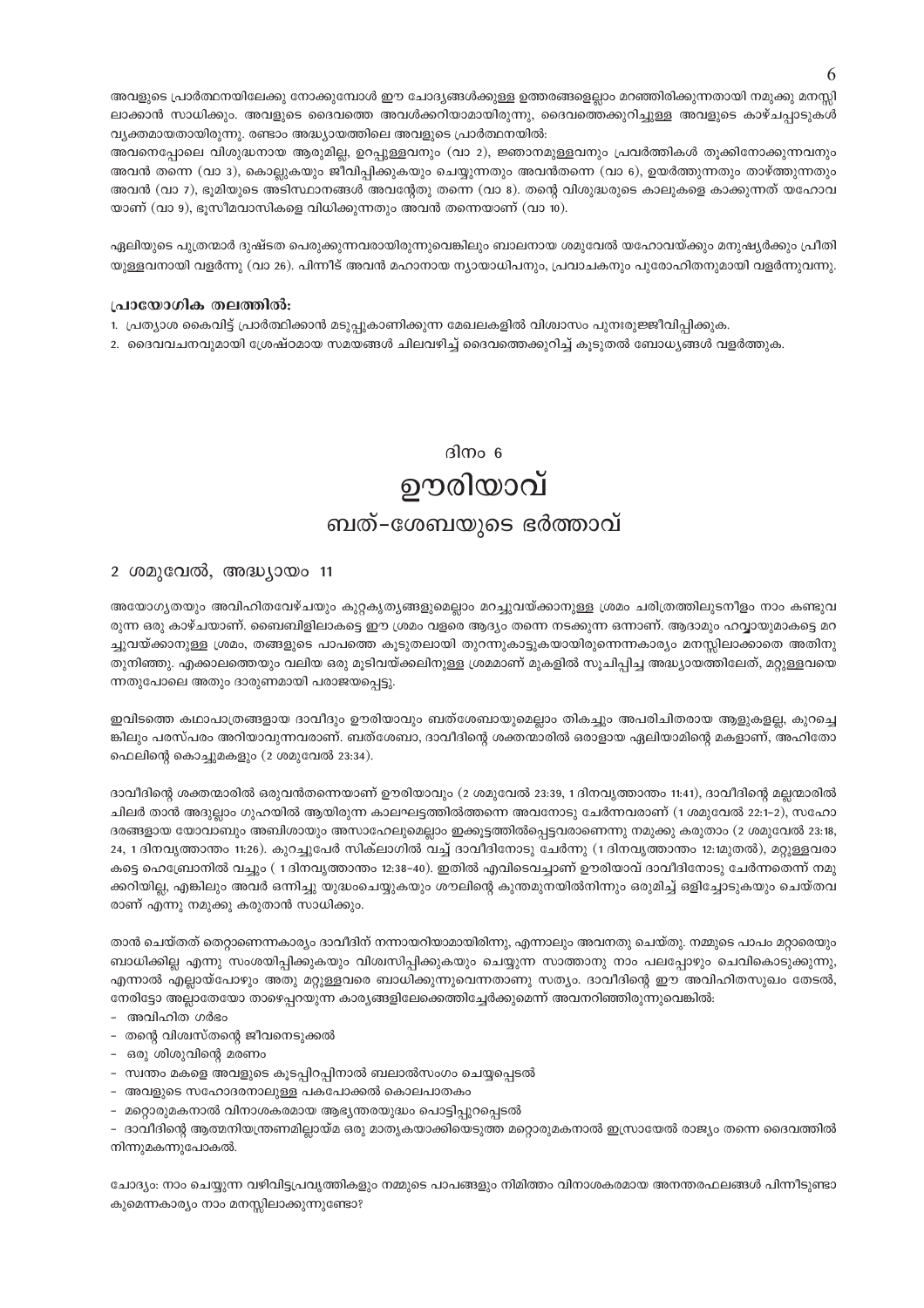ബേത്ശേബായുടെ ഗർഭധാരണത്തെക്കുറിച്ചുള്ള വാർത്തകേട്ടതുതന്നെ ദാവീദിനു മാനസാന്തരപ്പെടാനുള്ള ഒരു പ്രചോദനമാകാ മായിരുന്നു – എന്നാൽ മാനസാന്തരോദ്ദ്യേശ്യമില്ലാത്ത മറ്റേതൊരു പാപിയെയും പോലെ ദാവീദും തന്റെ പാപം മറച്ചുവയ്ക്കാ നാണു ശ്രമിച്ചത്.

ഊരിയാവിനെ യുദ്ധക്കളത്തിൽ നിന്നും പിൻവലിച്ച് വീട്ടിലേക്കയച്ച് ഗർഭത്തിന് ഒരു കാരണം ഉണ്ടാക്കാൻ അവൻ ശ്രമിച്ചു, അതു നടപ്പിലാകാതെവന്നപ്പോൾ സ്ഥതം വധശിക്ഷാവിധിയും കയ്യിൽകൊടുത്ത് അവനെ യുദ്ധത്തിന്റെ മുൻനിരയിലേക്കയച്ചു.

പാപം മറച്ചുവയ്ക്കുക എന്നത് വഞ്ചനാപരമായ കാര്യമാണ്. ദൈവത്തിന്റെമുന്നിൽ നമ്മുടെ പാപം മറഞ്ഞിരിക്കുന്നില്ല, നമ്മുടെ മനഃസാക്ഷിയുടെ മുന്നിൽ പാപത്തെ മറയ്ക്കുന്നതും വിഷമകരമായ ഒന്നാണ്. മറച്ചുവച്ച നമ്മുടെ പാപങ്ങൾ ദൈവവുമായുള്ള നമ്മുടെ കൂട്ടായ്മയെ അവതാളത്തിലാക്കുകയും ആത്മീയ ജീവിതത്തിന്റെ ശക്തിയെ ചോർത്തിക്കളയുകയും ചെയ്യും. നാം പാപം ഏറ്റുപറയുമ്പോൾ, നമ്മുടെ അതിക്രമങ്ങൾ ക്ഷമിക്കാൻ തക്കവണ്ണം ദൈവം വിശ്വസ്തനാണെന്നുള്ളതും സഹായിക്കത്ത ക്കവണ്ണം കൃപാലുവാണെന്നുള്ളതും മറന്ന് ആത്മവിശ്വാസം നഷ്ടമാകാൻ നമുക്കിടയാകുന്നു. (1 യോഹന്നാൻ 1, 2 അദ്ധ്യായ ങ്ങൾ).

യഥാർത്ഥ ചോദ്യമെന്താണെന്നുവച്ചാൽ: പാപങ്ങളെ നേരിടുവാൻ നാം ഒരുക്കമുള്ളവരാണോ? മറ്റുള്ളവരുടെ പാപങ്ങളെക്കു റിച്ചു ചർച്ച ചെയ്യാനല്ല, നമ്മുടെ തന്നെ പാപങ്ങളെക്കുറിച്ച് തുറന്നുപറയാൻ.

സ്പർജൻ എഴുതിയ ഈ വാക്കുകൾ എനിക്ക് എപ്പോഴും പ്രചോദനം നൽകുന്നതാണ്: പാപത്തെക്കുറിച്ചു നമ്മുടെ മനസ്സാക്ഷി നമ്മെ ധരിപ്പിക്കുമ്പോൾ ഉടൻതന്നെ നാം, നമ്മുടെ പാപത്തിന്റെ കാര്യകാരണങ്ങൾ നമ്മെ ധരിപ്പിക്കാൻ ശ്രമിക്കുകയോ അല്ലെ ങ്കിൽ ഏറ്റുപറയത്തക്കവിധത്തിലുള്ള ഒരു തോന്നൽ നമ്മുടെ ഹൃദയത്തിൽ ഉണ്ടാകാനായി കാത്തുനിൽക്കുകയോ ചെയ്യാതെ, അപ്പോൾ അവിടെവച്ച് നമ്മുടെ പാപം കർത്താവിന്റെ സന്നിധിയിൽ ഏറ്റുപറയുകയാണുവേണ്ടത്.

#### പ്രായോഗികമായി:

മിത്?

- നിങ്ങളുടെ പ്രലോഭനങ്ങളെ/മൃദുസമീപനങ്ങളെക്കുറിച്ചു ചിന്തിക്കുക, അവയ്ക്കുണ്ടാകാവുന്ന അനന്തരഫലങ്ങളുടെ ഒരു പട്ടികയെഴുതുക.

– നിങ്ങളുടെ പാപങ്ങൾ മറച്ചുവയ്ക്കാതെ ഏറ്റുപറയാനും മാനസാന്തരപ്പെടാനുമുള്ള ധീരതയ്ക്കുവേണ്ടി പ്രാർത്ഥിക്കുക.

#### ദിനം 7

## മെഫിബോശെത്ത് ദൈവം നമ്മിലേക്കിറങ്ങിവരുന്ന വഴികൾ

#### 2 ശമുവേൽ 4:4, 2 ശമുവേൽ 9:1-8, എഫേസ്യർ 2:1-6

കർത്താവു നമ്മെ തേടിവന്നതിനെയും രക്ഷിച്ചതിനെയും ഓർമ്മപ്പെടുത്തുന്ന ഒരു മഹത്തായ ജീവിതമാണ് മെഫിബോശെത്തി ന്റേത്. പാപത്തിൽ നിപതിച്ച നമ്മുടെ നിസ്സഹായാവസ്ഥയും പാപത്തിന്റെ അനന്തരഫലങ്ങളും അതു നമ്മെ ഓർമ്മപ്പെടുത്തു ന്നു. നാം ദൈവത്തിന്റെ ശത്രുവും ക്രോധപാത്രവുമായിരുന്നപ്പോൾത്തന്നെ അവൻ നമ്മോടു കാണിച്ച അതിശയകരമായ സ്നേഹ ത്തെയും മഹാമനസ്കതയെയും കുറിച്ച് ഈ കഥ നമ്മോടു സംസാരിക്കുന്നു. കഠിനസമയങ്ങളിലൂടെ കടന്നുപോകുമ്പോൾ ദൈവത്തിന്റെ സ്നേഹവും നന്മയും മറക്കാനും ദൈവവുമായി സമയം ചിലവഴിക്കുന്നതിൽ വിട്ടു വീഴ്ച വരുത്താനും വളരെ എളുപ്പമാണ്. അത്തരം സമയങ്ങളിലുടെ നാം കടന്നുപോകുമ്പോഴും ദൈവം നമുക്കായി എന്തു ചെയ്തുകൊണ്ടിരിക്കുന്നു

എന്നു നമുക്കു കാണാൻ കഴിയുന്ന ഒരു കഥകൂടിയാണ് മെഫിബോശെത്തിന്റേത്.

ചോദ്യം: 2 ശമുവേൽ 4:4 അനുസരിച്ച്, മെഫിബോശെത്ത് ആരാണ്?

ചോദ്യം: തന്റെ പിതാവ് യോനാഥാനും മുത്തച്ഛനായ ശൗൽ രാജാവും വധിക്കപ്പെട്ട സമയത്ത് തന്റെ ദാസൻ ചുമന്നുകൊണ്ടു

ഓടി രക്ഷപ്പെടാൻ ശ്രമിക്കുന്നതിനിടയിൽ മെഫിബൊശെത്തിന് എന്തു സംഭവിച്ചു?

ചോദ്യം: ഇതു സംഭവിക്കുമ്പോൾ അവന് എത്ര പ്രായമുണ്ടായിരുന്നു?

ചോദ്യം: ദൈവവാഗ്ദാനമനുസരിച്ച് ദാവീദ് ഉയർന്നു ഇസ്രായേലിന്റെ പുതിയ രാജാവായി അഭിഷേകം ചെയ്യപ്പെട്ടപ്പോൾ, അവന്റെ

മനസ്സിലേക്ക് ആദ്യം വന്ന കാര്യങ്ങളിൽ ഇവിടെ പരാമർശിക്കുന്ന കാര്യമെന്താണ്? (2 ശമുവേൽ 9:1–5)

ചോദ്യം: മുൻരാജാവിന്റെ പൗത്രനായ മെഫിബോശെത്ത് സിംഹാസത്തിന് ഭീഷണിയായിത്തീർന്നേക്കാവുന്ന ഒരുവനാകാമായി

ചോദ്യം: 2 ശമുവേൽ 9:11 പ്രകാരം ദാവീദ് മെഫിബോശെത്തിനെ പരിഗണിച്ചത് എപ്രകാരമാണ്?

ഏഫേസ്യർ 2:1-6 വരെ വായിച്ചിട്ട് ഈ കഥയ്ക്ക് ദൈവം നിസ്സഹായനും പാപിയുമായ നിങ്ങളിലേക്ക് എപ്രകാരം ഇറങ്ങിവന്നു എന്നു താരതമ്യം ചെയ്യുക.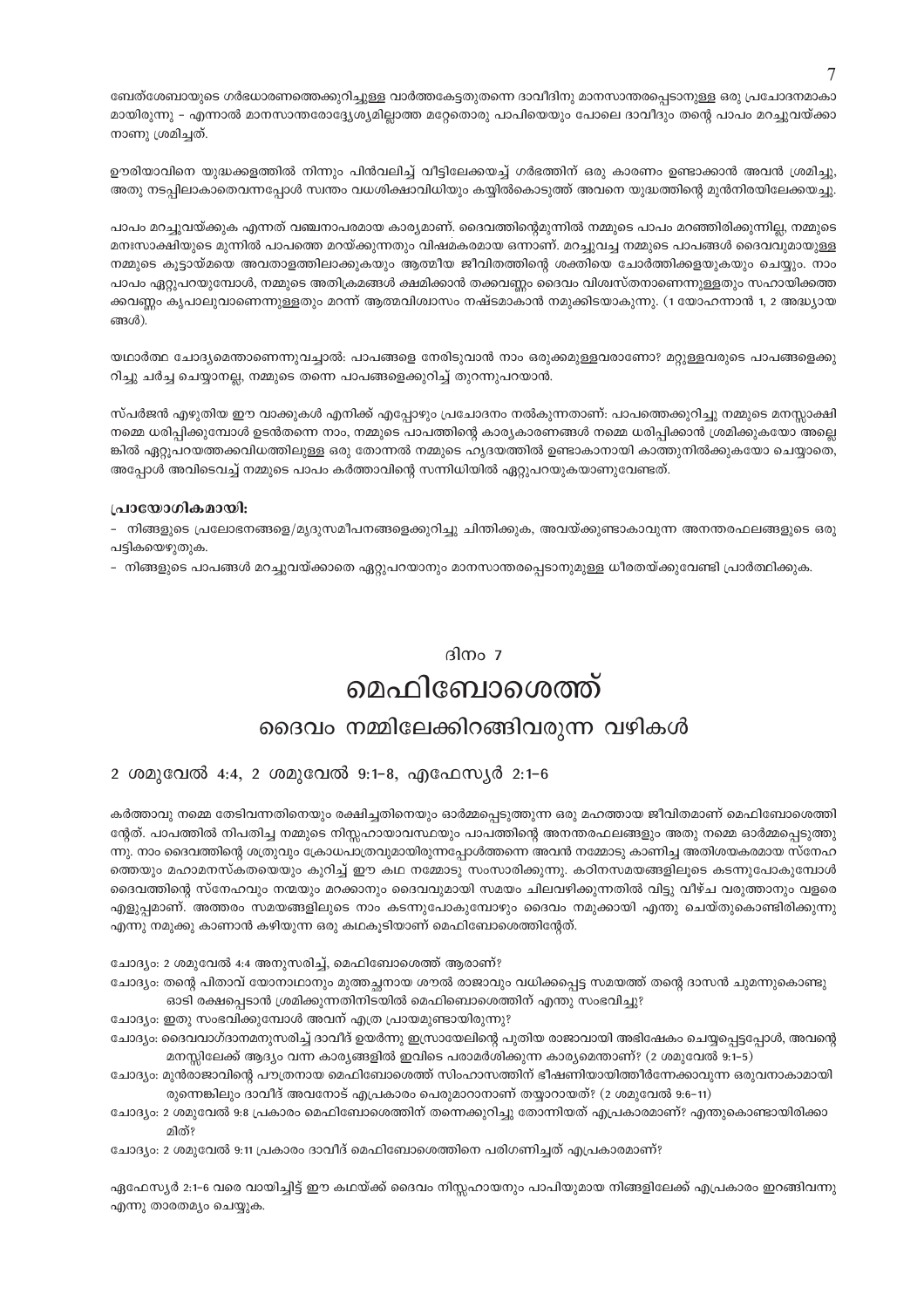ചോദ്യം: 1-3 വാകൃങ്ങളിൽ നമ്മുടെ അവസ്ഥയെക്കുറിച്ച് എന്താണു പറയുന്നത്? നിങ്ങൾക്കും ഇപ്രകാരമാണോ തോന്നുന്നത്? ഇതു മനസ്സിലാക്കുന്നതിന്റെ പ്രാധാന്യമെന്താണ്?

ചോദ്യം: നാലാം വാക്യത്തിൽ ദൈവത്തെ വിവരിച്ചിരിക്കുന്നത് എപ്രകാരമാണ്?

ചോദ്യം: ആറാം വാക്യപ്രകാരം ദൈവം നമുക്കായി ചെയ്തത് എന്തൊക്കെയാണ്? നാം ഇതൊക്കെ ഓർക്കുകയും ദൈവത്തിനു നന്ദിപ്രകാശിപ്പിക്കുകയും ചെയ്യാറുണ്ടോ?

ഞൊടിനേരത്തേക്കുള്ള നമ്മുടെ പ്രയാസങ്ങളും പ്രതിസന്ധികളും നിമിത്തം നാം ദൈവത്തെയും അവൻ നമുക്കുവേണ്ടി ചെയ്തതിനെയും എളുപ്പത്തിൽ മറന്നുകളയാറുണ്ട്. മെഫിബോശെത്തിന്റെ കഥയിൽക്കൂടി ദൈവം അയോഗ്യരായ നമ്മെ അവന്റെ പുത്രനും പുത്രിയുമാക്കിയെന്നുള്ള കാര്യം നമുക്കോർക്കാം, അതിനു നന്ദിയുള്ളവരായിരിക്കാം. ദൈവാരാധനയുടെ അടിസ്ഥാനവും ദൈവശുശ്രൂഷയുടെ അന്തഃസത്തയും ഈ നന്ദിപ്രകാശനമാണ്.

#### ദിനം 8

### പുരോഹിതനായ യെഹോയാദാ

#### 2 ദിനവൃത്താന്തം 22:10-12, 23:1-21

മുൻരാജാവായ അഹസ്യാവിന്റെ സഹോദരിയുടെ ഭർത്താവാണ് യഹോയാദാ, അതിനുമുമ്പുണ്ടായിരുന്ന യെഹോരാം രാജാ വിന്റെ മരുമകനും. ഈ സന്ദർഭത്തിൽ ഒരു ദുർഘടഘട്ടത്തെ അദ്ദേഹം നേരിടുന്നു. യോവാശിന് ഒളിത്താവളമൊരുക്കുകയെ ന്നത് രാജ്യദ്രോഹക്കുറ്റത്തിൽ കുറഞ്ഞതൊന്നുമല്ല എന്നകാര്യം അദ്ദേഹത്തിനറിയാമായിരുന്നു. എന്നിരുന്നാലും ദൈവീകമായ നിയമങ്ങൾക്കും ഹിതത്തിനും കീഴടങ്ങാനുള്ള ഒരു പുരോഹിതന്റെ ഉത്തരവാദിത്വം അദ്ദേഹം ഏറ്റെടുത്തു എന്നു നമുക്കു മന സ്സിലാക്കാം.

മറ്റാരുടെയും കണ്ണിൽപ്പെടാതെ ദേവാലയത്തിൽ അവൻ യോവാശിനെ സംരക്ഷിച്ചു പോറ്റി. യെഹോയാദായുടെ പ്രായമനുസ രിച്ച് ഒരു കുട്ടിയെ വളർത്തുകയെന്നത് വിഷമമേറിയ ഒന്നല്ല, എന്നിരുന്നാലും ഈ കുട്ടി വിഷമം പിടിച്ച ഒരു കാര്യം തന്നെയാ ണ്. രാജ്യത്തിന്റെ പരിപൂർണ്ണ നിയന്ത്രണം അഥല്യായുടെ കയ്യിലാണ്, ഇക്കാര്യം അവൾ അറിഞ്ഞാൽ, യോവാശ് മാത്രമല്ല യെഹോയാദായും കൊല്ലപ്പെടും.

#### 1. അപകടം കയ്യിലെടുക്കുക

#### 2 ദിനവൃത്താന്തം 22:10-12

ജീവൻ അപകടത്തിലായിരുന്നിട്ടുകൂടി ശരിയായ കാര്യം ചെയ്യുന്നതിനു യെഹോയാദാ തയ്യാറായി.

– വൃക്തിപരമായ നേട്ടം നമ്മുടെ മുന്നിലുള്ളപ്പോൾ അപകടത്തെ കയ്യിലെടുക്കാൻ നാം തയ്യാറായേക്കും. എന്നാൽ നീതിപ്ര വർത്തിക്കാനായി അത്തരമൊരു റിസ്ക് എടുക്കുന്നതിനു നാം തയ്യാറാകുമോ?

– ദൈവവചനം പ്രാവർത്തികമാക്കാനായി അവസാനമായി ഞാൻ രണ്ടും കൽപ്പിച്ചു മുന്നോട്ടുപോയത് എന്നാണ്?

- പാപത്തിലുള്ള ഒരാളെ നേടിയെടുക്കുന്നതിനായി അയാളുമായുള്ള ബന്ധത്തെ അപകടപ്പെടുത്തുന്ന രീതിയിൽ അയാളെ നേരിട്ടത് എന്നാണ്?

– നിങ്ങളുടെ ജോലിയിലോ, ബന്ധങ്ങളിലോ, ഭാവിസുരക്ഷിതത്വത്തിലോ, കുട്ടികളുടെ ഭാവിയിലോ ഒക്കെ കോട്ടങ്ങൾ ഉണ്ടായേ ക്കുമെന്ന് അറിഞ്ഞുകൊണ്ടു തന്നെ ദൈവത്തിന്റെ നിലവാരത്തിൽ വിട്ടുവീഴ്ചചെയ്യാതിരുന്നിട്ടുണ്ടോ?

- യേശുവിന്റെ ശിഷ്യനാകാനുള്ള തീരുമാനമെടുത്തപ്പോൾ നിങ്ങൾ ഈ സാദ്ധ്യതകൾ ഏറ്റെടുത്തിരുന്നു, ഇപ്പോഴും അങ്ങനെ തന്നെയാണോ? അല്ലെങ്കിൽ എന്തുപറ്റി?

പരാജയഭീതിമുലമാണ് പലരും തീരുമാനങ്ങളെടുക്കാൻ തയ്യാറാകാത്തത്. ഇന്ത്യൻ സൈന്യത്തിന്റെ ഭാഗമായ ഗുർഖാ റൈഫിൾസിലെ ഒരു പട്ടാളക്കാരന്റെ വാക്കുകൾ എന്നെ പ്രചോദനം കൊള്ളിക്കുന്ന ഒന്നാണ്: ചില ലക്ഷ്യങ്ങൾ അങ്ങേയറ്റം ശ്രേഷ്ടമായതാണ്, അവയിൽ പരാജയപ്പെടുന്നതുപോലും മഹനീയമാണ്.

വെല്ലുവിളികൾ ഏറ്റെടുക്കുക. വിഷമകരമായ എന്തെങ്കിലും കാര്യം ചെയ്യുക. ഒരു ബൈബിൾ ടോക് നയിക്കുക, പുതിയ ഒരു സ്ഥലത്ത് ഫാമിലി ഗ്രൂപ്പ് ആരംഭിക്കുക, നിങ്ങളിൽ സംഭ്രമം ജനിപ്പിക്കുന്ന ഒരാളോടു വിശ്വാസം പങ്കുവയ്ക്കുക, മിഷൻ ടീമിൽ പോകുക, മുഴുവൻ സമയപ്രവർത്തനത്തിനായി ഒരു വർഷം മാറ്റി വയ്ക്കുക. നിങ്ങളുടെ മനോഭാവത്തിനനുസരിച്ച്, എന്തെങ്കി ലും ചെയ്യുക. നിങ്ങളുടെ ചുറ്റും എന്തെങ്കിലുമൊക്കെ സംഭവിക്കുന്നതു കയ്യും കെട്ടി നോക്കി നിൽക്കുന്ന ഒരാളാകാതിരിക്കുക.

#### 2. ഒരു കൂട്ടത്തെ പടുത്തുയർത്തുക.

#### 2 ദിനവ്യത്താന്തം 23:1-5

– യോവാശിനെ രാജാവാക്കാനുള്ള തന്റെ പദ്ധതി വിജയം കാണേണ്ടതിന് യെഹോയാദാവിന് ഒരു ടീം വേണമായിരുന്നു.

– ആറു വർഷം അവൻ അതിനായി കാത്തിരുന്നു. കുറച്ചുപേർക്കൊഴികെ മറ്റാർക്കും അറിയപ്പെടാത്ത രീതിയിൽ കുട്ടിയെ അവൻ മറച്ചു സംരക്ഷിച്ചു.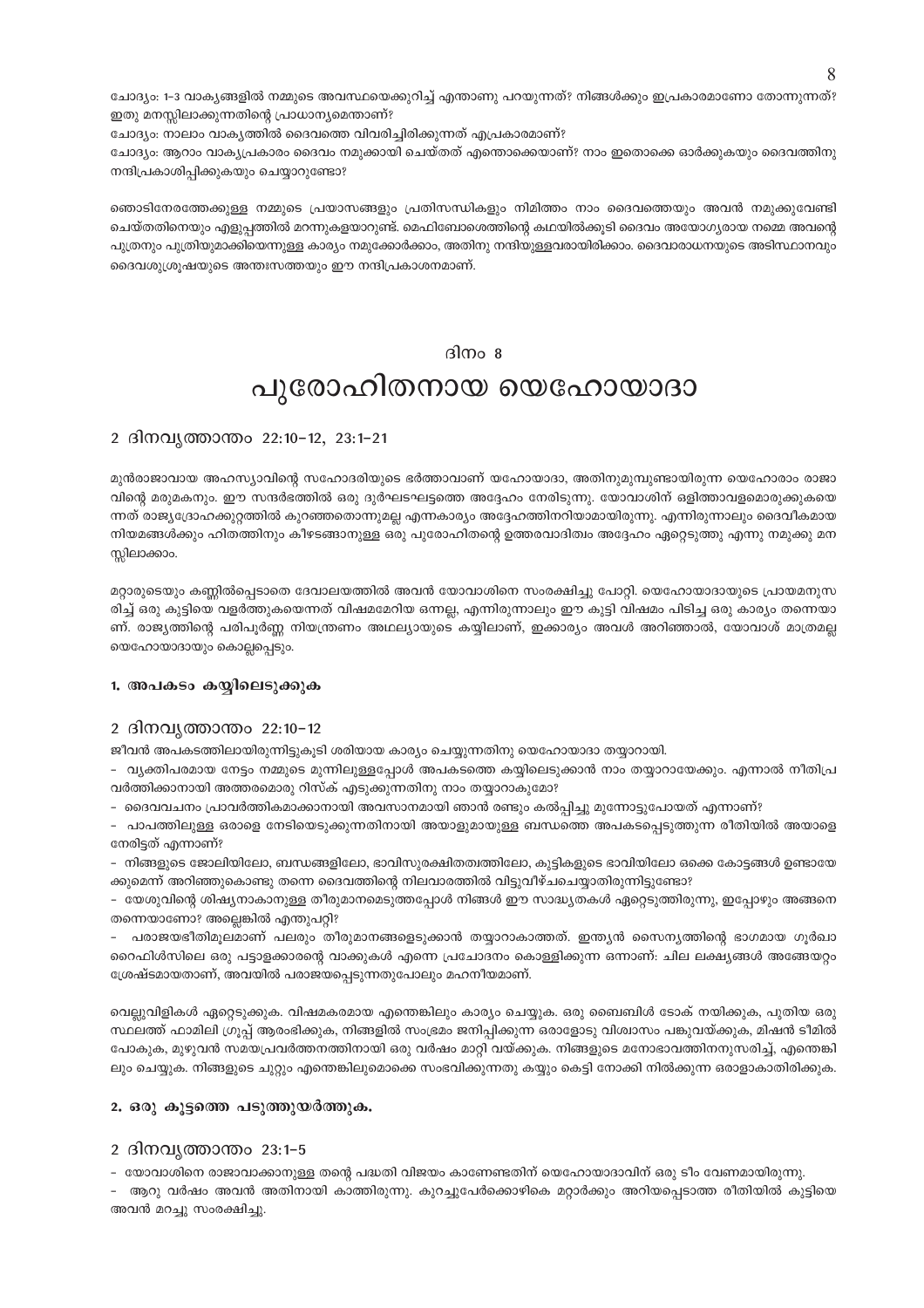– ദുഷ്ടയായ റാണിയിൽ നിന്നും തന്റെ രാജ്യത്തെ വിമോചിക്കുന്നതിനാവശ്യമായ ബന്ധങ്ങൾ പടുത്തുയർത്തുകയായിരുന്നു

ഇക്കാലമൊക്കെയും യെഹോയാദാ.

– സമയമടുത്തു വന്നപ്പോൾ പുരോഹിതരെയും നായകരെയും മുൻനിശ്ചയിച്ച പ്രകാരം യെരുശലേമിലേക്കു കൂട്ടിക്കൊണ്ടു വരി കയായിരുന്നു ആദ്യപടിയായി ചെയ്തത്. തനിക്ക് ഏറ്റവും പരിചയമുള്ളവരായ ലേവ്യരിൽനിന്നും അതാരംഭിച്ചു (വാ 2).

– അവർ യെരുശലേമിൽ സംഗമിച്ചപ്പോൾ യെഹോയാദാ തന്റെ വലിയ പദ്ധതികളുടെ തിരശ്ശീലനീക്കി.

– യോവാശിനെ അവതരിപ്പിച്ച് അവരുടെ സമ്മതിദാനം നേടുകയൊന്നുമായിരുന്നില്ല അവന്റെ പദ്ധതി. ദൈവവാഗ്ദാനപ്രകാര മുള്ള ഒരു ഉടമ്പടി ജനങ്ങളുമായി ഉണ്ടാക്കിയതിനുശേഷം, അവരുടെ പ്രശ്നപരിഹാരമായ ഏഴുവയസ്സുകാരനെ അവരുടെ മുന്നിൽ അവതരിപ്പിക്കുകയായിരുന്നു യെഹോയാദാ ചെയ്തത്.

– ഒത്തിണക്കുള്ള ഒരു കൂട്ടുപ്രയത്നമില്ലാതെ ദൈവവരാജ്യം വളരുകയില്ല. നാമോരുത്തരും ഒരു കൂട്ടുജോലിക്കാരനാകണമെന്ന താണ് ദൈവഹിതം (1 കൊരിന്ത്യർ 12)

– ഞാനിന്ന് മറ്റുള്ളവരോടു കൂട്ടുചേർന്ന പ്രവർത്തിക്കുന്നതിൽ ഉത്സാഹമുള്ളവനാണോ? അതോ വെറും കാഴ്ചക്കാരനായി നോക്കിനിൽക്കുന്നയാളാണോ?

– കൈകളിൽ ചെളിപുരണ്ടു ശുശ്രൂഷചെയ്യാൻ ഒരുക്കമുള്ളവനാണോ ഞാൻ അതോ വിമർശനവും തെറ്റുചൂണ്ടിക്കാണിക്കലും മാത്രമായി നടക്കുന്നവനാണോ?

#### 3. ദൈവത്തിലേക്കു തിരിയാനുള്ള ഒരു വിളി

#### 2 ദിനവൃത്താന്തം 23:16 – 21

– താനും ജനവും രാജാവുമടക്കമുള്ള ഏവനും ദൈവത്തിന്റേതായിരിക്കുമെന്ന ഒരു ഉടമ്പടി യെഹോയാദാ നിർമ്മിച്ചു.

– നമ്മെത്തന്നെ ആദ്യം ദൈവത്തിലേക്കു സമർപ്പിതമാക്കുകയാണ്, യെഹോയാദായെപ്പോലെ, നാം ആദ്യം ചെയ്യേണ്ടത്.

– നാമെല്ലാവരും തുടങ്ങിയതും ഇപ്രകാരം തന്നെയാണ്, യേശു കർത്താവാണ് എന്ന് ഏറ്റുപറഞ്ഞു സ്നാനം സ്ഥീകരിച്ചപ്പോൾ – എന്നാൽ ഇപ്പോൾ ബോധ്യമെന്താണ്? യേശുവാണോ നമ്മുടെ ജീവിതത്തിന്റെയും സമയത്തിന്റെയും, കഴിവുകളുടെയും പണ ത്തിന്റെയുമൊക്കെ കർത്താവ്?

– മറ്റുള്ളവരോടു വിളിച്ചുപറയാൻ ഉത്സാഹം തോന്നിയിരുന്ന ആ കർത്താവ് ഇപ്പോഴും അവൻതന്നെയാണോ?

- വേറൊരാളെ യേശുവിന്റെ ശിഷ്യനാക്കുവാൻ ഞാൻ ആത്മാർത്ഥമായി ശ്രമിച്ചിട്ട് എത്രകാലമായി?

**പ്രായോഗിക വെല്ലുവിളി:** അനുദിനം യേശുവിനെക്കുറിച്ചു പങ്കുവയ്ക്കുമെന്ന ഒരു തീരുമാനമെടുക്കുക.

### ദിനം  $9$ സാരെഫാത്തിലെ വിധവ

രാജാവായ ആഹാബിനും ഭാര്യ ഈസബെലിനും പ്രീതിവരാത്ത ഒരു സന്ദേശം കൈവശം കൊടുത്താണ് ദൈവം ഏലിയാ വിനെ അവരുടെയടുത്തേക്കയച്ചത്. അവരാകട്ടെ അവനെ നശിപ്പിക്കാൻ വേണ്ടി ആദ്യകാഴ്ചയിൽത്തന്നെ ഒരുങ്ങിയിരിക്കുന്നവ രും. ദൈവം നൽകിയ അധികാരം വ്യക്തമാക്കാൻവേണ്ടി ഏലിയാ ദേശത്തു മുന്നുവർഷത്തെ വറുതി പ്രഖ്യാപിച്ചു. തന്റെ വാക്കി നാൽ മാത്രം മഴയെന്ന ഉറപ്പോടെ.

#### 1 രാജാക്കന്മാർ 17:7–24

ഒരു വിധവയായി ജീവിക്കുന്നതു തന്നെ കഷ്ടമായിരിക്കുമ്പോൾ, ക്ഷാമവും വരൾച്ചയും വറുതിയും നിറഞ്ഞ ഒരു ദേശത്തുള്ള ജീവിതം അവളെ സംബന്ധിച്ചു നരകതുല്യമായിരിക്കണം – പ്രത്യേകിച്ച് തന്റെ സംരക്ഷണത്തിൽ ഒരു കുട്ടിയുമുള്ളപ്പോൾ.

#### 1 രാജാക്കന്മാർ 17:7–9

– നമ്മുടെ ആവശ്യങ്ങൾ നിറവേറ്റാനായി നർമ്മരസമുള്ളതെങ്കിലും നിഗൂഢമായ വഴികൾ ദൈവത്തിന്റെ കൈവശമുണ്ട്.

– ഏലിയാവിന്റെ ആവശ്യങ്ങൾ നിറവേറ്റാനായി ഒരു വിധവയെ ഒരുക്കിയിട്ടുണ്ടെന്ന് ദൈവം അറിയിച്ചു. ദൈവത്തിന്റെ ഉപയോ ഗപാത്രമാവാൻ ആർക്കും കഴിയും.

– അവന്റെ ഹിതം നിറവേറ്റാനായി ദൈവം നമ്മെ തിരഞ്ഞെടുത്തിരിക്കുന്നു എന്നു നിങ്ങൾ വിശ്വസിക്കുന്നുണ്ടോ?

– നിങ്ങളുടെ വിഷമഘട്ടങ്ങളിൽ അപ്രധാനിയും ഉപയോഗയോഗ്യമല്ലെന്നും തോന്നുന്ന ആളുകളിലൂടെ സഹായമെത്തിക്കാൻ ദൈവത്തിനു കഴിയുമെന്നു നിങ്ങൾ വിശ്വസിക്കുന്നുണ്ടോ?

#### 1 രാജാക്കന്മാർ 17:10-14

അവസാന അപ്പം ചുട്ടെടുത്തു ഭക്ഷിച്ചു മരണത്തെക്കാത്തു കഴിയാമെന്നു വിചാരിച്ചിരുന്ന ഈ വിധവയ്ക്ക് മറ്റു യാതൊരു പ്രത്യാശയുമുണ്ടായിരുന്നില്ല.

എന്നാൽ അവളുടെ ആവശ്യങ്ങളെ പൂർത്തീകരിക്കാൻ ദൈവം ഏലിയാവിനെ അവളുടെ അടുത്തേക്കയച്ചു. അവളുടെ അവ സാന അപ്പത്തിന്റെ ഭാഗം ചോദിച്ചു വന്ന ഒരുവൻ അവളുടെയും പുത്രന്റെയും രക്ഷകനായി പരിണമിച്ചു. അവൾക്കു ഭാരമായി വന്ന ഒരുവൻ അവളുടെ അത്താണിയായി. അവളുടെ അനുസരണം അവൾക്കും മകനും രക്ഷക്കു കാരണമായിത്തീർന്നു.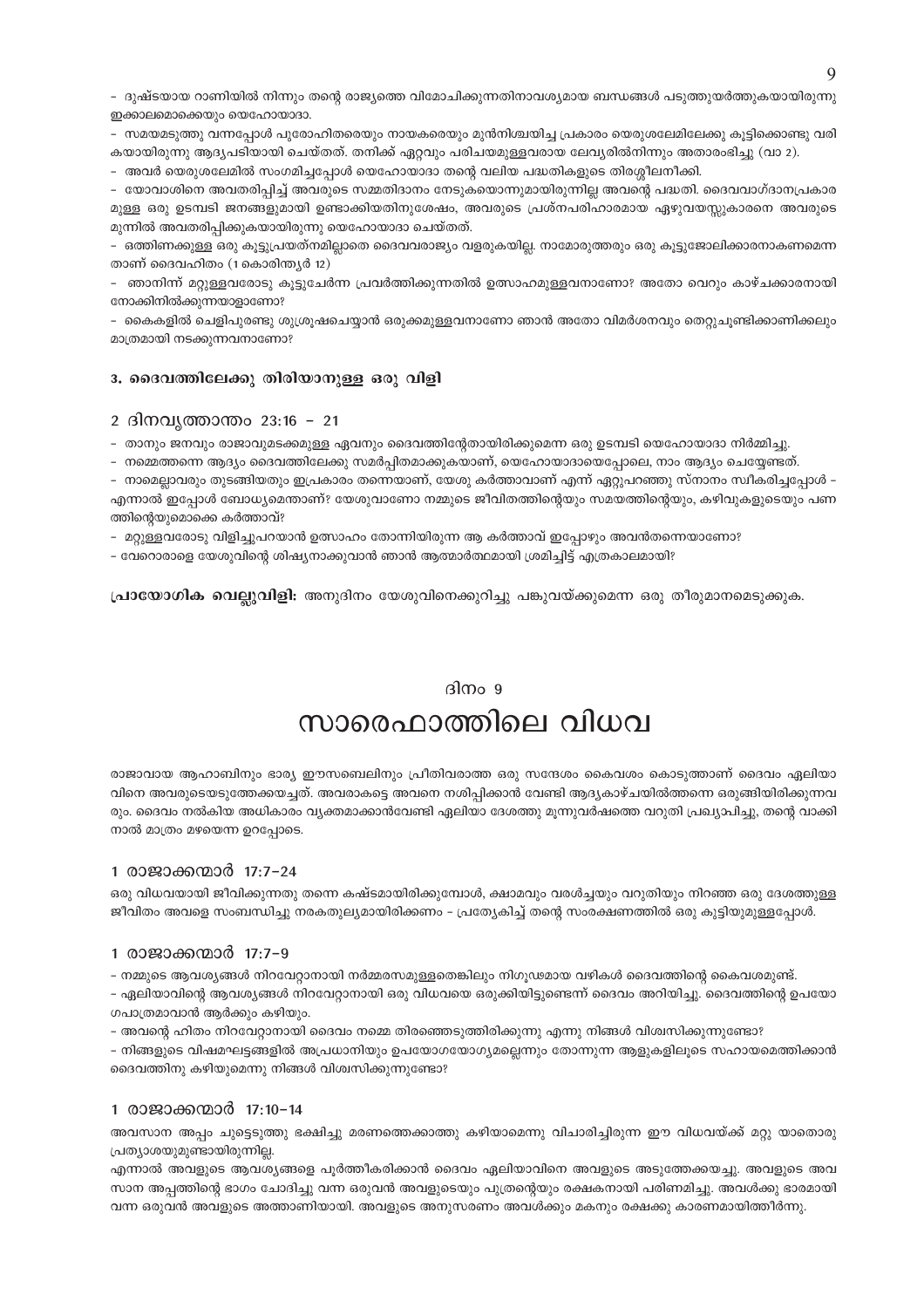അനുസരണം അസാദ്ധ്യമെന്നു തോന്നിയ സമയത്തുപോലും അനുസരിക്കാൻ മനസ്സുകാണിച്ച അവൾ അനുഗൃഹീതയായി. ദുഷ്കരമെന്നു തോന്നുന്ന സമയങ്ങളിൽ പോലും ദൈവവചനത്തെ അനുസരിക്കാൻ നാം തയ്യാറാണോ? നമുക്കുള്ള നിസ്സാരത്തിൽപോലും വിശാലമനസ്കരായിത്തന്നെ നാം തുടരുന്നുവോ, ദൈവത്തിനു നമ്മുടെ ആവശ്യങ്ങൾ ഭംഗി യാക്കാൻ അവസരം നല്കാനായി?

#### 1 രാജാക്കന്മാർ 17:15-16

തന്റെ പക്കലുണ്ടായിരുന്ന നാമമാത്രമായതിന്റെ കാര്യത്തിൽ പ്രവാചകനെ അനുസരിക്കാൻ തയ്യാറായപ്പോൾ അവളുടെ ജീവിത കാലംമുഴുവൻ അനുദിനവൃത്തിക്കുള്ള വക അവൾക്കു ലഭിക്കാൻ ഇടയായി.

ദൈവം നമ്മുടെ ദാതാവാണ്. അവൻ നമുക്കുവേണ്ടി കരുതുന്നു, ചിലപ്പോൾ നിഗുഡമായ വഴികളിൽ, ചിലപ്പോൾ ദുരുഹമായ സാഹചര്യങ്ങളിൽ അപരിചിതരായ വ്യക്തികളിലൂടെ.

#### 1 രാജാക്കന്മാർ 17:17-24

നാം എല്ലാം നമ്മുടെ മക്കളെ സ്നേഹിക്കുന്നു. അവർക്ക് യാതൊന്നും മോശമായി സംഭവിക്കാൻ നാം ആഗ്രഹിക്കുന്നില്ല. മാത്ര മല്ല അവർക്ക് ഏറ്റവും മികച്ചതു ചെയ്തു കൊടുക്കണമെന്ന് ആഗ്രഹിക്കുകയും ചെയ്യുന്നു.

ക്ഷാമകാലത്തെ അതിജീവിച്ച വിധവയുടെ മകൻ ദുരൂഹമായ ഒരു സാഹചര്യത്തിൽ മരിക്കാനിടയായി, അവളുടെ ഹൃദയം തകർക്കാൻവേണ്ടിമാത്രം.

അനർത്ഥങ്ങൾ ജീവിതത്തിലേക്കു കടന്നു വരുമ്പോൾ നമ്മുടെ പ്രതികരണമെന്താണ്? ദൈവത്തെ കുറ്റം പറയുമോ? ചുറ്റുമുള്ള വരിൽ പഴിചാരുമോ? അതോ ഈ വിധവയെപ്പോലെ പ്രതികരിക്കുമോ?

അവൾ അവളുടെ ജീവിതത്തിലേക്കുനോക്കി ആത്മശോധനചെയ്യുകയാണ് ചെയ്തത്. ദൈവം അവളുടെ മകനെ തിരികെ നൽകി. എല്ലാ ദൈവത്തിന്റേതാണ്, ദൈവത്തിന്റെ സമയത്തു നൽകാനും അവനു ശരിയെന്നു തോന്നുന്ന സമയത്തു തിരികെയെടു ക്കാനും വേണ്ടിയാണ് എല്ലാമെന്ന വാസ്തവം ഈ സംഭവം നമ്മെ ഓർമ്മിപ്പിക്കുന്നു.

ഇയോബിന്റെ പ്രതികരണമാണ് നമുക്ക് അഭികാമ്യമായത്. യഹോവ തന്നു, യഹോവ എടുത്തു, യഹോവയുടെ നാമം വാഴ്ത്ത പെടടെ (ഇയോബ് 1:21)

#### പ്രായോഗികത:

ഇപ്പോഴത്തെ സാഹചര്യത്തിൽ അനുസരിക്കാൻ പ്രയാസമായിത്തോന്നുന്ന ദൈവേഷ്ടങ്ങൾ ഏതൊക്കെയാണ് എന്ന് എഴുതിവ യ്ക്കുക, അക്കാര്യത്തിൽ മാറ്റം വരുത്താനായി പ്രാർത്ഥിച്ച് ഒരുങ്ങുക. ബുദ്ധിമുട്ടായ സാഹചര്യങ്ങളിലും ദൈവത്തെഅനുസരി ക്കാനുള്ള ഹൃദയം നൽകാനായി പ്രാർത്ഥിക്കുക.

#### ദിനം  $10$

### ഓബദ്യാ

#### അസാധാരണധൈര്യം പ്രകടിപ്പിച്ച ഒരു സാധാരണക്കാരൻ

#### 1 രാജാക്കന്മാർ 18:1–16

മൂന്നരവർഷക്കാലം നീണ്ടുനിന്ന കഠിനമായ ഒരു ക്ഷാമകാലത്തിലൂടെ കടന്നുപോവുകയായിരുന്നു ശമരിയാദേശം. ഇക്കാലയള വിനുശേഷം ദൈവം അവരോടു കരുണ കാണിച്ചു ദേശത്തു മഴപെയ്യിച്ചു.

അക്കാലത്തു ദേശം വാണിരുന്ന ആഹാബ് രാജാവ് ദുഷ്ടനായിരുന്നെങ്കിലും, യഹോവഭക്തനായ തന്റെ കൊട്ടാരവിചാരകൻ ഓബദ്യാവിനെ വിശ്വസിച്ചിരുന്നതായാണ് കാണപ്പെടുന്നത്. ദൈവത്തിന്റെ ദാസനെന്നാണ് ഓബദ്യാ എന്ന പേരിനർത്ഥം. ഭക്ത നായ ഓബദ്യാവ് ദൈവത്തെ ഭയപ്പെടുന്ന ഒരു മനുഷ്യനിൽ കാണപ്പെടുന്ന ധൈര്യം കാണിച്ചു

കൊട്ടാരവിചാരകനായിരിക്കുന്ന ഒരാൾ രാജ്ഞിയുടെ കൽപ്പനയ്ക്കെതിരെ പോകുന്നത് തലപോകാൻ മതിയായ ഒരു കാരണമാ ണ്. എന്നാൽ ഈസബെലിന്റെ വാൾത്തലയിൽ നിന്നും നൂറു പ്രവാചകരെ അവൻ രക്ഷിച്ചു പോറ്റിപ്പോന്നു. അവരോടു കരുണ കാണിച്ചുകൊണ്ട്. നാം ദൈവത്തെ ഭയപ്പെടുന്ന ഒരു വ്യക്തിയാകുമ്പോൾ, ദൈവവും മനുഷ്യരും നമ്മിൽ വിശ്വാസമർപ്പിക്കു ന്നതു കാണാൻ കഴിയും.

വിഠ 5−6: അവന്റെ കാര്യപ്രാപ്തിയിൽ വിശ്വാസമുണ്ടായിരുന്ന ആഹാബ് തന്റെ കന്നുകാലികൾക്കു പുല്ലുകണ്ടെത്താൻ ഓബ ദ്യാവിനെ പറഞ്ഞയച്ചു.

വാ 8–11: തനിക്കും രാജാവിനും ഇടയിൽ ഒരു മദ്ധ്യസ്ഥനായി ഏലിയാവും ഓബദ്യാവിനെ നിയമിക്കുന്നതുകാണാം.

തീർച്ചയായും പ്രവാചകരെ രക്ഷിക്കുന്ന കാര്യത്തിൽ ഓബദ്യാ ജീവൻമരണപ്പോരാട്ടമാണു നടത്തിയത്. എന്നാൽ പ്രകൃത്യാ ധൈര്യശാലിയായ ഒരുവനായിരുന്നോ ഈ ഓബദ്യാ? ഏലിയാവുമായുള്ള സംസാരം (1 രാജാക്കന്മാർ 18:9) കാണുമ്പോൾ നമു ക്കപ്രകാരം കരുതാൻ കഴിയില്ല. മനുഷ്യരെക്കാൾ ഉപരിയായി അവൻ ദൈവത്തെ ഭയന്നതിനാലാണ് അപ്രകാരം പ്രവർത്തി ക്കാൻ അവനു സാധിച്ചത്.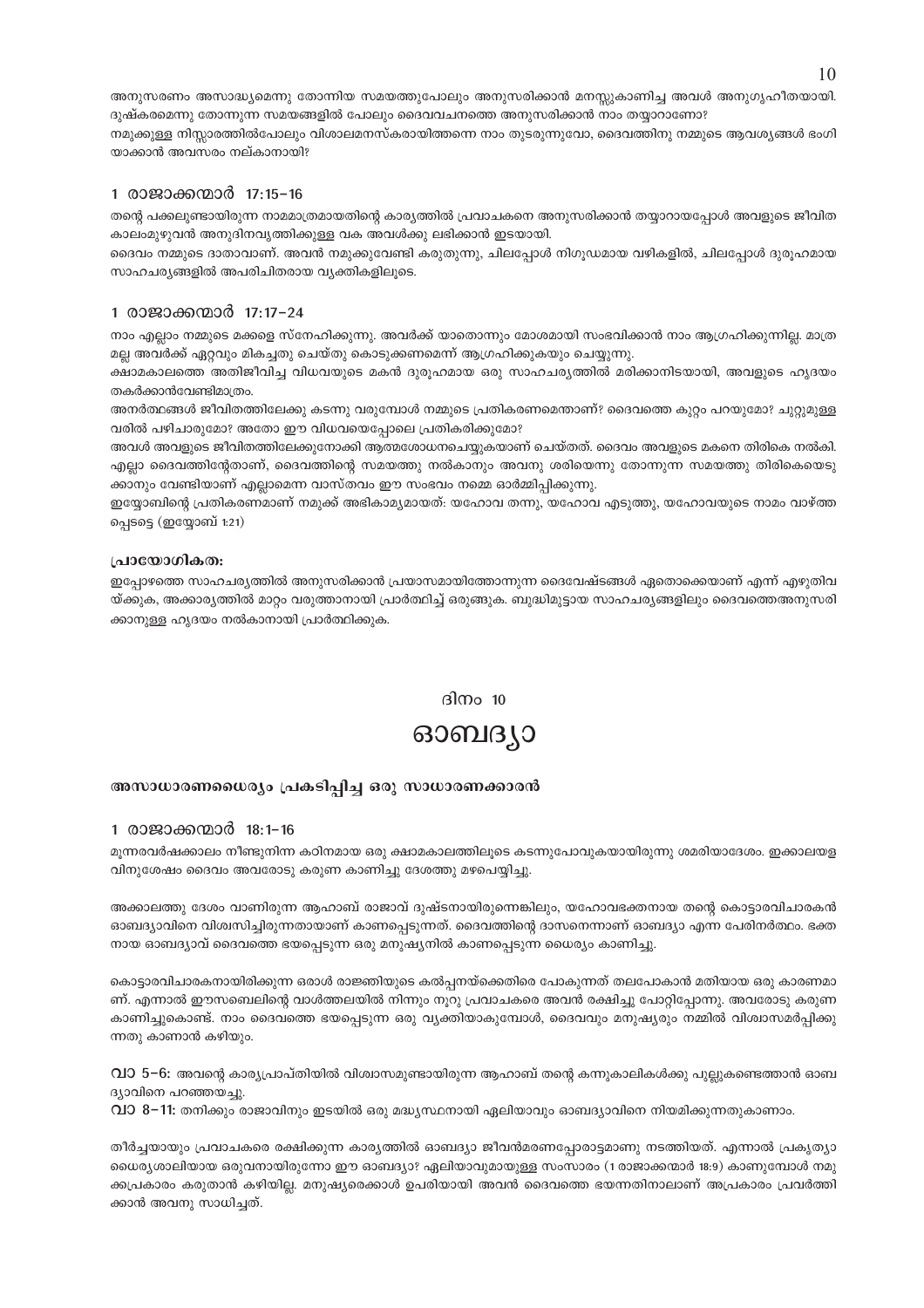ദൈവത്തെക്കാൾ ഏറെ നിങ്ങൾ മനുഷ്യരെ ഭയപ്പെടുന്നുണ്ടോ? മനുഷ്യരുടെ എതിർപ്പു വകവയ്ക്കാതെ ദൈവത്തിനുവേണ്ടി ഉറച്ചു നിന്ന സമയങ്ങൾ നിങ്ങളുടെ ജീവിതത്തിൽ ഉണ്ടായിട്ടുണ്ടോ?

നിങ്ങളുടെ നായകരാൽ നിയോഗിക്കപ്പെടുമ്പോൾ മാത്രമാണോ ശരിയായതു പ്രവർത്തിക്കാൻ നിങ്ങൾക്കു മനസ്സുള്ളത്? ശരിയാ യതു ചെയ്തിട്ട് അതിനു മറ്റുള്ളവരിൽ നിന്നും അംഗീകാരം ലഭിക്കുന്നില്ലെങ്കിൽ നിങ്ങൾക്കെന്നാണു തോന്നുക?

ദൈവത്തെ ഭയപ്പെട്ട ഓബദ്യാവിന് സ്വർഗ്ഗത്തിൽ എത്രമാത്രം മാനം ലഭിക്കുമെന്നാണു നിങ്ങൾക്കു തോന്നുന്നത്?

ബൈബിളിൽ കാണുന്ന മഹാത്മാക്കളിലെല്ലാം പൊതുവായി കാണുന്ന ഒരു കാര്യമാണ് ദൈവഭയം. സാധാരണതയിൽ നിന്നും അസാധാരണതയിലേക്കു ഉയർത്തപ്പെട്ട അവരുടെ ജീവിതത്തിൽ വലിയമാറ്റത്തിനു കാരണമായ ഗുണം.

#### പ്രായോഗികത:

-മനുഷ്യരിൽ നിന്നുള്ള മാനം കാംക്ഷിക്കാതെ ദൈവത്തിനെ പ്രസാദിപ്പിക്കുന്ന വ്യത്യസ്തമായ കാര്യങ്ങൾ ചെയ്യുന്നവരാകു മെന്നു തീരുമാനിക്കുക –

-നിങ്ങൾക്കു സൗകര്യപ്രദമായി തോന്നാത്ത ഒരാളോടു വിശ്വാസം ഏറ്റുപറയുന്നതാകാം.

-ദൈവഭയത്തെക്കുറിച്ചോ, ദൈവഭയത്തിൽ ജീവിച്ച ആളുകളെക്കുറിച്ചോ ബൈബിളിൽ നിന്നും പഠിക്കുക.

–ദൈവഭയമുള്ള ദാനിയേൽ (ദാനിയേൽ 6), ദാവീദ്, ശിപ്രാ, പൂവാ (പുറപ്പാട് 1:15–17) എന്നിവരുമായി ഒബദ്യാവിനെ താരതമ്യ പ്പെടുത്തുക.

### ദിനം  $11$ മീഖായാവ്

#### 1 രാജാക്കന്മാർ 22:1–28

രാഷ്ട്രീയലക്ഷ്യത്താൽ പ്രേരിതരായി ഇസ്രായേൽ രാജാവായ ആഹാബും യുദാ രാജാവായ യെഹോശഫാത്തും തമ്മിൽക്കണ്ടു. ആരാമ്യരാജാവിനെ പരാജയപ്പെടുത്തി ഗിലെയാദിലെ രാമോത്ത് ദേശം പിടിച്ചടക്കുന്നതിനായി.

ഇക്കാര്യത്തിൽ യെഹോശഫാത്തിനോടു സഹായം ചോദിച്ചപ്പോൾ ആദ്യം ദൈവത്തോട് ആലോചിക്കണമെന്നായിരുന്നു അവൻ പറഞ്ഞത്. അങ്ങനെയാണ് ആഹാബിന്റെ നാനുറോളം പ്രവാചകരും യഹോവയുടെ ഏകപ്രവാചകനായ മീഖായാവും ഈ രംഗ ത്തേക്കു പ്രവേശനം ചെയ്യുന്നത്. മീഖായാവിനെക്കുറിച്ച് ആഹാബ് പറഞ്ഞത് ഇപ്രകാരമാണ്: നമുക്ക് യഹോവയോട് അരുള പ്പാടു ചോദിക്കാൻ തക്കവണ്ണം ഇനി യിമ്ലയുടെ മകനായ മീഖായാവ് എന്നൊരുവൻ ഉണ്ട്. പക്ഷേ അവൻ എന്നെക്കുറിച്ചു തിന്മയ ല്ലാതെ ഒരിക്കൽപ്പോലും നന്മ പ്രവചിച്ചിട്ടില്ല. (1 രാജാ 22: 8)

അരാമ്യരാജാവിനുമേൽ വിജയം കൈവരിക്കുമോ എന്ന രാജാക്കന്മാരുടെ ചോദ്യത്തിന് ഉത്തരം പ്രവചിക്കാനായി ദൈവത്തിന്റെ പ്രവാചകനായ മീഖായാവും മറ്റു 400 വ്യാജപ്രവാചകരും ഇവിടെ മുഖാമുഖം നിൽക്കുന്നു. ആഹാബിന്റെ 400 പേർ അവൻ കേൾക്കാൻ ഇഷ്ടപ്പെട്ടതു പ്രവചിച്ചു, എന്നാൽ മീഖായാവാകട്ടെ ദൈവഹിതം അവനെ ധരിപ്പിച്ചു – മറ്റുള്ളവരുടെ സമ്മർദ്ദ ത്തിനു വഴങ്ങാതെ. രാജാവിനിഷ്ടമുള്ളതു പറയുന്ന നാനൂറ്റിയൊന്നാമനായി നിന്നുകൊണ്ട് അവനു സുരക്ഷിതത്വം തേടാമായി രുന്നു. എന്നാൽ അവനതു ചെയ്തില്ല.

സത്യം പറഞ്ഞതിനാൽ അവന് സെദെക്കിയായിൽ നിന്നും ചെകിട്ടത്ത് അടികിട്ടി, കാരാഗൃഹത്തിൽ പോകേണ്ടിവന്നു, എങ്കിലും അവൻ ദൈവപുരുഷനായിത്തന്നെ നിലകൊണ്ടു, ദൈവത്തെമാത്രം പ്രീതിപ്പെടുത്തിക്കൊണ്ട്.

നിങ്ങൾ ആയിരിക്കുന്ന സ്ഥലങ്ങളിൽ ഒരു ദൈവപുരുഷനോ/സ്ത്രീയോ ആണോ നിങ്ങൾ? ദൈവം ആഗ്രഹിക്കുന്ന കാര്യങ്ങ ളാണോ നിങ്ങൾ ഉയർത്തിപ്പിടിക്കാറ്? രാജാവിനു പ്രീതികരമല്ലാത്തതു സംസാരിച്ചിരുന്നതിനാൽ ആഹാബിന് അവനെ ഇഷ്ടമ ല്ലായിരുന്നു – സത്യം സംസാരിക്കുന്നതിനാൽ ആളുകൾ കാട്ടുന്ന വെറുപ്പു നിങ്ങൾക്ക് ഇഷ്ടമാണോ?

നിങ്ങളോടു പ്രീതികരമായതു സംസാരിക്കുന്നവരെയാണോ നിങ്ങൾക്കിഷ്ടം അതോ മുഖത്തുനോക്കി സത്യം സംസാരിക്കുന്നവ രെയാണോ? മീഖായാവുമായി താദാത്മ്യം പ്രാപിക്കാവുന്ന മേഖലകൾ നിങ്ങളുടെ ജീവിതത്തിൽ ഏതൊക്കെയാണ്?

സത്യം പറഞ്ഞതിനുവേണ്ടി നിങ്ങൾക്ക് ഒരു വിലകൊടുക്കേണ്ടി വന്നിട്ടുണ്ടോ? അത് അർഹമായിരുന്നെന്നു തോന്നിയോ?

ഭിന്നാശയങ്ങൾ നേരിടുമ്പോൾ നിങ്ങൾ സുരക്ഷിതത്വം തേടുമോ അതോ വിലകൊടുക്കാൻ തയ്യാറാകുമോ? നിങ്ങൾ ഏകനാണെ ങ്കിൽപ്പോലും സത്യത്തിനുവേണ്ടി നിലകൊള്ളുമോ?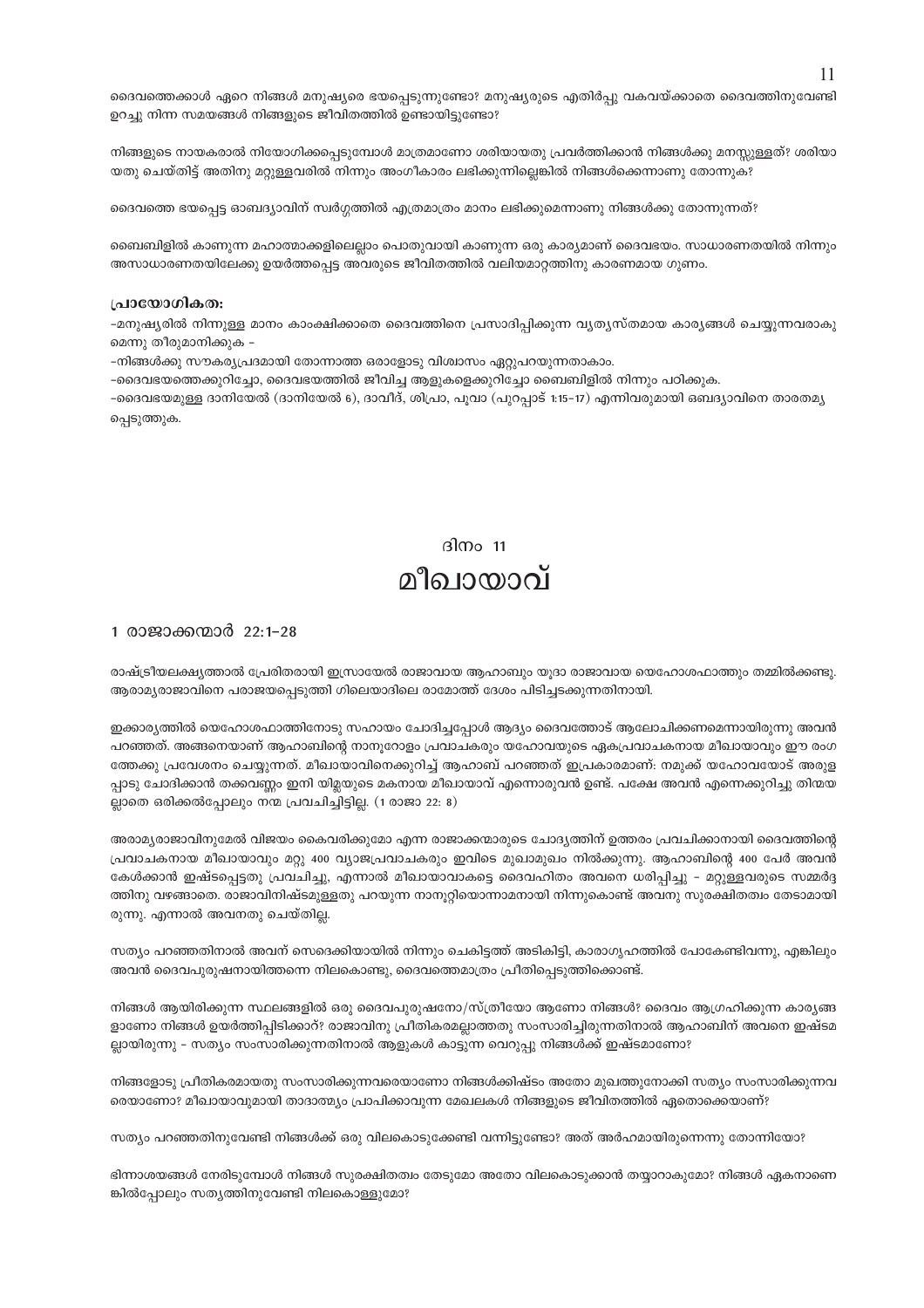#### പ്രായോഗികത:

സത്യം പറയുന്നകാര്യത്തിൽ വിട്ടവീഴ്ച വരുത്തിയിട്ടുള്ള അവസരങ്ങളെക്കുറിച്ചു എഴുതുക - സത്യം പറയാനുള്ള ആത്മവി ശ്വാസം ദൈവത്തിൽനിന്നും പ്രാർത്ഥിച്ചു നേടിയെടുക്കുക.

നിങ്ങളുടെയടുത്തു സത്യം സംസാരിക്കുന്നവരുടെ അടുക്കൽ പോയി അവരിൽ നിന്നും പഠിക്കുക.

#### ദിനം  $12$

## നയ്മാന്റെ ദാസി പരിഹാരത്തിന്റെ കാരണം

#### 2 രാജാക്കന്മാർ 5:1-14

നയ്മാനെ നമുക്കു നന്നായറിയാം, അരാമൃരാജാവിന്റെ സൈനൃത്തലവൻ. തന്റെ യജമാനനാൽ മാനൃനെന്നും മഹാനെന്നും പരിഗണിക്കപ്പെട്ടവൻ, അനേകം വിജയങ്ങൾ യഹോവയാൽ നല്കപ്പെടാൻ ഇടയായ സൈന്യാധിപൻ. തികഞ്ഞ പരാക്രമശാലി. എന്നാൽ ഒരേഒരു പ്രശ്നംമാത്രം – കുഷ്ഠരോഗബാധിതൻ.

ഇസ്രായേലിൽനിന്നും പിടിച്ചു കടത്തിക്കൊണ്ടുവന്ന ഒരു ബാലിക നയ്മാന്റെ ഭാര്യയുടെ ദാസിയായി ശുശ്രൂഷ ചെയ്തിരുന്നു. അസാധാരണമായ ഒന്ന് അവളിലുണ്ടായിരുന്നു, തന്റെ ജീവിതത്തിൽ അനേക കഷ്ടപ്പാടിലൂടെ അവൾ കടന്നു പോയിട്ടും ഈപ്രപഞ്ചത്തിന്റെ ദൈവത്തിൽ അവൾക്കുവിശ്വാസമുണ്ടായിരുന്നു – ചെറിയ വിഷമങ്ങൾ പോലും നേരിടുമ്പോൾ ദൈവത്തെ മറക്കുന്ന ഈ ലോകത്തിൽ. വലിയ ഒരു പ്രശ്നത്തിന് പരിഹാരമാകുവാൻ അവൾ കാരണമായിത്തീർന്നു.

പ്രശ്നങ്ങൾ നമ്മോടൊപ്പം എപ്പോഴുമുണ്ട്, മിക്ക സമയത്തും പ്രശ്നങ്ങളുടെ ഏകകാരണം നാം തന്നെയാണുതാനും. നാം നേരി ടുന്ന പ്രശ്നങ്ങൾക്കുള്ള പരിഹാരമാകാൻ നമുക്കെങ്ങനെ കഴിയുമെന്നത് ഈ അടിമപെൺകിടാവിൽ നിന്നും നമുക്കു പഠി ക്കാം.

പ്രവാചകന്റെ അടുക്കൽ ചെന്നിരുന്നുവെങ്കിൽ (വാ 3) എന്ന അവളുടെ പ്രസ്താവനയിൽ യജമാനനോടുള്ള ആദരവുമാത്രമല്ല, ദൈവത്തിലുള്ള പരിപൂർണ്ണവിശ്വാസവുമുണ്ട്. ഇസ്രായേലിന്റെ ദൈവമായ യഹോവയിങ്കൽ അവൾക്കുള്ള വിശ്വാസത്തിന്റെ പരി പൂർണ്ണതയാണിവിടെ കാണുന്നത്.

നയ്മാനും യഹോവയിൽ വിശ്വസിക്കുന്നവനായിരുന്നു, വാസ്തവത്തിൽ സിറിയ ദേശത്തുനിന്നുള്ള അവനെപ്രതി യഹോവ ആരാം രാജാവിനു ധാരാളം വിജയം നൽകിയിരുന്നു എന്നാണ് ഒന്നാം വാകൃത്തിൽ നാം കാണുന്നത്.

ആദ്യമായിട്ടാണ് ഈ ബാലിക തന്റെ വിശ്വാസം തുറന്നുപറഞ്ഞതെന്നു കരുതാൻ വകയില്ല, അവൾ പ്രവാചകനെപ്പറ്റി നിരന്തരം പറഞ്ഞിട്ടുണ്ടായിരിക്കണം. അവളുടെ നിർബന്ധത്തിനുവഴങ്ങാൻ യജമാനൻ തീരുമാനിച്ചു. എന്റെ യജമാനനേ എന്ന് അഭിസം ബോധനചെയ്തുകൊണ്ട് അവൾ യജമാനനോടുകാണിക്കുന്ന കരുതലും സ്നേഹവും ശ്രദ്ധിക്കുക.

ഇസ്രായേൽരാജാവായ ആഹാബിനെ വകവരുത്തിയ അസ്ത്രം നയ്മാന്റേതായിരുന്നെന്ന് ചരിത്രം പറയുന്നു ( 1 രാജാക്കന്മാർ 22:31–35). ഇപ്പോൾ ഇസ്രായേൽ ഒരു ശത്രുരാജ്യമായിത്തീർന്നതിനാൽ നയ്മാനു കാര്യങ്ങൾ അത്ര എളുപ്പമല്ലായിരുന്നു. ആദ്യം സിറിയാദേശത്തെ രാജാവിന്റെ സമ്മതം നേടണമായിരുന്നു, അതിനുശേഷം ശത്രുരാജാവായ യെഹോരാമിനെ അഭിമുഖീകരിക്ക ണമായിരുന്നു. അവൻ അതെല്ലാം ചെയ്തു, എന്തുകൊണ്ട്? നമ്മുടെ അറിയപ്പെടാത്ത താരമായ ബാലികയിലൂടെ ദൈവം പ്രവർത്തി ച്ചതുകൊണ്ട്.

നമ്മുടെ സകല പ്രശ്നങ്ങൾക്കുമുള്ള പരിഹാരം ദൈവം മാത്രമാണ്, അതെത്ര വലുതായിരുന്നാലും. നിങ്ങൾ ഇതു വിശ്വസിക്കു  $m$ ) ദേവാ?

അസാധാരണമായ കാര്യം നടക്കുമെന്ന വിശ്വാസമാണ് അവൾക്കുണ്ടായിരുന്നത്. അടിമപ്പെൺകുട്ടിയായ അവൾ, തന്റെ യജമാ നനെ സംബന്ധിച്ചു സങ്കല്പിക്കാൻപോലും കഴിയാത്ത ഒരുകാര്യം ചെയ്യാൻ – ശത്രുരാജാവിന്റെ സഹായം തേടാൻ – പോന്ന ഒരു പ്രേരണയായി.

നമ്മുടെ ചുറ്റുമുള്ള ആളുകൾ വലിയ പ്രതിസന്ധികളിൽകൂടി കടന്നുപോകുന്നതു നാം കാണുമ്പോൾ എന്താണു സാധാരണ ചെയ്യാറ്? ഓ എന്തുചെയ്യാൻ എന്നു വിചാരിച്ച് അവരെ അവഗണിക്കുമോ, അതോ ഈ ബാലികയെപ്പോലെ അവരോടു പറ യുമോ – യേശുവിനെ ഒന്നു പരീക്ഷിച്ചു നോക്കാൻ.

ശത്രു രാജാവിന്റെ പരിഹാസവും ഏലീശാ പ്രവർത്തിച്ച രീതിയിലുള്ള അതൃപ്തിയും നയ്മാനുനേരിടേണ്ടിവന്നു. എങ്കിലും തന്റെ സേവകരുടെ ഉപദേശം ശ്രവിച്ച നയ്മാൻ സൗഖ്യം ലഭിച്ചവനായി. ഇസ്രായേലിന്റെ ദൈവത്തെ പരീക്ഷിച്ചു നോക്കിയ അവൻ വിജയശ്രീലാളിതനായി.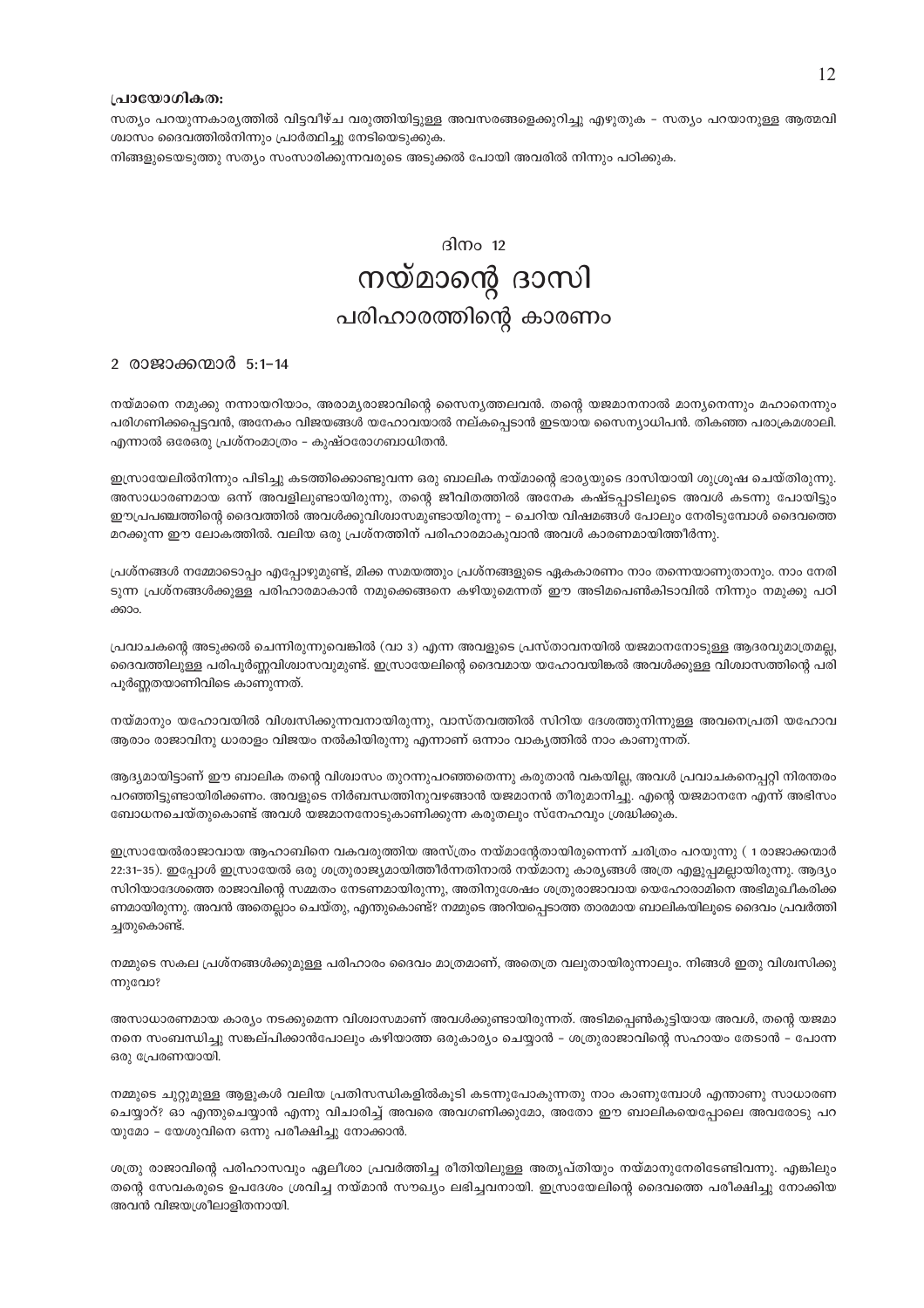തിരശ്ശീലയ്ക്കു പിന്നിൽ നിന്നുകൊണ്ടു പ്രവർത്തിച്ച നമ്മുടെ താരത്തെക്കുറിച്ചു പറയാതെ ഈ വിജയകഥ പൂർത്തിയാക്കാൻ കഴിയില്ല.

#### പ്രായോഗികത:

നാം ആവശ്യപ്പെടുന്ന ഏതു പ്രശ്നപരിഹാരവും സാധ്യമാക്കുന്നവനാണു നമ്മുടെ ദൈവമെന്നു നമുക്കു പൂർണ്ണമായി വിശ്വസി ക്കാം.

യേശുവിലല്ലാത്ത നമ്മുടെ ചുറ്റുമുള്ളവരോടു യേശുവിനെ പരീക്ഷിച്ചുനോക്കാൻ പ്രചോദിപ്പിക്കാം. അവരുടെ ജീവിതത്തിലെ അറിയപ്പെടാത്ത താരമായി നമുക്കുമാറാൻ കഴിഞ്ഞേക്കും.

#### ദിനം  $13$

## രേഖാബൃഗൃഹം

#### യിരമ്യ 35

ഇസ്രായേൽ ദേശത്തെമുഴുവൻ ഒരു പാഠം പഠിപ്പിക്കാൻ ദൈവം രേഖാബൃരെ ഉപയോഗിച്ചു. അവരുടെ അടുത്തേക്കുപോയി അവർക്കു കുറച്ചു വീഞ്ഞു കുടിക്കാൻ കൊടുക്കാൻ ദൈവം യിരമ്യാവിനോട് ആവശ്യപ്പെട്ടു. എന്നാൽ അവർ വീഞ്ഞുകുടിക്കു കയോ വീടു പണിയുകയോ വിത്തുവിതയ്ക്കുകയോ മുന്തിരിത്തോട്ടം വച്ചുപിടിപ്പിക്കുകയോ ചെയ്യുകയില്ലായെന്നായിരുന്നു അവ രുടെ മറുപടി. ഇരുന്നൂറുവർഷം മുമ്പേ അവരുടെ പൂർവ്വപിതാവായ രേഖാബിന്റെ മകൻ യോനാദാബ് കൽപ്പിച്ചതുകൊണ്ടാണ് അവർ ഇപ്രകാരമെല്ലാം ജീവിച്ചിരുന്നത്.

രേഖാബൃരും ഇസ്രായേൽക്കാരുമായുള്ള ഒരു താരതമൃത്തിലൂടെ ദൈവം അവരോടു പ്രതികരിച്ചു (12–17 വാകൃങ്ങളിൽ). വൃത്യാ സങ്ങൾ നമുക്കു നോക്കാം:

1. പിഴവുവരുത്താവുന്ന ഒരു മനുഷ്യന്റെ കൽപ്പനയെ രേഖാബ്യർ വീഴ്ചവരുത്താതെ പരിപാലിച്ചു, **എന്നാ**ൽ, പിഴവുവരു ത്താത്ത ദൈവത്തിന്റെ കൽപ്പനയെ ഇസ്രായേൽ ഗൃഹം തള്ളിക്കളഞ്ഞു.

2. വീഞ്ഞുകുടിക്കരുതെന്നുള്ള കൽപ്പന ഒരിക്കൽ നൽകിയത് രേഖാബ്യഗൃഹം ലംഘിക്കാതെ പരിപാലിച്ചു, **എന്നാൽ**, പാപ ത്തിൽ നിന്നും പിന്തിരിയാനുള്ള നിരന്തരമായ ദൈവകൽപ്പനയെ തന്റെ ജനം നിഷേധിച്ചു.

3. നശ്വരമായ കാര്യങ്ങളെക്കുറിച്ചുള്ള കൽപ്പനകളെ രേഖാബ്യർ പരിപാലിച്ചുവന്നു, എ**ന്നാ**ൽ, അനശ്വരമായ കാര്യങ്ങളെക്കുറി ച്ചുള്ള ദൈവകൽപ്പനകളെ ഇസ്രായേൽ അനുസരിച്ചില്ല.

4. രേഖാബ്യർ ശതാബ്ദങ്ങൾ അനുസരണയിൽ തുടർന്നു, **എന്നാൽ**, ദൈവജനം ശതാബ്ദങ്ങൾ അനുസരണനിഷേധത്തിൽ തുടർന്നു

5. രേഖാബ്യർക്കു പ്രതിഫലം ലഭിക്കും, എന്നാൽ, ഇസ്രായേൽ ജനത്തിനു ശിക്ഷയും ലഭിക്കും.

വീഞ്ഞുകുടിക്കുകയോ വീടു പണിയുകയോ വിത്തുവിതയ്ക്കുകയോ മുന്തിരിത്തോട്ടം വച്ചുപിടിപ്പിക്കുകയോ ചെയ്യാൻ പാടില്ല എന്ന കൽപ്പനകളായിരുന്നു യോനാദാബ് തന്റെ മക്കൾക്കു നൽകിയത്. ഈ കൽപ്പനകൾ തീർച്ചയായും കഠിനതരമായതാണ്, തികച്ചും നൃായമായ അവകാശങ്ങൾ അവർക്കു നിഷേധിക്കപ്പെടുകയാണെന്ന് നമുക്കു തർക്കിക്കാൻ കഴിയും. തികഞ്ഞ ഒരു ദൈവഭക്തനാണ് യോനാദാബ് എന്ന കാര്യത്തിൽ തർക്കമില്ല. തനിക്കുചുറ്റും വിളയാടിയിരുന്ന തിന്മകണ്ടു വെറുത്ത അദ്ദേഹം തന്റെ മക്കളെ ഒരു വിശുദ്ധ ഉടമ്പടിയിലേക്കു വിളിക്കുകയായിരുന്നു.

അവരുടെ തീർത്ഥാടന ജീവിതം കൈമോശം വന്ന് എവിടെയെങ്കിലും പോയി വേരുറപ്പിക്കാൻ ഇടയാകരുതെന്ന ഉദ്ദേശ്യത്തോടെ യാണ് ഈ കൽപ്പനകൾ നൽകിയത്. ഇസ്രായേലിലെ മഹാന്മാരായ പൂർവ്വപിതാക്കന്മാരെല്ലാം കൂടാരങ്ങളിൽ പാർത്ത് തീർത്ഥാ ടക ജീവിതമാണ് നയിച്ചിരുന്നത്, തന്റെ സന്തതിപരമ്പരയും അപ്രകാരം തന്നെ ചെയ്യണമെന്ന ബോധ്യം യോനാദാബിനുണ്ടായി രുന്നു. എന്നാൽ നീണ്ട ഇരുന്നൂറുവർഷങ്ങൾക്കു ശേഷവും യോനാദാബിന്റെ വംശം അവന്റെ ചട്ടങ്ങളിൽ ഉറച്ചു നിന്നു എന്നുള്ള താണ് എടുത്തുപറയത്തക്കകാര്യം.

തലമുറകൾ കൈമാറി പരിപാലിച്ചു വരുന്ന ഒരു ആചാരമോ രീതിയോ ആണ് പാരമ്പര്യമെന്നത്. അവർ അത്രയ്ക്കധികം ആ ചട്ടങ്ങളിൽ നിലനിന്നതിനാൽ യിരമ്യാ അവരെ നിർബ്ബന്ധിച്ചപ്പോൾ അവർ നിഷേധിക്കുകയും അതുവഴി ഈ കഥകൾ പുറത്തു വരികയുമായിരുന്നു (യിരമ്യാവ് 35:8–10).

തങ്ങളുടെ ബോധ്യങ്ങളിൽ വിട്ടുവീഴ്ചവരുത്താൻ യിരമ്യാവ് അവരെ പ്രേരിപ്പിപ്പിച്ചില്ല, പകരം അവരുടെ ഭക്തിയെ ഒരു മാതൃക യാക്കി യൂദാദേശത്തിനുമുന്നിൽ അവതരിപ്പിക്കുകയാണ് അവൻ ചെയ്തത്. കാരണം യുദാദേശത്തിന്റെ അവിശ്വസ്തതയ്ക്കു മുന്നിൽ ഈ ആളുകളുടെ വിശ്വസ്തത രാവും പകലും പോലെ വൃത്യസ്തമായിരുന്നു. നമ്മുടെ മുന്നിൽ ഈ വേദഭാഗം കൊണ്ടുവരുന്ന പാഠവും ഇതുതന്നെയാണ്.

#### പ്രായോഗികത:

എന്തൊക്കെ ആത്മീയ പാരമ്പര്യങ്ങളാണ് നാം നമ്മുടെ മക്കളിലേക്കു കൈമാറി കൊടുക്കുന്നത്? നമുക്കില്ലാത്ത ഒന്നിനെ നമുക്കു കൈമാറാൻ കഴിയുകയില്ല എന്നകാര്യം പ്രത്യേകം ഓർക്കുക.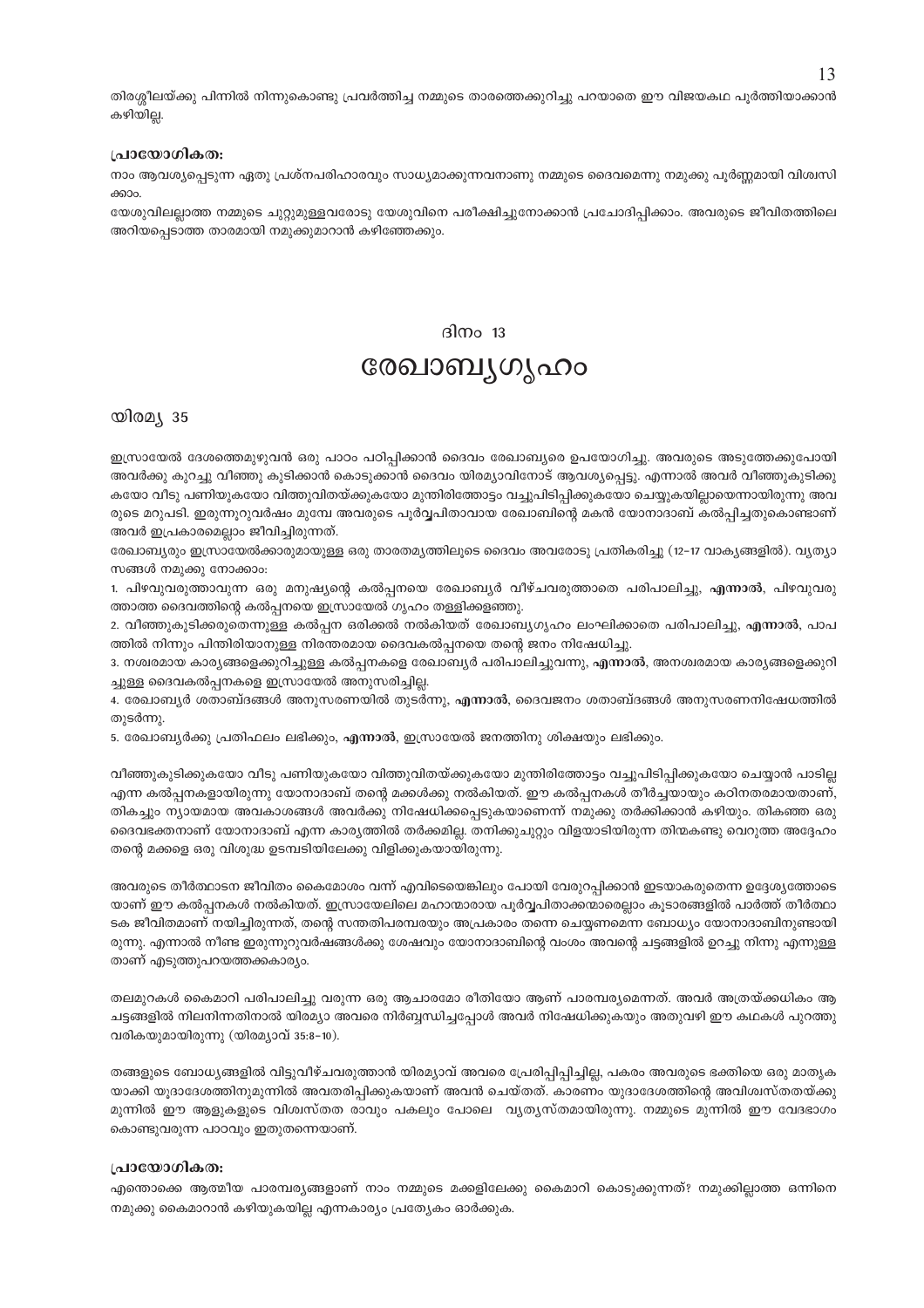#### ദിനം  $14$

### എഴുത്തുകാരനായ ബാരൂക്ക്

യിരമ്യ 36:1-32

യിരമ്യാവിന്റെ സുഹൃത്തും യൂദാദേശത്ത് ദൈവവചനം പ്രഘോഷിക്കുന്നതിൽ പങ്കാളിയുമായിരുന്നു ബാരൂക്ക്. ബിസി 607ൽ ബാബിലോൻദേശക്കാർ വന്ന് യെരുശലേമിനെ നശിപ്പിച്ചു ബന്ദികളാക്കിക്കൊണ്ടു പോയതിന് ഇവർ രണ്ടുപേരും ദൃക്സാക്ഷിക ളായിരുന്നു. ഈ കാലഘട്ടത്തിൽ യിരമ്യാവിന് രാജസന്നിധിയിൽ പ്രവേശനം നിഷേധിച്ച് ബന്ധനത്തിലാക്കിയിക്കുകയാൽ, യിരമ്യാവ് ജനത്തിന്റെ ദുഷ്ടതയ്ക്കെതിരെ സംസാരിക്കാനുള്ള തന്റെ ദൗത്യം നിറവേറ്റാനായി ബാരൂക്കിന്റെ സഹായം തേടി.

യിരമ്യാവു പറഞ്ഞതു പ്രകാരം ബാരൂക് വചനങ്ങൾ ഒരു ചുരുളിൽ എഴുതി. വലിയ പീഡനങ്ങളുടെ നടുവിലും യിരമ്യാവി നോടു പങ്കാളിയാകാനുള്ള തീരുമാനത്തിലൂടെ ബാരൂക് തന്റെ ജീവിതം തന്നെ പണയപ്പെടുത്തി. വരുവാനിരിക്കുന്ന ദൈവവിധി യെക്കുറിച്ചുള്ളതായിരുന്നു ഈ വാക്കുകൾ. രാജാവ് യഹോവയ്ക്കെതിരെയായിരുന്നു, അതിനാൽത്തന്നെ പരസ്യമായി ഈ സന്ദേശത്തിലെ മുന്നറിയിപ്പുകൾ ജനത്തെ വായിച്ചു കേൾപ്പിക്കുന്നതും അപകടകരമായതായിരുന്നു.

ദൈവരാജ്യത്തിനുവേണ്ടി ഇതുപോലെ ഉത്സാഹഭരിതനായി പ്രവർത്തിക്കാൻ ഒരുക്കമുണ്ടായിരുന്ന ഒരു സമയത്തെക്കുറിച്ച് ഓർക്കു ക. എന്നായിരുന്നു അത്? നിങ്ങൾ എത്രമാത്രം പരസ്യമായാണ് നിങ്ങളുടെ വിശ്വാസം പങ്കുവയ്ക്കുന്നത്? അവസാനമായി ഒരാളോട് ദൈവത്തെക്കുറിച്ചു തീക്ഷ്ണതയോടെ സംസാരിച്ചത് എപ്പോഴാണ്?

ചുരുൾ വായിച്ച രാജാവ് അതു തീയിൽ ഇട്ടു കത്തിച്ചുകളഞ്ഞതു നാം 27–32 വാകൃങ്ങളിൽ വായിക്കുന്നു. രാജാവിനെക്കുറി ച്ചുള്ള പ്രവചനങ്ങളും കൂട്ടിച്ചേർത്തുകൊണ്ടു വീണ്ടും എഴുതാൻ യിരമ്യാ കൽപ്പിച്ചപ്പോൾ ബാരൂക്ക് അതുമനുസരിച്ചുകൊണ്ട് തന്റെ സുഹൃദ്ബന്ധത്തിലുള്ള വിശ്വസ്തതയും പങ്കാളിത്തത്തിലുള്ള സമർപ്പണവും പ്രകടിപ്പിച്ചു. പീഢനങ്ങൾക്ക് നടുവിലായി രിന്നിട്ടും വിശ്വസ്തതയോടെ തുടർച്ചയായി ദൈവവചനം സംസാരിക്കുന്നതിൽനിന്നും ബാരൂക്ക് പിന്തിരിഞ്ഞില്ല.

നിങ്ങളുടെ വിശ്വസ്തതയും സമർപ്പണബോധവും അനുഭവിച്ചറിയാൻ കഴിയുന്നയാളുകൾ ആരൊക്കെയാണ്? ഉത്സാഹം നൽകുന്ന പ്രതികരണങ്ങളില്ലാത്തപ്പോൾ പോലും വിശ്വാസം പങ്കുവയ്ക്കുവാൻ നിങ്ങൾക്കു കഴിയുന്നുണ്ടോ?

#### പ്രായോഗികത:

ആരെയെങ്കിലും ബൈബിൾ പഠിപ്പിക്കാനായി തീരുമാനിക്കുക. ഒരുങ്ങി, വചനങ്ങൾ പഠിച്ച്, മോശം പ്രതികരണത്താൽ സ്വാധീ നിക്കപ്പെടുകയില്ലെന്നു തീരുമാനിച്ച് ഈ ആഴ്ചതന്നെ അതു ചെയ്യുക.

മറ്റുള്ളവരുമായി ബൈബിൾ പഠനത്തിൽ ഏർപ്പെട്ടിരിക്കുന്ന ഒരു ശിഷ്യനെ സഹായിക്കുക.

## ദിനം  $15$ ഏബെദ്-മേലെക്ക് ദൈവം നൽകുന്ന വിടുതൽ

യിരമ്യ 38:1-13

യെരുശലേമിന്റെ നാശം പ്രവചിച്ചുകൊണ്ട് ആ ദേശത്തു വസിച്ചിരുന്ന ഏകപ്രവാചകൻ യിരമ്യാവായിരുന്നു. തന്റെ സമകാലീന രായ പ്രവാചകരെല്ലാം സമാധാനവും സുരക്ഷിതത്വവും പ്രസംഗിച്ചുകൊണ്ടിരുന്നപ്പോൾ യിരമ്യാവ് നല്കിയ സന്ദേശം വ്യത്യ സ്തമായതായിരുന്നു, ആളുകളാകട്ടെ അതിനെ അംഗീകരിക്കുകയും ചെയ്തില്ല. അങ്ങനെ യിരമ്യാവിന് ജയിൽവാസവും പിന്നീട് ചെളിനിറഞ്ഞ ഒരു കിണറ്റിലുള്ള ഉപേക്ഷിക്കപ്പെടലും (വാ6) ദയലേശമില്ലാത്ത സെദക്കിയാ രാജാവിൽ നിന്നും (വാ 5) സഹി ക്കേണ്ടിവന്നു. അവന്റെ ജീവിതം ശരിക്കും അപകടത്തിലായിരുന്നു (വാ 4, 6, 9). കരുണയ്ക്കായി യാചിക്കുകമാത്രമാണ് അവന് സാദ്ധ്യമായുണ്ടായിരുന്നത്. ദൈവം വഴികാണിച്ചില്ലായിരുന്നെങ്കിൽ ആ ചെളിയിൽ അവന്റെ അന്ത്യവും സംഭവിക്കുമായിരുന്നു (സങ്കീർത്തനം 102:19-20).

തന്റെ ജനത്തിന്റെ രക്ഷയ്ക്കായി പ്രവർത്തിക്കാനുള്ള വിശേഷാൽ രീതികൾ ദൈവത്തിന്റെ കയ്യിലുണ്ട്. അവന്റെ വിളിക്കും കൽപ്പനയ്ക്കും കാതോർക്കുന്നവർ ഏതു മുക്കിലുമുണ്ട്.

എത്യോപ്യക്കാരനായ ഏബെദ്–മേലെക്ക് (രാജാവിന്റെ ദാസനെന്ന് പേരിനർത്ഥം) രാജസന്നിധിയിൽ ശുശ്രുഷിച്ചിരുന്ന ഒരു ഷണ്ഢ ന്മാരിൽ ഒരുവനായിരുന്നു. യിരമ്യാവിന്റെ കാരാഗൃഹവാസമറിഞ്ഞ അവൻ രാജസന്നിധിയിൽചെന്ന് യിരമ്യാവിനനുകൂലമായി

14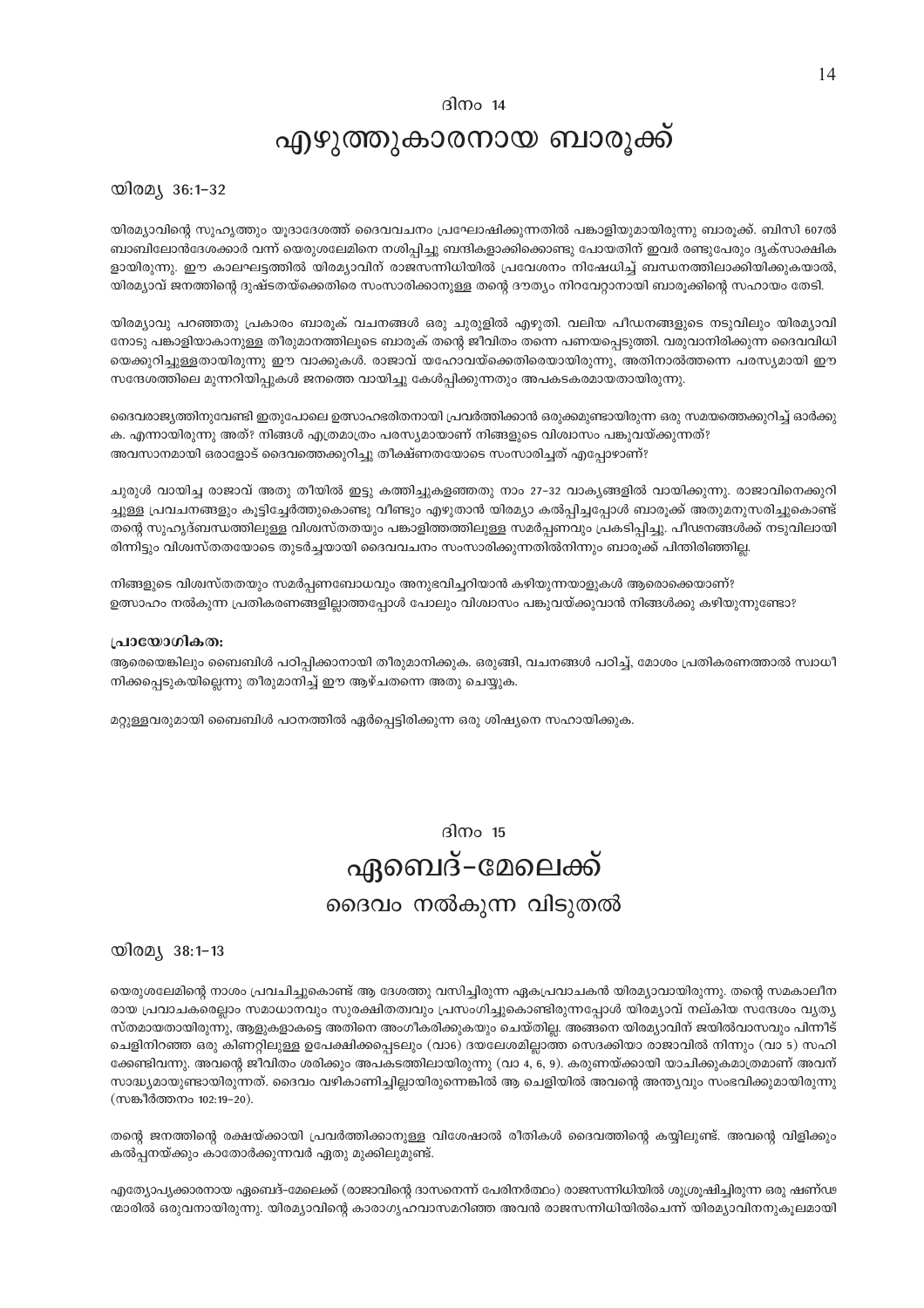സംസാരിച്ചു. രാജാവിന്റെ അനുമതിതേടിയതിനുശേഷം മറ്റു മുപ്പതുപേരേക്കൂടി കൂടെക്കൂട്ടി പഴയതുണിയും കയറുമൊക്കെയുപ യോഗിച്ച് യിരമ്യാവിനെ രക്ഷിച്ചു.

– യിരമ്യാവിനെയും ഏബെദ്–മേലെക്കിനേയും പോലുള്ള ധീരന്മാർക്ക് ഇപ്രകാരം സംസാരിക്കാൻ കഴിയുന്നതെന്തുകൊണ്ടാണ്?

– ചെളിക്കുണ്ടിൽ അകപ്പെട്ട യിരമ്യാവിന്റെ അവസ്ഥയെന്തായിരിക്കും? പാപത്തിന്റെ ചെളിക്കുണ്ടിൽ അകപ്പെട്ടാൽ നമുക്കുണ്ടാ കുന്ന തോന്നലുകളുമായി നമുക്കതിനെ താരതമ്യം ചെയ്യാനാകുമോ? (സങ്കീർത്തനം 37:7)

– അപകടകരമായ സാഹചര്യങ്ങളിൽപോലും സത്യത്തിന്റെ ഭാഗത്തുനിൽക്കാൻ നിങ്ങൾക്കു കഴിയുന്നുണ്ടോ?

– ഏബെദ്–മേലെക്കിന് നിരത്താമായിരുന്ന ഒഴികഴിവുകൾ അനേകമായിരുന്നു, എന്നാൽ എന്തുകൊണ്ട് അവൻ അതു ചെയ്തില്ല? ദൈവശുശ്രൂഷയുടെ കാര്യത്തിൽ നാം നിരത്തുന്ന ഒഴികഴിവുകൾ എന്തൊക്കെയാണ്?

– യിരമ്യാവിനെ സഹായിക്കാനായി ഏതറ്റവും വരെ പോകാൻ ഏബെദ്–മേലെക്കിനു കഴിഞ്ഞതെന്തുകൊണ്ടാണ്? അവന്റെ സ്വഭാവസവിശേഷതകൾ എഴുതിവയ്ക്കുക.

– ആരെയെങ്കിലും രക്ഷിക്കാനായി നിങ്ങളും ഇതുപോലെ മിനക്കിട്ടിറങ്ങിയിട്ടുണ്ടോ? എന്തായിരുന്നു നിങ്ങളെ അതിനു പ്രേരിപ്പി ച്ചത്?

– യിരമ്യാവ് കടന്നുപോയ സഹനത്തിലൂടെ ദൈവം വിഭാവനം ചെയ്തതെന്തായിരുന്നു? അടുത്തകാലത്തു നിങ്ങൾ കടന്നു പോയ സഹനങ്ങളെക്കുറിച്ച് ഓർക്കുക, എന്തൊക്കെ പാഠങ്ങളാണ് ദൈവം അതിലൂടെ പഠിപ്പിക്കാൻ ശ്രമിച്ചത്?

ലോകം പരിത്യജിച്ചവരും, സമൂഹം ഉപയോഗശൂന്യമെന്നു കരുതുന്നവരും ആരുടെയും മുന്നിൽ ഒന്നുമല്ലാത്തവരുമായവരെ തന്റെ പദ്ധതികൾക്കായി ഉപയോഗിക്കുന്നതിൽ ദൈവം സന്തോഷം കണ്ടെത്തുന്നു. ദൈവവചനം പ്രഘോഷിച്ച ദൈവത്തിന്റെ പ്രവാചകനെ അപകടഘട്ടത്തിൽ രക്ഷിക്കാനായി ദൈവം ഏബെദ്-മേലെക്കിനെ ഉപയോഗിച്ചു.

– നിങ്ങളെക്കുറിച്ച് നിങ്ങൾക്കെന്തു തോന്നുന്നു? മോശപ്പെട്ടതെന്നോ, ചെറുതെന്നോ, തള്ളപ്പെട്ടതെന്നോ ഉപയോഗശൂന്യമെന്നോ പരിഗണിക്കപ്പെടാൻ യോഗ്യതയില്ലാത്തവനെന്നോ ഒക്കെയുള്ള തോന്നലുകൾ ഉണ്ടോ? ദൈവത്തിനു നിങ്ങളെ ശക്തമായി ഉപ യോഗിക്കാൻ കഴിയുമെന്നു വിശ്വസിക്കുന്നുണ്ടോ? (1കൊരിന്ത്യർ 1:27)

– നിങ്ങളുടെ ചുറ്റുമുള്ളവർ ഉത്സാഹരഹിതരായിരിക്കുമ്പോൾ നിങ്ങൾക്ക് ഊർജ്ജസ്ഥലനായി ഇരിക്കാൻ കഴിയുന്നുണ്ടോ? എന്താണു നിങ്ങളെ പ്രചോദിപ്പിക്കുന്നത്?

#### യിരമ്യാവ് 39:15–18

ഏബെദ്-മേലെക്കിനെ ദൈവം അനുഗ്രഹിച്ചു. ദൈവം നമ്മെ മറന്നുകളയുന്നില്ല (ഏശയ്യാ 49:15). - ഏബെദ്-മേലെക്കിന്റെ വിശ്വസ്തതയ്ക്ക് യിരമ്യാവിലൂടെ ദൈവം നൽകിയ അഞ്ചു വാഗ്ദാനങ്ങൾ ഏവ?

#### പ്രായോഗികത:

- ആത്മീകമായി നോക്കുമ്പോൾ ഒരു ചെളിക്കുണ്ടിൽ ആയിരിക്കുന്ന അനേകം പേർ നമ്മുടെ ഇടയിലുണ്ട്. അവർ നിരാശരും, ഏകാന്തത അനുഭവിക്കുന്നവരും സഹായത്തിനായി കാംക്ഷിക്കുന്നവരുമാണ്. അത്തരത്തിലുള്ളവരെ രക്ഷിക്കാനായി ദൈവം നിങ്ങളെ ഉപയോഗിക്കാനായി പ്രാർത്ഥിക്കുക.

#### ദിനം  $16$

### ഹന്നാ

#### ലുക്കോസ് 2:36-38

1. ഹന്നായ്ക്ക് 84 വയസ്സു പ്രായമായെങ്കിലും അവൾ ദേവാലയം വിട്ടുപോയില്ല, രാവും പകലും അവൾ ഉപവാസത്തോടും പ്രാർത്ഥനയോടും കൂടി ദൈവത്തെ ആരാധയിച്ചു പോന്നു.

ദൈവത്തിനായി എപ്പോഴും ലഭ്യമായ ഒരുവളായിരുന്നു ഹന്നാ എന്നു നമുക്കു കാണാൻ കഴിയും. നമ്മളെ സംബന്ധിച്ചോ? ദൈവത്തിനായി മാറ്റിവയ്ക്കാൻ നമുക്കെത്ര സമയമുണ്ട്?

ഞാൻ ആവശ്യത്തിനൊക്കെ ചെയ്തതാണ്, ഇനി മതി എന്ന ഒരു തോന്നൽ നമ്മിൽ വസിക്കുന്നുണ്ടോ? ഇനി പിറകോട്ടിരുന്നു വിശ്രമിക്കാം, അടുത്ത തലമുറ മുന്നോട്ടുവന്നു ദൈവശുശ്രുഷചെയ്യട്ടേ എന്നൊക്കെയുള്ള ഒരു തോന്നൽ?

2. മിശിഹായുടെ വരവിനെ പ്രതീക്ഷിച്ചിരുന്ന അവൾ മിശിഹായുടെ വരവെപ്രകാരമെന്നു തിരിച്ചറിയുകയും മിശിഹായെ കണ്ടപ്പോൾ അതു മനസ്സിലാക്കിയെടുക്കുകയും ചെയ്തു. മറ്റു നിയമോപദേശകർ, നിയമങ്ങളുണ്ടാക്കലും പാരമ്പര്യങ്ങൾ പരിപാലിക്കലു മൊക്കെയായി, അവരുടെ ദൈനംദിന ജോലികളുമായി തിരക്കിലായിരുന്നു. (മത്തായി 15:9).

മിശിഹായെ അവഗണിക്കത്തക്കവിധം അല്ലങ്കിൽ അവിടത്തെ വിളികേൾക്കാൻ കഴിയാതവണ്ണം നാം തിരക്കുപിടിച്ചു ജീവിക്കുന്ന വരാണോ? ദൈവത്തിനു നമ്മോടു സംസാരിക്കാനുള്ളതു നാം കേൾക്കാൻ കാതോർക്കുന്നുണ്ടോ?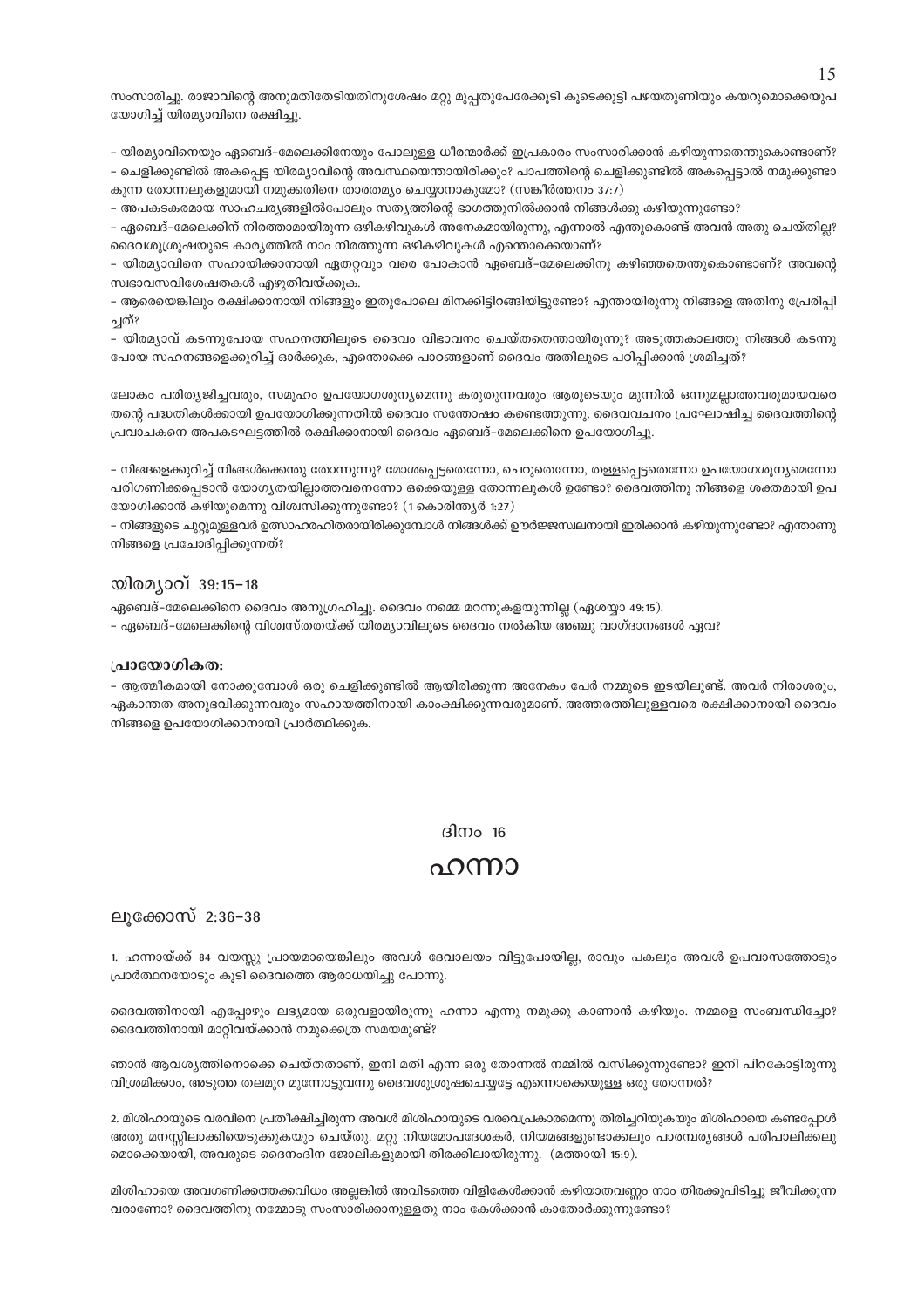3. ഹന്നാ യേശുവിനെക്കുറിച്ച് എല്ലാവരോടും പറഞ്ഞു. നിങ്ങൾ യേശുവിനെക്കുറിച്ച് ഈ ദിവസങ്ങളിൽ ആരോടാണു പങ്കുവ യ്ക്കുന്നത്?

#### പ്രായോഗികത:

1. ഇന്നു നിങ്ങളുമായി ഇടപഴകുന്നവരോടെല്ലാം യേശുവിനെക്കുറിച്ചു പങ്കുവയ്ക്കുക.

2. നിങ്ങളുടെ വിലാപങ്ങളും പരാതികളും പ്രാർത്ഥനയോടും ഉപവാസത്തോടും കൂടെ കർത്താവിലേക്കു സമർപ്പിക്കുക, മിശിഹായെ നിങ്ങൾ കാണാതെപോകാൻ ഇടവരാതിരിക്കുക.

#### ദിന $\alpha$  17

## യേശുവിനെ തൈലംപൂശിയ സ്ത്രീ

ലൂക്കോസ് 7:36-50

ആളുകളുടെ വീട് മാറ്റത്തിനായുള്ള ഒരു വേദിയാക്കുന്നത് യേശുവിനു പതിവായിരുന്നു. കുടുംബങ്ങളെ ഒന്നായി മാറ്റത്തിലേക്കു നയിക്കാൻ അവരുടെ വീടുകൾ ശ്രേഷ്ടമായ ഒരു വേദിയാണ്. യേശുവിന്റെ കാലഘട്ടത്തിൽ അതിഥിസൽക്കാരങ്ങൾ പൊടിപൊ ടിക്കുന്ന സമയങ്ങൾതന്നെയായിരുന്നു, എങ്കിലും അത് ഒരേതലത്തിലുള്ള ആളുകളുടെയിടയ്ക്കായിരുന്നു എന്നുമാത്രം. എന്നാൽ ധനിക-ദരിദ്ര വ്യത്യാസമോ പാപി-ഭക്ത വ്യത്യാസമോ ഒന്നും യേശുവിനുണ്ടായിരുന്നില്ല.

ഇവിടെക്കാണുന്ന പരീശൻ ഒരു ഭക്തനായിരുന്നു, അവൻ സുനഗോഗിലെ ഒരു നായകനുമായിരുന്നെന്നു തോന്നുന്നു. ഈ സ്ത്രീയാകട്ടെ മോശപ്പെട്ട ഒരു ജീവിതമാണു നയിച്ചിരുന്നതെന്നു വ്യക്തമാണ്. പരീശൻ ഉന്നതനായി യേശുവിനു മുന്നിൽ നില കൊണ്ടപ്പോൾ ഈ സ്ത്രീ തകർന്ന ഒരു മൺപാത്രമായി യേശുവിനെ സമീപിക്കുന്നു. നാം യേശുവിനെ സമീപിക്കുന്നത് എപ്ര കാരമാണ്?

ഈ പരീശനേപ്പോലെയാണു നാം എന്നു വിചാരിക്കുകയാണെങ്കിൽ നമ്മുടെ ആത്മീയ നിലവാരത്തെപ്രതി നമുക്കുള്ള പ്രത്യാ ശയാണു നാം പ്രകടിപ്പിക്കുന്നത്. അതേസമയം ഈ സ്ത്രീയെപ്പോലെയാണു നാം എന്നുവിചാരിക്കുമ്പോഴാകട്ടെ, ആ ചിന്തകൾ ശരിയായതാണോ എന്ന് പലപ്രാവശ്യം നാം തന്നെ പരിശോധിക്കേണ്ടതായി വരുന്നു. കാരണം? യേശുവിന്റെ സന്നിധിയിൽ തനി ക്ക് അംഗീകാരം ലഭിക്കാതിരിക്കില്ല എന്ന ഉറപ്പ് പരീശനുണ്ടായിരുന്നപ്പോൾ, തനിക്ക് ഒരു വിധത്തിലും അംഗീകാരം ലഭിക്കി ല്ലെന്ന ഉറപ്പായിരുന്നു ഈ സ്ത്രീക്കുണ്ടായിരുന്നത്.

യേശുവിന്റെ ഒരു ശുശ്രൂഷകയാവുകയെന്ന ഒരു ലക്ഷ്യമായിരുന്നു ഈ സ്ത്രീക്കുണ്ടായിരുന്നത്, തിരിച്ചൊന്നും യേശുവിൽ നിന്നും പ്രതീക്ഷിക്കാത്ത ഒരു ശുശ്രുഷനൽകുന്ന സംതൃപ്തി. നാടുമുഴുവൻ നടന്നുവരുന്ന യേശുവിന്റെ കഴുകാത്ത പാദങ്ങളെ അവൾ തന്റെ കണ്ണീരുകൊണ്ടു കഴുകി തുടച്ചു, ചുംബിച്ചു, തൈലാഭിഷേകം ചെയ്തു.

നിങ്ങളുടെ സ്നേഹവും കൃതജ്ഞതയും പ്രകടിപ്പിക്കാനായി വിശേഷപ്പെട്ട എന്തെങ്കിലും കാര്യങ്ങൾ യേശുവിനായി ചെയ്തിട്ട് എത്ര കാലമായി?

തനിക്കു നന്നായി ചെയ്യാൻ അറിയാവുന്ന കാര്യം പരീശൻ ഇവളോടും നന്നായിത്തന്നെ ചെയ്തു – അവളെ വിധിച്ചു. മറ്റുള്ള വരെ വിധിക്കുന്ന സന്ദർഭങ്ങൾ നമ്മുടെ ജീവിതത്തിലും വന്നുചേരുന്ന ഒന്നാണ്. എന്നാൽ സ്വയം വിധിക്കുന്നതിൽ നാം പരാജി തരാകുന്നു. ഇതുതന്നെയാണ് പരീശനായ ശിമയോനും പറ്റിയത്. യേശുവിനെ ചുംബിച്ചു സ്ഥീകരിക്കുകയോ, അവന്റെ കാൽ കഴുകാൻ വെള്ളം പകരുകയോ ശിമയോൻ ചെയ്തില്ല. ഈ സ്ത്രീയെ അപഹസിച്ചതു മാത്രമല്ല അവളെ നേരാംവണ്ണം മനസ്സി ലാക്കിയെടുക്കുന്നതിൽ യേശു പരാജയപ്പെട്ടുവെന്നു വിചാരിച്ച അവൻ യേശുവിന്റെ കഴിവുകളെ ചോദ്യം ചെയ്യുകയുമായിരു m.

യേശു ശിമയോനോട് ഒരു കഥപറഞ്ഞത് എന്തിനാണ്? നാഥാൻ ദാവീദിനോട് കഥപറഞ്ഞത് എന്തിനാണ്? ശിമയോനും ദാവീദും മറ്റുള്ളവരെ വിധിക്കുന്നതിൽ കേമരായിരുന്നു, എന്നാൽ സ്വയം മനസ്സിലാക്കുന്നതിൽ കഴിവുകുറഞ്ഞവരും. മറ്റുള്ളവരെ വിധി ക്കാനുള്ള അവരുടെ കഴിവുകൾ ഉപയോഗിച്ചു തന്നെ ദൈവം അവരെ കുറ്റബോധമുള്ളവരാക്കി. യേശു നമ്മുടെയടുത്ത് വരു ന്നത് ഏതു കഥയുമായിട്ടായിരിക്കും?

കഥയെന്തായിരുന്നു? ആരാണുകൂടുതൽ സ്നേഹിക്കാൻ തയ്യാറാകുന്നത്? കുറച്ചു കടം ഇളവുചെയ്തയാളോ അതോ കൂടുതൽ കടം ഇളവുചെയ്തയാളോ? കുടുതൽ കടം ഇളവുചെയ്തുകിട്ടിയ ആൾ എന്ന നിലയിലാണോ നാം യേശുവിനോടു പെരുമാറു ന്നത്? അതോ മറ്റുള്ളവരുടെ പാപങ്ങളാണ് മുന്തിയത് എന്ന രീതിയിൽ അവരെ വിധിക്കാനാണോ നാം തുനിയുന്നത്?

യേശുവിനോടു മാനൃമായ രീതിയിൽ ആതിഥ്യമര്യാദ കാണിക്കാതിരുന്ന ശീമോന്റെ ചെയ്തികളെ ചൂണ്ടിക്കാണിക്കാൻ കഴിയുമാ യിരുന്നിട്ടും അവൾ സ്വന്തം ചെയ്തികളിലും യേശുവിനോടു തനിക്കുള്ള സ്നേഹത്തിലുമാണ് ശ്രദ്ധകേന്ദ്രീകരിച്ചത്. അതിനുകി ട്ടിയ പ്രതിഫലമോ? യേശുവിൽ നിന്നുലഭിച്ച പാപപ്പൊറുതിയും. മറ്റുള്ളവരോടു നാം ക്ഷമിക്കാതിരിക്കുന്നിടത്തോളം കാലം നാം തടവറയിൽത്തന്നെയാണ്, യേശുവിനുമാത്രം നമ്മെ സ്വതന്ത്രമാക്കാൻ കഴിയുന്ന തടവറയിൽ.

വിശ്വാസമാണ് സുരക്ഷിതത്വത്തിന്റെ അടിത്തറ. യേശുവിൽ ഈ സ്ത്രീക്കുവിശ്വാസമുണ്ടായിരുന്നു, അതിനാൽത്തന്നെ യേശു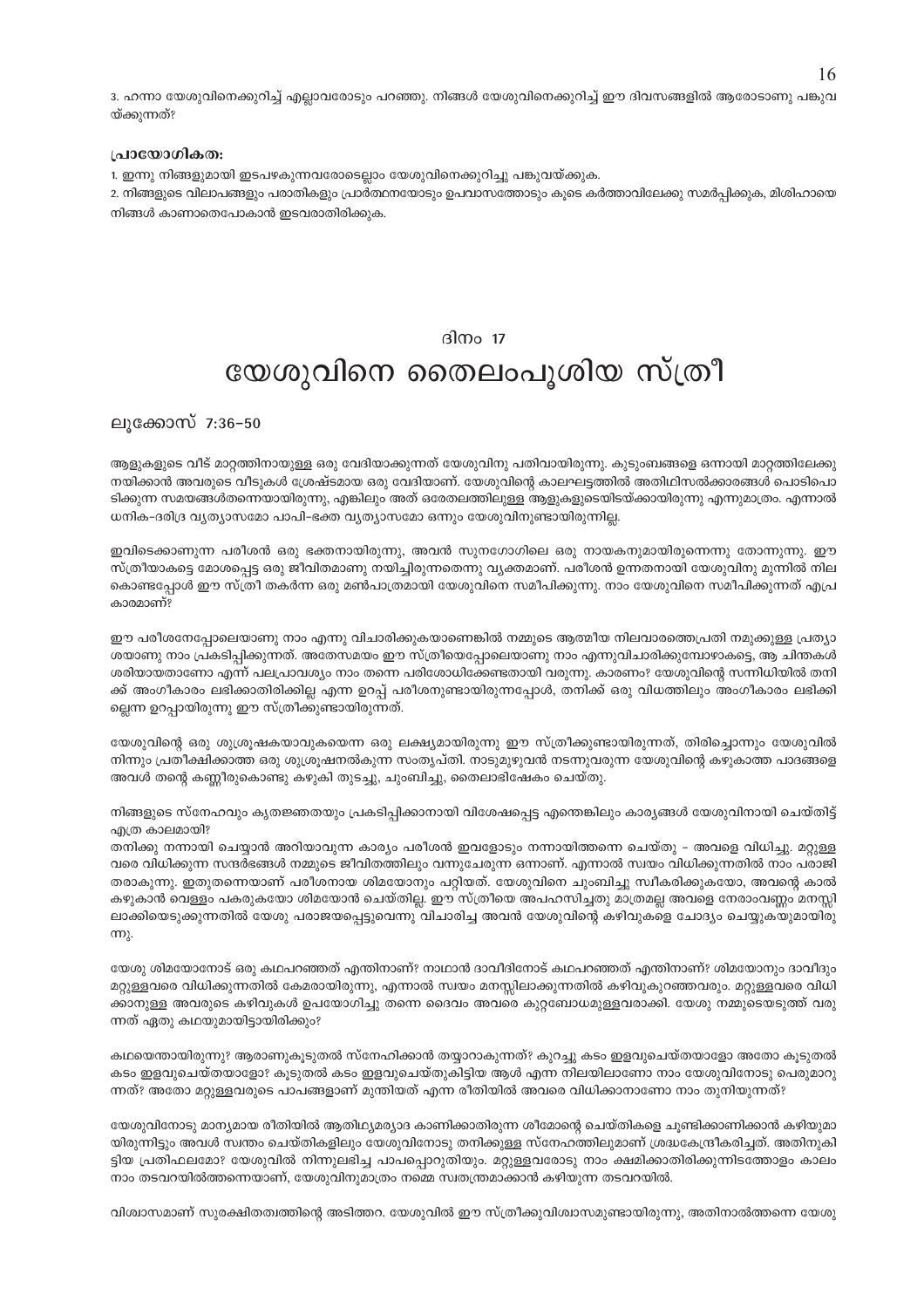വിൽ സുരക്ഷിതത്വം കണ്ടെത്താൻ അവൾക്കു സാധിച്ചു. എന്നാൽ തന്റെ സ്ഥാനമാനങ്ങളിൽ കൂടുതൽ വിശ്വാസമർപ്പിച്ച പരീ ശന് അതിൽത്തന്നെയാണ് സുരക്ഷിതത്വം കണ്ടെത്താൻ ശ്രമിച്ചത്.

അവസാനമായി, ഈ സ്ത്രീയുടെ വിശ്വാസം അവളെ രക്ഷിച്ചു. മഹത്തായ വിനയത്തോടെ പാപങ്ങൾക്കു ക്ഷമായാചനം നടത്തു ന്നത് എപ്രകാരമെന്ന് അവൾ നമ്മെ പഠിപിച്ചു. യേശു അവൾക്കു തന്റെ സമാധാനം പകർന്നു നൽകി, യാതൊരുവ്യവസ്ഥകളും മുന്നോട്ടുവയ്ക്കാതെ. ആശയക്കുഴപ്പവുമായി യേശുവിലേക്കുവന്ന അവൾ സമാധാനത്തോടെ തിരിച്ചുപോയി.

അങ്ങനെ അവളുടെ കഥ സുവിശേഷത്തിൽ സ്ഥാനം പിടിച്ചു. അറിയപ്പെടാത്ത ഒരു താരം തന്നെയാണവൾ.

#### പ്രായോഗികത:

സ്നാനസ്വീകരണത്തിനു മുമ്പും പിമ്പുമുള്ള പാപങ്ങളുടെ ഒരു പട്ടിക എഴുതി ആത്മപരിശോധന ചെയ്യുക. ക്ഷമലഭിക്കാതെ പോയ പരീശനാണോ അതോ ക്ഷമലഭിച്ചു സമാധാനത്തോടെ കഴിയുന്ന സ്ത്രീയാണോ നാമെന്നതു മനസ്സിലാക്കാനുള്ള ഉറ പ്പായ വഴിയാണിത്.

ദിനം  $18$ 

### ജന്മനാ അന്ധനായവൻ

യോഹന്നാൻ 9:1-3

#### വേദനയെക്കുറിച്ചുള്ള രണ്ടു കാഴ്ചപ്പാട്

ഇത്തരമൊരു സംഭാഷണത്തിൽ നിങ്ങൾ ഭാഗഭാക്കായിട്ടുണ്ടോ? ആയിട്ടുണ്ടെങ്കിൽ നിങ്ങളുടെ അഭിപ്രായമെന്താകുമായിരുന്നു? പാപത്തെക്കുറിച്ചും വേദനയെക്കുറിച്ചും ശ്രദ്ധിക്കാനാണ് ശിഷ്യന്മാർ ഒരുമ്പെട്ടത്, ദൈവത്തിന്റെ പ്രവർത്തിയെക്കുറിച്ചു മനസ്സി ലാക്കാനല്ല. നമുക്കും ഈ അബദ്ധം പിണയാം.

ദൈവം നിങ്ങളുടെ ജീവിതത്തിൽ പ്രവർത്തിക്കുന്നതു മനസ്സിലാക്കാൻ ശ്രമിക്കാതെ വേദനയെ നേരിടാൻ നിങ്ങൾ അടുത്തിടെ യെങ്ങാൻ ശ്രമിച്ചിട്ടുണ്ടോ? എന്തായിരുന്നു നിങ്ങൾക്കുണ്ടായ ചിന്തകൾ?

എന്റെ ജീവിതത്തിൽ ഇപ്രകാരം സംഭവിക്കാൻ ദൈവമനുവദിച്ചത് എന്തുകൊണ്ടാണ്? എന്തുകൊണ്ടാണ് ഈ ലോകത്തിൽ തിന്മവിളയാടുന്നത്? അനേകം പിഞ്ചുകുട്ടികൾ പട്ടിണികിടന്നു മരിക്കുന്നത് നോക്കിനിൽക്കാൻ സ്നേഹവാനായ ദൈവത്തിന് എങ്ങിനെ കഴിയുന്നു? ഈ ചോദ്യങ്ങൾക്കു സമാനമായ ചോദ്യങ്ങൾ നമ്മുടെ ഓരോരുത്തരുടെയും മനസ്സിൽ ഉണ്ടായിട്ടുണ്ട്?

തിന്മയുടെ ഉറവിടത്തെക്കുറിച്ച് കൂടുതലൊന്നും വെളിപ്പെടുത്തേണ്ട എന്ന തീരുമാനം ദൈവത്തിന്റെ ജ്ഞാനമാണ് (ആവർത്തനം  $29.29)$ 

ഈ നിഗൂഢതയെ മനസ്സിലാക്കാതെ അത്തരം ചിന്തകളിൽ മുഴുകുന്നവർ, ആ ചിന്തകളാൽ വഹിക്കപ്പെട്ട്, ദൈവമാണുകുറ്റക്കാ രനെന്ന തോന്നലും കൊണ്ട് ദൈവത്തോടു ക്ഷമിക്കാതെ അവനെ പഴിപറഞ്ഞു ജീവിതം തള്ളിനീക്കുന്നു. ചിത്രത്തിന്റെ പൂർത്തി വരുത്താത്ത ഭാഗത്തു കണ്ണും നട്ടു കലുഷരായി കഴിയുന്ന അവർക്ക് പൂർത്തിയാക്കിയ ഭാഗത്തുനോക്കി സമാധാനിക്കുവാൻ സാധിക്കാതെ വരുന്നു.

എന്നാൽ ദൈവത്തെ സ്നേഹിക്കുന്നവർക്ക്, അവന്റെ ഉദ്ദേശ്യമനുസരിച്ചു വിളിക്കപ്പെട്ടവർക്കുതന്ന, സകല കാര്യങ്ങളും അവൻ നന്മയ്ക്കായി പ്രവർത്തിക്കുന്നുവെന്ന് നാം അറിയുന്നു (റോമർ 8:28)

രോഗത്തിൽ ശ്രദ്ധകേന്ദ്രീകരിക്കുന്നതിനു പകരം രോഗസൗഖ്യമായ യേശുവിലാണ് നാം ശ്രദ്ധകേന്ദ്രീകരിക്കേണ്ടത്. തന്റെ ശിഷ്യ ന്മാർ തെറ്റായകാര്യത്തിലേക്കാണു നോക്കുന്നതെന്ന് യേശു തിരുത്തിക്കൊടുത്തു. ദൈവത്തെ കുറ്റം ചാരാനുള്ള വകകൾക്കാ യല്ല നാം നോക്കേണ്ടത്, പകരം അവിടത്തെ സ്തുതിക്കുവാനുള്ള വകകൾക്കായാണ്. വേദനയെന്ന പ്രശ്നത്താൽ അവർ അന്ധ തബാധിച്ചവരായി, ദൈവത്തിന്റെ മഹത്വം പ്രദർശിപ്പിച്ചിരിക്കുന്നതു കാണാൻ കഴിയാത്തവണ്ണം.

ഇതിനെക്കുറിച്ച് ഒന്നു ചിന്തിച്ചു നോക്കുക. ദൈവത്തിന്റെ മഹത്വം പ്രദർശിപ്പിച്ചിരിക്കുന്നതു കാണപ്പെടാതെ പോകത്തക്കവണ്ണം നിങ്ങളുടെ ശ്രദ്ധ വേദനയിലും പ്രയാസങ്ങളിലും അകപ്പെട്ടുപോയിട്ടുണ്ടോ? കഠിനതകളിലൂടെ ദൈവം വലിയകാര്യങ്ങൾ ചെയ്യു മെന്ന പ്രത്യാശയാണ് ക്രിസ്ത്യാനികളായ നമ്മെ പ്രതിസന്ധിഘട്ടങ്ങളെ തരണം ചെയ്യാൻ പ്രാപ്തരാക്കുന്നത്. യോസെഫിന്റെ ജീവിതം ഇക്കാര്യത്തിൽ നമുക്കൊരു മാതൃകയാണ്. സഹോദരങ്ങളാൽ വില്ക്കപ്പെട്ടു, ഒരു അടിമയായി അന്യദേശത്തെത്തപ്പെ ട്ടു, കാരഗൃഹത്തിലടക്കപ്പെട്ടു, കാലത്തിന്റെ പൂർത്തീകരണത്തിൽ രാജാവിന്റെ വലതുകരസ്ഥാനത്തേക്ക് ഉയർത്തപ്പെട്ടു (ഉൽപ്പത്തി 50:20). യേശുവാകട്ടെ പാപത്തിന്റെ ഭീകരതമുഴുവൻ തന്നിലെടുത്തു, നിഷ്കളങ്കനായി കുരിശിലതു പ്രദർശിപ്പിച്ചു, ദൈവ മഹത്വത്തിന്റെ ഏറ്റവും വലിയ ദൃഷ്ടാന്തമായി അതിനെ മാറ്റുകയും ചെയ്തു.

#### പ്രായോഗികത:

നിങ്ങളുടെ ചുറ്റും കാണുന്ന വേദനയോടു നിങ്ങൾക്കുള്ള കാഴ്ചപ്പാടുകൾ എന്താണ്? നിങ്ങൾ കടന്നു പോകുന്ന വിഷമകരമായ സാഹചര്യങ്ങളിലൂടെ ദൈവം തന്റെ മഹത്വം പ്രദർശിപ്പിക്കാനായി പ്രാർത്ഥിക്കുക.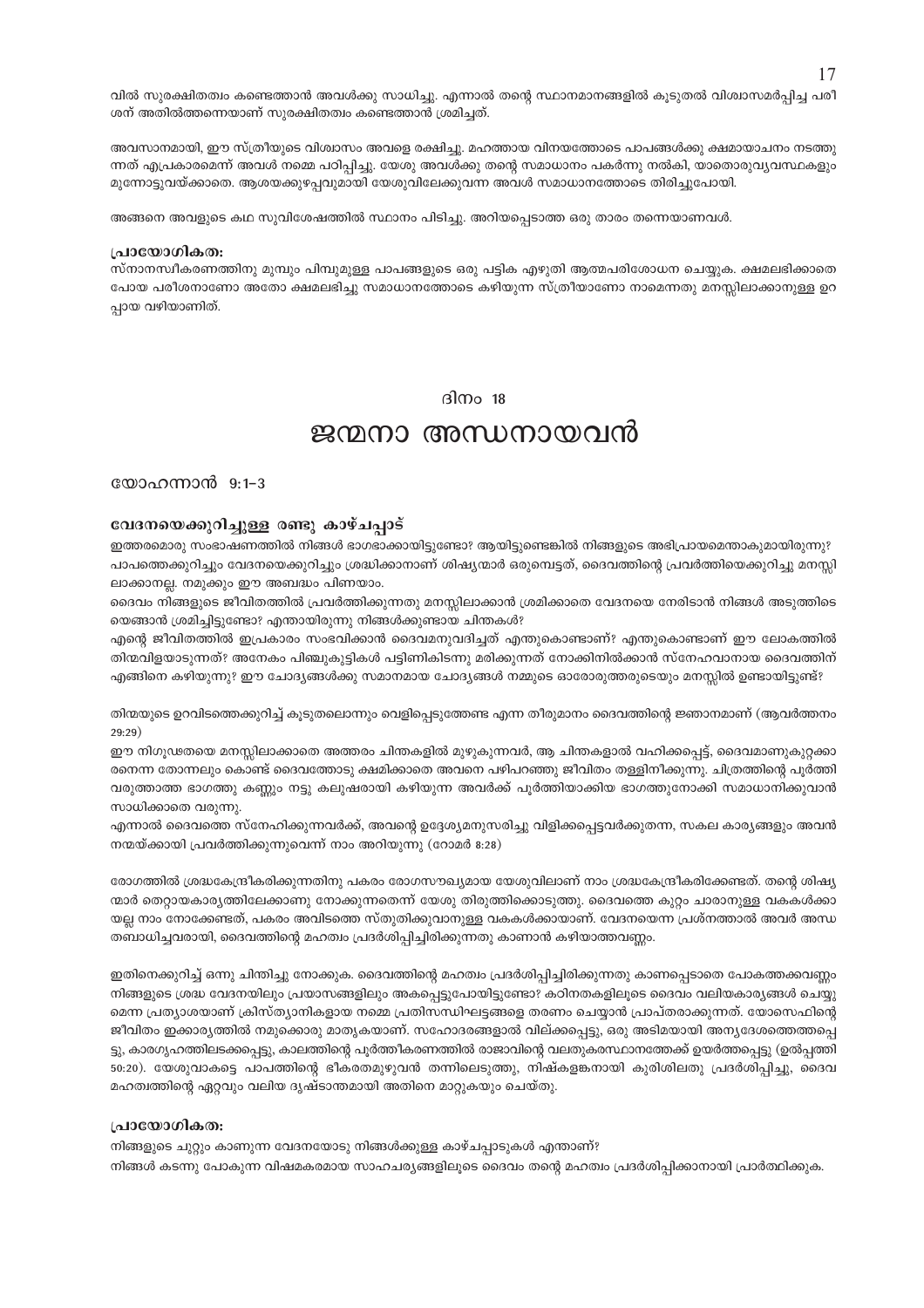#### ദിനം  $19$

## റോമാക്കാരനായ ശതാധിപൻ യേശുവിനെ അതിശയിപ്പിച്ച താരം

#### മത്തായി 8:5-13 / ലുക്കോസ് 7:1-10

യഥാർത്ഥത്തിലുള്ള വിശ്വാസം യേശുവിനെ എപ്പോഴും അത്ഭുതപ്പെടുത്തിയിരുന്നു.

യേശുവിന്റെ അധികാരത്തെ തിരിച്ചറിയുമ്പോഴാണ് നമ്മിൽ യഥാർത്ഥവിശ്വാസം ഉടലെടുക്കുന്നത്. തന്റെ ഭൃത്യന്റെ രോഗസൗഖ്യം തേടി യേശുവിലേക്കുവന്ന ഒരു ശതാധിപന്റെ കഥയാണു നാമിവിടെ കാണുന്നത്. യേശു അവനെ സഹായിക്കാൻ ചെല്ലാമെന്നേറ്റു, എന്നാൽ യേശുവിനെ അത്ഭുതപ്പെടുത്തിക്കൊണ്ട് ശതാധിപൻ ആ സഹായവാഗ്ദാനം നിരസി ച്ചിട്ട്, യേശുവിന്റെ ഒരു വാക്കുമാത്രം മതിയെന്ന് ആവശ്യപ്പെട്ടു. ഈ ലോകത്തിൽ അധികാരത്തിലുള്ള തന്റെ കൽപ്പനയ്ക്ക് ശക്തിയുണ്ടെങ്കിൽ അതിലും എത്രമാത്രം കൂടുതൽ ശക്തി സ്വർഗ്ഗീയാധികാരിയിൽ നിന്നും വരുന്ന ഒരു കൽപ്പനയ്ക്കുണ്ടെന്ന ചിന്തയായിരുന്നു അദ്ദേഹത്തെ സഹായിച്ചത്.

ശതാധിപന്റെ ഈ വിശ്വാസമായിരുന്നു യേശുവിൽ ആശ്ചര്യമുണർത്തിയത്. ഇദ്ദേഹത്തെ തനിക്കു പരിചയപ്പെടുത്തിത്തന്ന യഹുദരിൽ പോലും ഇത്രയ്ക്കുള്ള വിശ്വാസം കാണാത്തത് യേശുവിനെ അത്ഭുതപ്പെടുത്തി (ലൂക്കോസ് 7). ഇസ്രായേലിൽപ്പോലും ഇത്രയും വിശ്വാസം താൻ കണ്ടിട്ടില്ലയെന്ന് യേശു സാക്ഷ്യപ്പെടുത്തി.

ഒരു വിജാതീയനും പാലസ്തീനായിൽ യഹൂദരെ ചക്രവർത്തിഭരണത്തിൻ കീഴിലാക്കാൻ അവരോധിക്കപ്പെട്ട റോമാക്കാരനു മായ ഇദ്ദേഹം യേശുവിന്റെ പ്രീതിപാത്രമാകാൻ യാതൊരുവിധത്തിലും പറ്റിയ ആളല്ല. ശതാധിപനെന്ന തന്റെ സ്ഥാനം തന്നെ ക്രുരമായ റോമാക്കാരുടെ ആയോധനകലകളിലും യുദ്ധനിപുണതയിലും അയാൾക്കുണ്ടായിരുന്ന കഴിവുകളുടെ അംഗീകാരമാ ണ്. അദ്ദേഹം അണിഞ്ഞിരുന്ന പതക്കങ്ങളൊന്നും ബൈബിളിലെ ഒരു വിശ്വാസനായകനു യോഗ്യമായവയായിരുന്നില്ല.

എന്നാൽ അദ്ദേഹത്തിനുണ്ടായിരുന്ന വിശ്വാസം യേശുവിന്റെ അധികാരത്തെക്കുറിച്ചു തനിക്കുണ്ടായിരുന്ന തിരിച്ചറിവിൽ നിന്നും ഉദയം ചെയ്തതാണ്. യേശുവിനെ നാം മനസ്സിലാക്കുമ്പോൾ, അവിടത്തെ പരമാധികാരവും ദൈവീകത്വവും നാം മനസ്സിലാക്കു മ്പോൾ, അവയിൽ നാം വളരുമ്പോൾ, നമ്മുടെ പ്രാർത്ഥനാ ജീവിതവും വളരുന്നു.

#### പ്രായോഗികത:

1. യേശുവിന്റെ അധികാരത്തെക്കുറിച്ചു നിങ്ങൾക്കുള്ള ധാരണ എത്രമാത്രമാണ്? ഏതൊക്കെ മേഖലകളിലാണ് നിങ്ങൾ അവന്റെ അധികാരത്തിനു കീഴ്പ്പെട്ടു ജീവിക്കുന്നത്, ഏതൊക്കെ മേഖലകളിലാണ് കീഴ്പ്പെടാതെയുള്ളത്?

2. അനുദിനമുള്ള നിങ്ങളുടെ ബൈബിൾ പഠനം എപ്രകാരം പോകുന്നു? വചനത്തിനു കീഴടങ്ങി ജീവിക്കുന്ന ഒരു ജീവിത മാണു നിങ്ങളുടേതെന്ന് നിങ്ങൾക്കു തോന്നുന്നുണ്ടോ? ഏതൊക്കെ രീതിയിൽ?

#### ചില നിർദ്ദേശങ്ങൾ:

1. കുടുംബജീവിതം, വിവാഹം, ബന്ധങ്ങൾ, സഭ, മിനിസ്ട്രി തുടങ്ങിയ വിവിധ ജീവിത മേഖലകളിൽ നിങ്ങൾക്കുള്ള അധികാ രമെന്തെന്ന് എഴുതുക.

2. ആ മേഖലകളിലും മറ്റു മേഖലകളിലും യേശുവിന്റെ അധികാരംകൊണ്ടു വരുത്താൻ കഴിയുന്ന മാറ്റങ്ങളെക്കുറിച്ചു ചിന്തിക്കു ക.

3. എന്തുകൊണ്ടാണ് യേശു നിങ്ങൾ ഉദ്ദേശിക്കുന്ന തരത്തിലുള്ള മാറ്റങ്ങൾ നടപ്പിൽ വരുത്താത്തതെന്നും ചിന്തിക്കുക.

#### ദിനം  $20$

### കുറേനക്കാരനായ ശിമയോൻ

#### മത്തായി 27:32, മർക്കോസ് 15:21-22, ലൂക്കോസ് 23:26

രാവും പകലും വിശ്രമമറിയാത്ത ഒരു ദിവസമായിരുന്നു അന്ന് യേശുവിന്റേത്. ചങ്ങലകളാൽ ബന്ധിക്കപ്പെട്ട അവനെ അന്നാ സിന്റെയടുത്തും കയ്യഫാവിന്റെയടുത്തും പീലാത്തോസിന്റെയടുത്തും മാറിമാറിവലിച്ചിഴച്ചു കൊണ്ടുപോയി. ഹെരോദോസിന്റെ യടുത്തും പിന്നീട് പീലാത്തോസിനടുത്തേക്കും ബലപ്രയോഗത്തിലൂടെ നടത്തിച്ചു. ക്രുരമായി ചാട്ടവാറടിപ്പിക്കുകയും പടയാളി കളാൽ മർദ്ദിക്കപെടുകയുമുണ്ടായി. രക്തവാർച്ചയും തളർച്ചയും മുർദ്ധന്യത്തിലെത്തിക്കഴിഞ്ഞിരുന്നു. തറയ്ക്കപ്പെടാനുള്ളകുരി ശിന്റെ കുറുകെയുള്ള ഭാഗവുമേന്തി യേശു കാൽവരിയിലേക്കുള്ള യാത്രയിലാണിവിടെ. നല്ല ഭാരമുള്ള ആ തടി യേശുവിന്റെ ചുമലിൽ കെട്ടിവച്ചിരിക്കുകയാണ്.

ഈ അവസ്ഥയിൽ ഈ ചുമടുംകൊണ്ട് നീണ്ട ഒരു നടത്തത്തിനുള്ള വക യേശുവിലില്ലായിരുന്നു. ആകയാൽ അവർ അലക്സാ ണ്ടറിന്റെയും റുഫസിന്റെയും പിതാവായ കുറേനാക്കാരൻ ശിമയോനെ കുരിശുചുമക്കാൻ നിർബന്ധിച്ചു. ഈ ഒരു വരിയിലൂടെ (മർക്കോസ് 15:21) പുതിയ ഒരു കഥാപാത്രം രംഗപ്രവേശനം ചെയ്യുന്നു.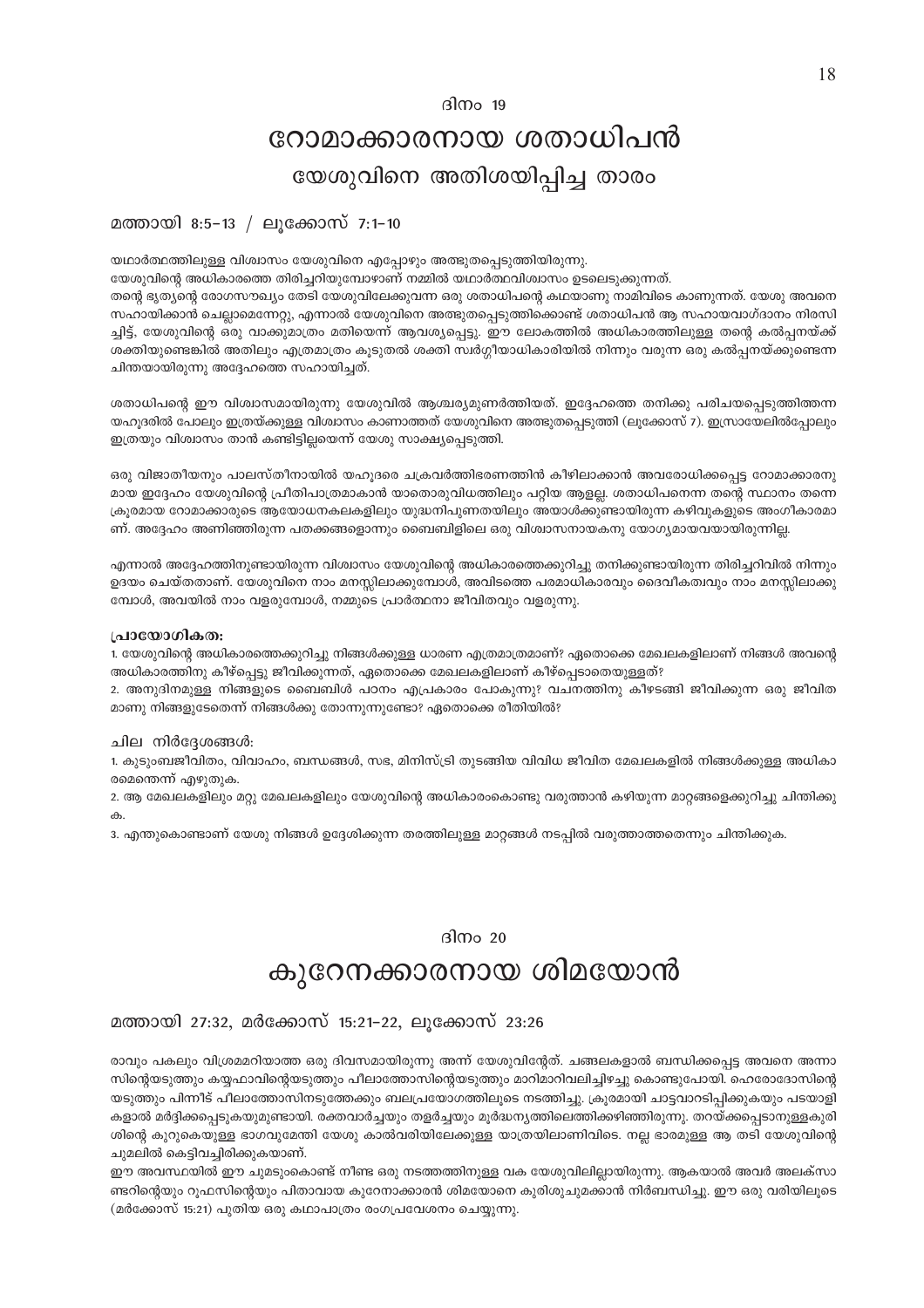ഇപ്പോഴത്തെ ലിബിയാരാജ്യത്തെ ട്രിപ്പോലി ദേശമാണ് വടക്കൻ ആഫ്രിക്കയിലെ കുറേന. വർഷങ്ങളോളം ശേഖരിച്ചു വച്ച സമ്പാദ്യവുമായി പെസഹാതിരുന്നാളിൽ പങ്കെടുക്കാൻ വേണ്ടിയാണ് ഇത്രയും ദൂരം യാത്രചെയ്ത് ശിമയോൻ ആ സമയത്ത് അവിടെയെത്തിയത്. തന്റെ ജീവിതാഭിലാഷംതന്നെയായിരിക്കണം തന്റെ മക്കളുമൊരുമിച്ചുള്ള ഈ തീർത്ഥയാത്ര. കുരിശുചുമ ക്കാനായി അവനെ നിർബന്ധിച്ചപ്പോൾ അവനിലുണ്ടായ പ്രതികരണങ്ങൾ എന്തൊക്കെയായിരിക്കും:

– തന്നെ ഒറ്റപ്പെടുത്തിയതിലുള്ള ഞെട്ടൽ (ഇത്രയും ആളുകളുടെ നടുവിൽ ഒന്നുമറിയാത്ത എന്നെയെന്തിന്...)

– തന്റെ പദ്ധതികൾക്കിടയിൽ കയറിവന്ന ശല്യം (ഇതിനായിട്ടൊരുങ്ങിയല്ല അവൻ യെരുശലേമിലേക്കുവന്നത്).

– റോമാസാമ്രാജ്യത്തിന്റെയും യഹൂദപ്രമാണിമാരുടെയും കണ്ണിൽ കൊടും കുറ്റവാളിയെന്നു മുദ്രകുത്തപ്പെട്ട ഒരുവനുമായി സഹ കരിക്കുന്നതിലുള്ള മനോവിഷമം.

– കുറ്റവാളികൾ മാത്രം ചുമക്കേണ്ട കുരിശും വഹിച്ചുകൊണ്ട് നഗരമദ്ധ്യത്തിലൂടെ നടന്നുപോകുന്നതിലുള്ള ജാള്യം.

ശിമയോനുണ്ടായ അനുഭവമായിരിക്കില്ല നമുക്കുണ്ടായവ, എന്നാൽ നമ്മുടെയും ശിമയോന്റെയും പ്രതികരണങ്ങളിൽ സമാനത കൾ ഏറെകാണാം.

നമുക്കു ചുമക്കേണ്ടിവരുന്ന കുരിശുകളെക്കുറിച്ചുള്ള നമ്മുടെ കാഴ്ചപ്പാടിനെ നമുക്കുപരിശോധിക്കാം. ശിമയോനു കിട്ടിയ കുരിശ് പ്രതീക്ഷിക്കാതെ വന്നതായിരുന്നു, നമുക്കു കിട്ടുന്ന കുരിശുകളും മിക്കവാറും അങ്ങനെതന്നെയാണ്. കുരിശിൽനിന്നും ഒഴിഞ്ഞുമാറാൻ അവനുകഴിഞ്ഞില്ല, നമ്മുടെ കാര്യത്തിലും അതുതന്നെയാണു സത്യം. കുരിശുചുമന്ന സംഭവത്തിലൂടെ ശിമ യോന്റെ മനസ്സിലേക്കുവന്നേക്കാവുന്ന ചോദ്യങ്ങളെക്കുറിച്ചും അവയ്ക്കുള്ള ഉത്തരത്തെക്കുറിച്ചും നമുക്കറിയില്ലായെങ്കിലും, സമാ നസാഹചര്യങ്ങളിൽ നമ്മിലുണ്ടാകാവുന്ന ചോദ്യങ്ങൾക്ക് ഉത്തരം തിരയുന്നത് ആത്മപരിശോധനയ്ക്കുതകുന്ന ഒന്നാണ്:

– കുരിശില്ലാതെ ഉയിർപ്പില്ല എന്ന വാസ്തവം നാം കാണാറുണ്ടോ? (ശിമയോന്റെ കാര്യത്തിൽ ഈ ചോദ്യത്തിനു പ്രസക്തിയില്ല, കാരണം, അവൻ യേശുവിനെ സഹായിക്കുകയായിരുന്നു).

– നമ്മുടെ കുരിശു ചുമക്കാൻ നാം ചുറ്റുമുള്ളവരുടെ സഹായവും താങ്ങും സ്വീകരിക്കാറുണ്ടോ? അതോ മറ്റുള്ളവർ നമ്മുടെ ആത്മീയ ജീവിതത്തിൽ ഒരു തടസ്സമാണോ? കുരിശുചുമക്കുന്ന കാര്യത്തിൽ നാം ഒരു മാതൃകയാണോ?

– കുരിശു നൽകുന്നതിലൂടെ പരിശുദ്ധാത്മാവു നമ്മിൽ നടത്തുന്ന പ്രവർത്തികളെക്കുറിച്ചു നാം ബോധവാനാണോ, അവൻ നമ്മെ പരിപൂർണ്ണതയിലേക്കു നയിക്കുന്നതിനു നാം വഴങ്ങിക്കൊടുക്കുന്നുണ്ടോ? പ്രയാസങ്ങൾ വരുമെന്നറിഞ്ഞുകൊണ്ട് നാം അവയെ അതിജീവിക്കുവാനുള്ള കരുത്തിനായി പൗലോസിന്റെ മനോഭാവത്തോടെ പ്രാർത്ഥിക്കുന്നുണ്ടോ (കൊലോസ്യർ 1:24)? – ഇത്തരം അനുഭവങ്ങളിലൂടെ നാം നേടിയ അനുഗ്രഹങ്ങളെക്കുറിച്ചു സംസാരിക്കാൻ തിടുക്കം കാണിക്കുന്നവരാണോ നാം? അതോ വിജയത്തിന്റെ അവകാശം നമ്മിൽ സ്ഥിരപ്പെടുത്തുന്നവരാണോ? മുന്നോട്ടു പോകുമ്പോൾ, ശിമയോനു സംഭവിച്ചതു പോലെ, നാം കടന്നുപോയ സാഹചര്യങ്ങളിൽ ജീവിതമാറ്റമുണ്ടാക്കി, യേശുവിനോട് കൂടുതൽ അടുക്കാനും, നമ്മുടെ കുടുംബ ത്തോടും പ്രത്യേകം കുട്ടികളോടും സുഹൃത്തുക്കളോടും പരിചയപ്പെടുന്നവരോടുമെല്ലാം നമ്മുടെ സാക്ഷ്യം നൽകാനും നാം തയ്യാറാകുന്നുണ്ടോ?

#### മുന്നോട്ടുപോവുക, യേശുവിനെ പിന്തുടരുക. ലൂക്കോസ് 9:23

ലുക്കോസ് 23:26ൽ യേശുവിനു പിന്നിലായി ക്രൂശുചുമക്കാൻ അവർ ശിമയോനെ നിർബന്ധിച്ചതായി കാണുന്നു. നാമെല്ലാവരും ആഗ്രഹിക്കുന്നതും, പ്രാർത്ഥിക്കുന്നതും ഭാരങ്ങൾ നമ്മിൽ നിന്നും മാറ്റപ്പെടാനാണ്. ആശ്വാസത്തിനായി ദൈവത്തോടു യാചി ക്കുന്നതിൽ യാതൊരു തെറ്റുമില്ല. വേദനയെകർത്താവു ശമിപ്പിക്കുമ്പോൾ നാം അതിനു നന്ദിപ്രകാശിപ്പിക്കുന്നവരുമാകണം. എന്നാൽ ദൈവം വേദന കുറച്ചില്ലെങ്കിൽപോലും, തന്റെ പദ്ധതിപ്രകാരം നാം കൂടുതൽ വിശ്വാസത്തിലും പ്രത്യാശയിലും സ്നേഹ ത്തിലും വളർന്ന് അവനു പുർണ്ണമായി കീഴടങ്ങാനായി നമ്മിൽ പ്രവർത്തിക്കുകയാണെന്നതു കാണാൻ നമുക്കു കഴിയണം.

ശിമയോന്റെ കാര്യം നോക്കുകയാണെങ്കിൽ, കുരിശിന്റെ പാതയിലുള്ള തന്റെ യാത്രയെ ശിമയോനെ തന്നോടടുപ്പിക്കാനായി യേശു ഉപയോഗിക്കുകയായിരുന്നു, ഒരു പക്ഷേ വേറൊരു വിധത്തിലും ഇതു സാദ്ധ്യമാകുമായിരുന്നില്ല. തന്റെ ജീവിതത്തിൽ മറ്റൊരിക്കലും സാദ്ധ്യമാകാനിടയില്ലാത്ത ക്രിസ്തുമാർഗ്ഗത്തെക്കുറിച്ച് മനസ്സിലാക്കാനുള്ള ഒരു അവസരം നല്കുകയായിരുന്നു. യേശുവിന്റെ പാതയിലേക്കുവരാനോ, സുവിശേഷസന്ദേശം കേൾക്കാനോ അവന്റെ ജീവിതകാലത്തിൽ മറ്റൊരു അവസരം ഉണ്ടാ കുമായിരുന്നില്ല - അതുമൂലം തന്റെ മക്കൾ ക്രിസ്തീയ വിശ്വാസത്തിൽ സജീവരാകുവാനും (അവർ എത്രആത്മാക്കളുടെ രക്ഷയ്ക്കു കാരണഭൂതരായി എന്നാർക്കറിയാം)?

നിങ്ങളുടെ ജീവിതത്തിൽ നിങ്ങൾക്കു വഹിക്കാൻ കഴിയുന്ന കുരിശുകൾ ദൈവം നിങ്ങൾക്കായി തരുന്നു. കൃതാർത്ഥതയോടും വിശ്വാസത്തോടും ശരിയായമനോഭാവത്തോടും കൂടി നാമതു ക്ഷമയോടെ വഹിക്കുവാൻ തയ്യാറാകുമ്പോൾ നിതൃകിരീടത്തിനായി നമ്മുടെ ജീവിതം മാറുന്നു.

## ദിനം 21 കുരിശിലെ കുറ്റവാളി

ലുക്കാ 23:26-43

പേരറിയാത്ത ഒരു കഥാപാത്രമാണ് ഈ കുറ്റവാളി, എങ്കിലും നമ്മുടെ ഹൃദയത്തിലേക്ക് ഒന്നു ഉറ്റുനോക്കാൻ ഇയാൾ ഇടയാ ക്കും. കുരിശിൽ തറച്ച ഇവരെ മൂന്നുപേരെയും കുരിശുചുമപ്പിച്ചു തെരുവിലൂടെ നടത്തിയിരുന്നു, കുറ്റമെഴുതിയ ഫലകം പര സ്യമായി പ്രദർശിപ്പിച്ചുകൊണ്ട് – അവരെപ്പോലെ ജീവിക്കുന്ന സകലർക്കും ഒരു മുന്നറിയിപ്പായിക്കൊണ്ട്.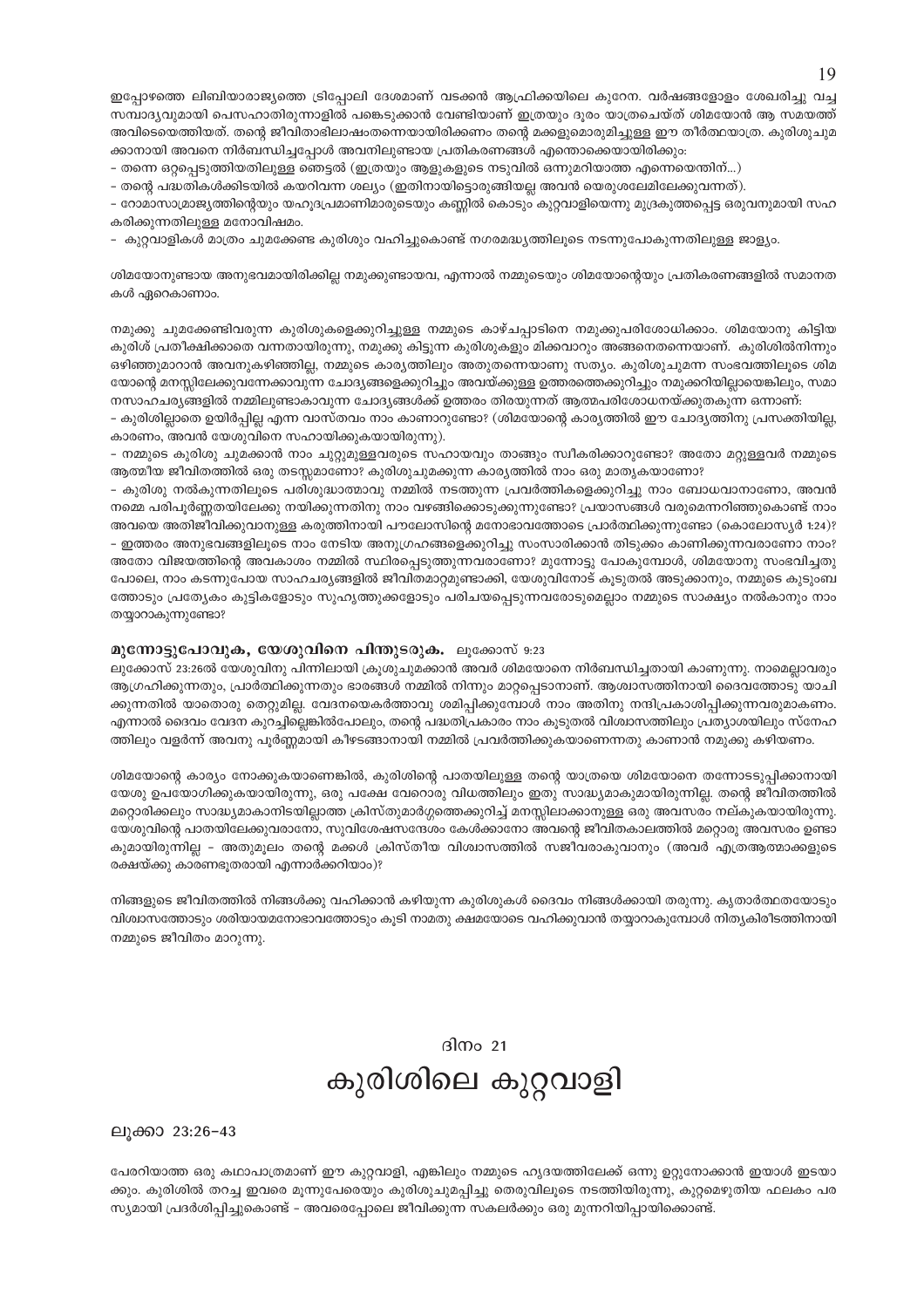അവർ മൂന്നുപേരും കുരിശിൽ തൂങ്ങിക്കിടക്കവേ, ആ മനുഷ്യന്റെ ശ്രദ്ധ തന്റെ കൂടെ കുരിശിലേറ്റപ്പെട്ട ഒരുവനിലേക്കു തിരി ഞ്ഞു. അന്ധർക്കു കാഴ്ചനൽകിയവനും, കുഷ്ഠം സുഖപ്പെടുത്തിയവനും, കൊടുങ്കാറ്റിനെ ശമിപ്പിച്ചവനും, മരിച്ചവരെ ഉയിർപ്പി ച്ചവനുമായ യേശുവെന്ന മനുഷ്യനിലേക്ക്. തന്നെപ്പോലെ തന്നെ അവനും ശ്വാസത്തിനുവേണ്ടി പിടഞ്ഞ് ആണിയിൽതൂങ്ങി നിസ്സഹായനായി മരണം കാത്തു കിടക്കുകയായിരുന്നു.

താഴെ നിന്നിരുന്നയാളുകൾ സഹക്രൂശിതനെ നോക്കി ആക്രോശിക്കുന്നതും, ഏലിയാവെ വിളിക്കാൻ വെല്ലുവിളിക്കുന്നതും, കുരിശിൽ നിന്നും താഴെയിറങ്ങി ദൈവപുത്രനാണെന്നു തെളിയിക്കാൻ അലറുന്നതും കേട്ടപ്പോൾ അവന്റെ മനസ്സിലും ചോദ്യ ങ്ങൾ ഉയരുന്നുണ്ടായിരിക്കണം. ഒരു അത്ഭുതം ഇയാൾ പ്രവർത്തിച്ചിരുന്നുവെങ്കിൽ മൂന്നുപേരുടെയും യാതനയും മരണവു മെല്ലാം നീങ്ങിപ്പോകുമായിരുന്നു. മിന്നലേൽപ്പിച്ച് ഈ പീഢകരെ നശിപ്പിച്ചിരുന്നുവെങ്കിൽ, ഭൂമികുലുക്കി ആണികളാലുള്ള ഈ ബന്ധനം തകർത്തിരുന്നുവെങ്കിൽ എന്ന ചോദ്യങ്ങൾ. അത്ഭുതങ്ങൾ പ്രവർത്തിക്കുവാനുള്ള ഇയാളുടെ കഴിവുകൾ നശിച്ചു പോയോ ഇനി?

കുറച്ചു സമയം പിന്നിട്ടപ്പോൾ അവനു തോന്നിക്കാണും, യഹൂദരാജാവെന്നു വിളിക്കുന്ന ഇയാൾ മരിക്കാൻ തീരുമാനിച്ചിരിക്കുക യാണെന്ന്.

പിതാവേ ഇവർ ചെയ്യുന്നത് ഇന്നതെന്ന് അറിയാത്തതുകൊണ്ട് ഇവരോടു ക്ഷമിക്കേണമേ, എന്ന യാചനാസ്വരം അയാളിൽനിന്നു മുയർന്നതു കേട്ടു. അയാളെ ഇതുപോലെ പീഡിപ്പിക്കുന്നവരോടു ക്ഷമിക്കാനും അവർക്കുവേണ്ടി പ്രാർത്ഥിക്കാനും മുതിർന്നപ്പോൾ,

അയാൾ വ്യത്യസ്തനാണെന്ന ചിന്ത അവനിൽ ഉടലെടുത്തു.

വേദനയാൽ കോടിയമുഖവും, രക്തമൊലിക്കുന്ന മുറിവുകളും, യാതനയാൽ വിളറിയ കണ്ണുകളുമുള്ള അയാളിൽ നിറഞ്ഞിരി ക്കുന്ന അനുകമ്പ അവൻ ദർശിച്ചു.

കുറ്റം വിധിക്കപ്പെട്ടവന്റെ ഹൃദയം ഉരുകി, വിവശമായി. മറ്റുള്ളവരോടു ക്ഷമിക്കാനുള്ള ആ നിഷ്കളങ്കന്റെ ഹൃദയം ഇയാളെ ബോധ്യമുള്ളവനാക്കി. സ്വന്തം പാപവും ദുഷ്ചെയ്തികളും കരുതലും ഭക്തിയുമില്ലാത്ത ജീവിതവും സുഖം തേടിയുള്ള പ്രയാ ണവും അവനേടിയെടുക്കാനായി നടത്തിയ ക്രൂരതകളും അവന്റെ ചിന്തയിൽ നിറഞ്ഞു. തന്റെ ചെയ്തികൾമൂലം മുറിവേറ്റവ രുടെ മുഖങ്ങളും നീർനിറഞ്ഞ നയനങ്ങളും തകർന്ന ഹൃദയങ്ങളും തന്റെ കൂടെക്കിടന്ന് കഷ്ടതയനുഭവിക്കുന്നവന്റെ മുഖ ത്തയാൾ തെളിഞ്ഞുകണ്ടു. അവൻ രൂപാന്തരപ്പെടുത്തിയ വ്യക്തികളെക്കുറിച്ച് ഓർത്തു, പാപിനിയായ സ്ത്രീയും വ്യഭിചാര ത്തിൽ പിടിക്കപ്പെട്ടവളും സഖായിയും ചുങ്കക്കാരുമെല്ലാം വരിവരിയായി അവന്റെ മനസ്സിലേക്കു വന്നു. തനിക്കും ഒരു അവസ രവും കൂടി യേശുവിൽ നിന്നുമുണ്ടാകുമോ എന്നവൻ ആശിച്ചു. നിഷ്ഫലമാക്കിക്കളഞ്ഞ ഒരു ജീവിതത്തെക്കുറിച്ചുള്ള നിരാ ശയും മരണഭീതിയും നരകഭയവുമെല്ലാം കൂടി അവനിൽ നിറച്ച പശ്ചാത്താപം കണ്ണീരായി ഒഴുകി.

അവരോടൊപ്പമുണ്ടായിരുന്ന മൂന്നാമനിൽ നിന്നും ഉറക്കെ ഉയർന്ന അവഹേളനവാക്കുകൾ അവന്റെ കാതിൽ അപ്പോൾ പതിച്ചു. ദൈവഭയമില്ലാത്തവനെ ശക്തമായി അവൻ ശാസിച്ചു. എന്നിട്ടവൻ യേശുവിലേക്കു തിരിഞ്ഞ് അവന്റെ രാജ്യത്തിൽ തന്നേയും

ഓർക്കേണമേ എന്നു യാചിച്ചു. തന്റെ ഹൃദയത്തിലെ മാറ്റം പ്രതിധ്വനിപ്പിക്കുന്ന വാക്കുകളായിരുന്നു അത്. യേശുവിൽ നിന്നുമുള്ള പറുദീസാവാഗ്ദാനവും ദൈവീകമായ പാപക്ഷമയും അത്ഭുതകരമായ കൃപയും നേരിലനുഭവിക്കാൻ

കഴിഞ്ഞ അവനിൽ നിന്നും ആദ്യമായി കൃതജ്ഞതയുടെയും അവർണ്ണനീയമായ സന്തോഷത്തിന്റെയും കണ്ണീർ ഒഴുകിയിറങ്ങി.

ആദ്യം യേശുവിനെ അവഹേളിക്കുന്നവരുടെ കുട്ടത്തിലായിരുന്നു ഈ കുറ്റവാളിയെന്ന് നാം വചനത്തിൽ വായിക്കുന്നു (മ ത്തായി 27:39-44, മർക്കോസ് 15:32).

സ്വന്തനേട്ടത്തിനായി ഈ സാഹചര്യങ്ങളെ എപ്രകാരം തിരിക്കാമെന്നതായിരുന്നു അപ്പോൾ അവൻ ചിന്തിച്ചത്, മറ്റുള്ളവരു ടെയോ ലോകത്തിന്റെയോ രക്ഷയെക്കുറിച്ചൊന്നുമല്ലായിരുന്നു.

നമ്മുടെ ഹിതത്തിനനുസരിച്ചു കാര്യങ്ങൾ വഴങ്ങുന്നില്ല എന്നുകാണുമ്പോഴോ, നമ്മുടെ പ്രാർത്ഥനകൾ ദൈവസന്നിധിയിൽ അംഗീകരിക്കപ്പെടുന്നില്ല എന്നു തോന്നുമ്പോഴോ ഒക്കെ നാം ദൈവത്തെ നിന്ദിക്കാറുണ്ടോ? ജീവിതത്തിലെ പ്രതിസന്ധിഘട്ടങ്ങ ളിൽ നാം ദൈവത്തെ ദുഷിക്കാറുണ്ടോ? പരാതിക്കാരനും പിറുപിറുക്കുന്നവനും ചോദ്യം ചെയ്യുന്നവനുമൊക്കെയായി തീരാ റുണ്ടോ?

കുരിശിൽ നാം കാണുന്ന ഈ കുറ്റവാളിയിലുള്ള ഏറ്റവും ശ്രേഷ്ടമായകാര്യമെന്തെന്നാൽ, അവൻ മാനസാന്തരപ്പെട്ടു എന്നതാ ണ്.

കുരിശുനമ്മെ മാനസാന്തരത്തിലേക്കു കൊണ്ടുവരുന്നുണ്ടോ – അനുദിനം?

കുരിശാണോ നമ്മുടെ ജീവിതത്തിന്റെ കേന്ദ്രം? അതോ തിരുവത്താഴ സമയത്ത് ഓർക്കുവാൻ മാത്രമായി മാറ്റിവച്ചിരിക്കുന്ന ഒരു കാര്യമാണോ കുരിശ്?

അനുദിനം സ്വയം തൃജിക്കാനും, ഒരുമൈൽ കൂടുതൽ പോകാനും, നമ്മുടെ ഊർജ്ജവും സമയവും സമ്പത്തുമെല്ലാം പങ്കിടാനു മുള്ള പ്രചോദനം കുരിശിൽ നിന്നും നമുക്ക് ആർജ്ജിച്ചെടുക്കാം (2 കൊരിന്ത്യർ 5:14–15).

അർഹിക്കുന്ന ശിക്ഷയാണ് തനിക്കു ലഭിച്ചിരിക്കുന്നതെന്ന അവന്റെ ഏറ്റുപറച്ചിൽ നമുക്കു കാണാം. നമ്മുടെ പാപങ്ങളുടെയും കുറവുകളുടെയും ഉത്തരവാദത്വം നാം ഏറ്റെടുക്കാറുണ്ടോ? അതോ നമ്മൾ മറ്റുള്ളവരിൽ പഴി ചാരി, സ്വയം ന്യായീകരിച്ച്, സ്വാർത്ഥതയ്ക്കുവേണ്ടി വഴക്കാളിയാവുകയാണോ ചെയ്യുന്നത്?

പാപങ്ങൾ സ്വയം ഏറ്റെടുക്കാതെവരുന്നതും തർക്കിക്കുന്നതും പ്രതിരോധിക്കുന്നതും ക്ഷമായാചനം ചെയ്യാതിരിക്കുന്നതുമൊക്കെ എന്റെ ജീവിതത്തിൽ പലതവണ നടന്നിട്ടുള്ള കാര്യമാണ്.

ക്രിസ്തുവിനെക്കുറിച്ചുള്ള സത്യം ധീരതയോടെ വിളിച്ചുപറഞ്ഞതും, ദൈവഭയമില്ലാത്തതിന് സഹക്രൂശിതനെ ശകാരിച്ചതും ഇദ്ദേഹത്തെ സംബന്ധിച്ചുള്ള മറ്റൊരു വലിയ കാര്യമാണ്. സ്വന്തം വേദനയുടെയും മരണത്തിന്റെയും കൂടിനിൽക്കുന്നവരുടെ ആക്രോശങ്ങളുടെയും നടുവിലാണ് അവനിതു ചെയ്തത്. അന്തരഫലങ്ങൾ നോക്കാതെ, ധൈര്യത്തോടെ സത്യം ഏറ്റുപറയു ന്നവരാണോ നമ്മൾ? ഒറ്റപ്പെട്ടുപോയേക്കുമെന്ന ഭയമോ മറ്റുള്ളവരിൽ നിന്നും വ്യത്യസ്തനാകുന്നതിനെക്കുറിച്ചുള്ള ആധിയോ നമ്മെ വേട്ടയാടുന്നുണ്ടോ? ക്ഷീണമോ രോഗമോ അസൗകര്യങ്ങളോ നമ്മുടെ വിശ്വാസപ്രഘോഷണത്തെ തടസ്സപ്പെടുത്തുന്നുണ്ടോ?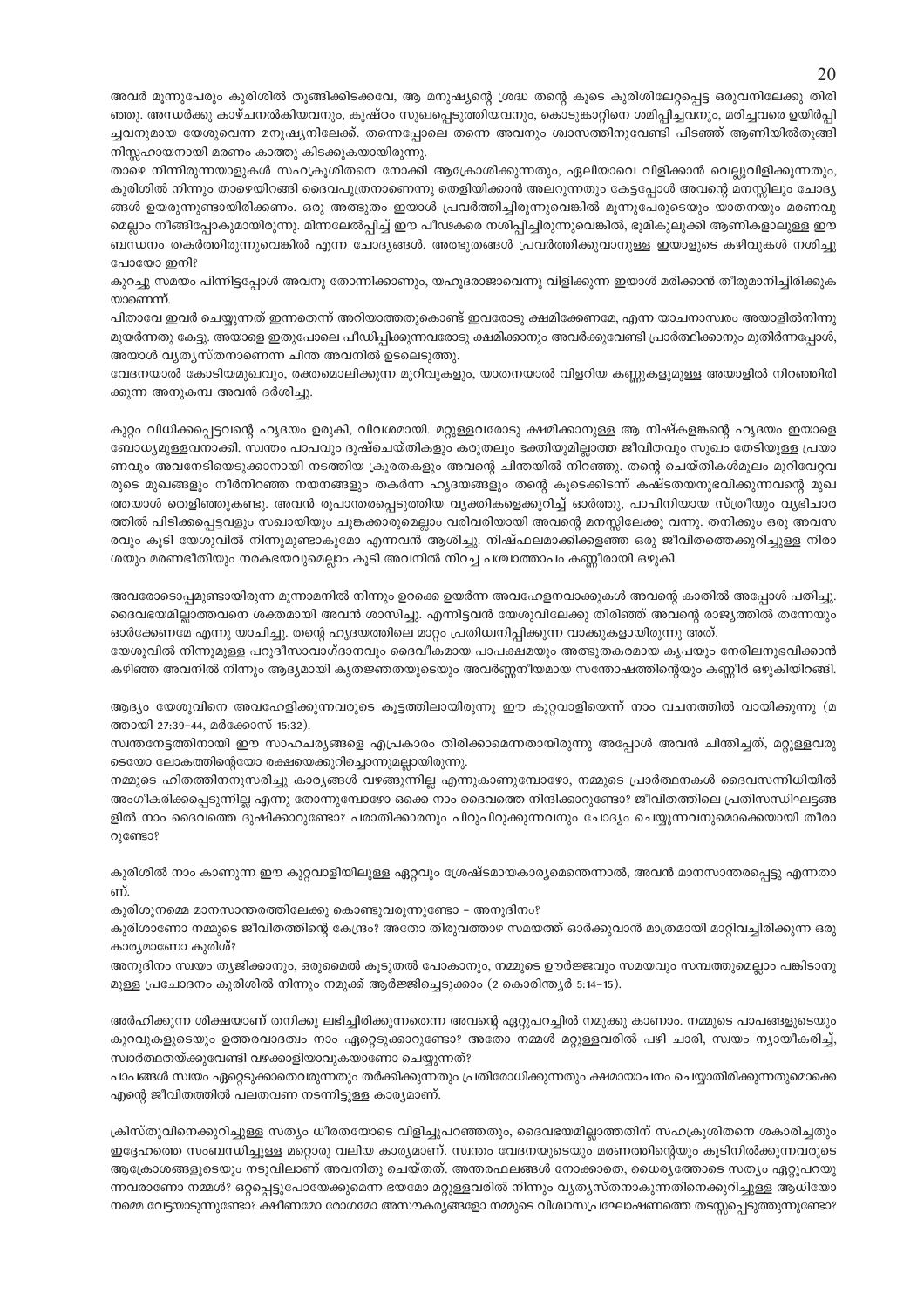നമ്മുടെ ജീവിതവും നമുക്കു നൽകപ്പെട്ട വചനവും പങ്കുവയ്ക്കപ്പെടാനുള്ളതാണെന്ന ബോധ്യം നമ്മിൽ ശക്തമായി നില നിൽക്കുന്നുണ്ടോ?

നുറുങ്ങിയതും എളിമയുള്ളതുമായ ഒരു ഹൃദയമാണ് മാനസാന്തരപ്പെട്ട ഈ കുറ്റവാളി കുരിശിൽ കാണിച്ചത്. യേശു അവനു നൽകിയ കരുണയെ അവൻ ഇരുകയ്യും നീട്ടി സ്ഥീകരിക്കുകയും ചെയ്തു, ജീവിതത്തിന്റെ അവസാന നിമിഷത്തിലാണെ ങ്കിൽപോലും. നാം കുറ്റബോധത്തിലും ലജ്ജയിലും തുടർന്നു ജീവിക്കുന്നവരാണോ അതോ ദൈവകൃപയെ കയ്യുംനീട്ടി സ്വീക രിക്കുന്നവരാണോ? മറ്റുള്ളവർ ആവശ്യത്തിനു നല്ലപ്രവർത്തികൾ ചെയ്തു അർഹതനേടിയാലേ നാം അവരോടു ക്ഷമിക്കൂ എന്ന ഒരു മനോഭാവമാണോ നാം വച്ചുപുലർത്തുന്നത്? ദൈവം നമുക്കു ദാനമായി നൽകിയ കൃപ നാം ദാനമായിത്തന്നെ മറ്റു ള്ളവർക്കും വച്ചുനീട്ടുന്നവരാണോ?

#### പ്രായോഗികത:

1. ദൈവത്തോട് എന്തെങ്കിലും പിറുപിറുപ്പോ നീരസമോ വച്ചുപുലർത്തുന്നുണ്ടെങ്കിൽ അതേക്കുറിച്ച് എഴുതുക. വചനങ്ങളി ലൂടെ ധ്യാനിക്കുകയും സഹായമെടുക്കുകയും ചെയ്തുകൊണ്ട് ഹൃദയം നവീകരിക്കുക.

2. കുരിശിന്റെ സ്വാധീനത്താൽ ക്രിസ്തുവിന് അനുരൂപമായി അനുദിനജീവിതത്തിൽ വരുത്തേണ്ട മാറ്റങ്ങൾ ഏതൊക്കെയെന്ന് എഴുതുക. ഉത്തരവാദിത്വം എടുക്കാത്ത പാപങ്ങളേതെന്നും തിരിച്ചറിയുക. ഏറ്റുപറയുകയും അതുമായി ബന്ധപ്പെട്ടവരോടു ക്ഷമായാചനം നടത്തുകയും ചെയ്യുക.

3. ആരുടെയടുത്തെങ്കിലും ഇന്നുതന്നെ വചനം പങ്കുവയ്ക്കുമെന്ന ഒരു ദൃഢനിശ്ചയമെടുത്തു പ്രാവർത്തികമാക്കുക.

4. ദൈവകൃപപ്രാപിച്ചെങ്കിലും കുറ്റബോധം വേട്ടയാടുകയും സ്വയം ക്ഷമിക്കാൻ കഴിയാതെ വരികയും ചെയ്യുന്ന ഒരു അവസ്ഥ യിലാണു നിങ്ങളെങ്കിൽ അതു തുറന്നുപറഞ്ഞു സഹായം തേടുക. ആരോടെങ്കിലും ക്ഷമിക്കാൻ കഴിയാതെ ബുദ്ധിമുട്ടുന്നുണ്ടെ

ങ്കൽ സഹായം തേടി, ബന്ധങ്ങളിൽ ദൈവീകത കൊണ്ടുവരുക.

#### ദിനം 22

## എത്യോപൃക്കാരനായ ഷണ്ഢൻ

അപ്പ പ്രവർത്തികൾ 8:26-40

ദൈവം നൽകിയ നിർദ്ദേശങ്ങൾ വ്യക്തമായി മനസ്സിലാക്കി താമസമൊട്ടും വരാതെ അനുസരിച്ച ഒരു വ്യക്തിയുടെ മാതൃക യാണ് ഇന്നു നമ്മുടെമുന്നിലുള്ളത്. യേശു നൽകിയ നിർദ്ദേശപ്രകാരം ഫിലിപ്പോസ് യെരുശലേം വിട്ട് ശമരിയാ ദേശത്തേക്ക് സദ്വാർത്തയുമായി പോയി. അവനിലൂടെ ദൈവം ശക്തമായി പ്രവർത്തിക്കുന്നതു കണ്ട ജനാവലികൾ യേശുവിന്റെ സുവി ശേഷം കേട്ടു വിശ്വസിച്ചു. യേശുവിനെ അനുസരിക്കാനുള്ള ഫിലിപ്പോസിന്റെ തീരുമാനം അനേകം ആത്മാക്കൾക്കു രക്ഷയായി പരിണമിച്ചു

ശമരിയായിൽ ആയിരുന്നപ്പോൾ ദൈവം ഫിലിപ്പോസിനോട് ആവശ്യപ്പെട്ടത് എന്താണ്? (യെരുശലേമിൽ നിന്നും ഗാസ്സായിലേ ക്കുപോകുന്ന വഴിയിലേക്കു പോവുക എന്ന്).

ആ നിർദ്ദേശം കേട്ട ഫിലിപ്പോസ് അനുസരിക്കാൻ താമസം വരുത്തിയില്ല. ദൈവത്തോടു തിരിച്ചു ചോദ്യങ്ങൾ ചോദിക്കാനോ, തർക്കിക്കാനോ നിന്നില്ല, പിന്നീടു ശ്രമിക്കാമെന്നും പറഞ്ഞില്ല, ഉടനെ അനുസരിച്ചു.

ദൈവം നിങ്ങളോടുപറയുന്ന കാര്യങ്ങളെക്കുറിച്ചു നിങ്ങൾക്കുള്ള മനോഭാവമെന്താണ്? ഉടനെയുള്ള അനുസരണമോ അതോ നീട്ടിവയ്ക്കലോ?

ഏതുപ്രായത്തിലുള്ള ഒരു ആളായിരുന്നാലും, ദൈവം നമ്മോടു സംസാരിക്കുന്നു എന്നു നമുക്കുറപ്പിക്കാൻ കഴിയുന്നതെപ്പോ ഴാണ്? അക്കാര്യങ്ങൾ വചനത്തോടു ചേരുന്നതാകുമ്പോൾ.

മരുഭൂമിയിലേക്കുള്ള പാതയിലൂടെ നടക്കുമ്പോൾ ഒരു രഥം തന്റെ അതേ ദിശയിലേക്കു വരുന്നത് അവനുകാണാൻ കഴിഞ്ഞു. നീണ്ട ഒരു യാത്രയിലായിരുന്ന, എത്യോപ്യാ രാജ്ഞിയുടെ ധനകാര്യവിചാരകനും മന്ത്രിയുമായ ഒരാളായിരുന്നു ആ രഥത്തിൽ തന്റെ അടുക്കലേക്കു വന്നുകൊണ്ടിരുന്നത്. യേശുവിലുള്ള വിശ്വാസം അയാളിൽ ഉടലെടുത്തിട്ടില്ലായിരുന്നെങ്കിലും തികഞ്ഞ ഒരു ദൈവവിശ്വാസിയായിരുന്നു അദ്ദേഹം.

ദൈവവവചനമാണ് വായിക്കുന്നതെന്നു ബോധ്യമായ ഫിലിപ്പോസിന് അവനോട് എന്തു ചോദിക്കണമെന്നതിനെക്കുറിച്ചുള്ള ദൈവ ത്തിന്റെ ജ്ഞാന മുണ്ടായിരുന്നു. നാം കൽപ്പനയനുസരിച്ചു നീങ്ങുന്ന സാഹചര്യങ്ങളിൽ എന്തു സംസാരിക്കണമെന്നതിനെക്കുറിച്ചുള്ള ജ്ഞാനം ദൈവം നമുക്കു നൽകും.

അദ്ദേഹം വായിച്ചിരുന്ന ഏശയ്യാപുസ്തകത്തിന്റെ അമ്പത്തിമുന്നാം അദ്ധ്യായത്തിൽ നിന്നുതന്നെ ശരിയായ ചോദ്യം ചോദി ക്കാനും യേശുവിനെക്കുറിച്ചുള്ള സുവിശേഷം അവനെ അറിയിക്കാനും ഫിലിപ്പോസിനു കഴിഞ്ഞു. ഫിലിപ്പോസിന്റെ വിശദീക രണങ്ങൾ മനസ്സിലായ അദ്ദേഹം സ്നാനവും സ്ഥീകരിച്ചു.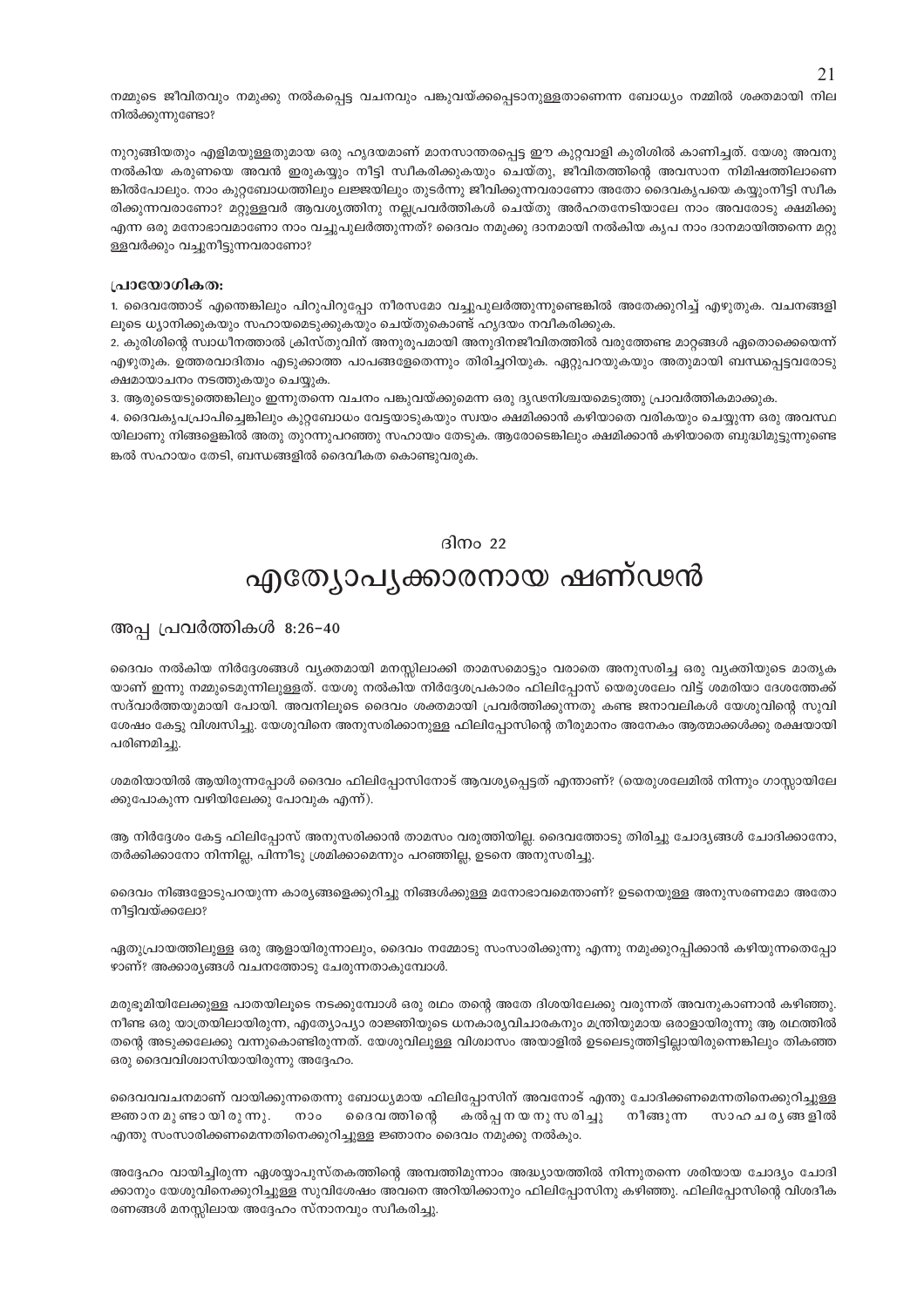യേശുവിൽ വിശ്വസിച്ചതിനാൽ മാറിയ അവന്റെ ജീവിതം എത്രപേരുടെ ജീവിതമാറ്റത്തിനു പ്രചോദനമായി എന്നു ചിന്തിച്ചു നോക്കുക. നമ്മുടെ ചുറ്റുമുള്ളവരുടെ ജീവിതത്തിൽ ദൈവം പ്രവർത്തിക്കുന്ന വഴികളെക്കുറിച്ച് നമുക്കൊരു നിശ്ചയവുമില്ല. ദൈവം നമ്മോടു സംസാരിക്കുന്നതിനു കാതോർക്കാനും, അവനെ അനുസരിക്കുന്നതിൽ ധൃതികാണിക്കാനുമുള്ള ഒരു സ്വഭാവ രീതിനമ്മിൽ വളർന്നുവരാനും നമുക്കീയാഴ്ചയിൽ പ്രാർത്ഥിക്കാം.

#### പ്രായോഗികത:

- ആത്മാവിന്റെ നിർദ്ദേശങ്ങൾക്കു കാതോർക്കുക
- ആത്മാവു നമ്മെ ചൂണ്ടിക്കാണിക്കുന്നവരുടെയടുത്തു വിശ്വാസം പങ്കുവയ്ക്കുക.
- ദൈവവചനത്തെ അനുസരിക്കുന്നതിനു തടസ്സം നിൽക്കുന്ന വസ്തുതകളെ തിരിച്ചറിയുക, അവയെ എഴുതിവച്ചു നേരിടുക.

### ദിനം 23 തബീഥ

മറ്റുള്ളവരെ സ്നേഹിക്കാനായി നാം ജീവിതം സമർപ്പിക്കുമ്പോഴാണ് നമ്മുടെ ജീവിതത്തിന് അർത്ഥമുണ്ടാകുന്നത്. യേശുവിന്റെ ജീവിതവും അവന്റെ സുഹൃത്തുക്കളുടെ ജീവിതവും നാം കണ്ടതാണ്. യേശു ജീവിച്ചു മരിച്ചതിനോടൊപ്പം തന്റെ സുഹൃത്തു ക്കളും മറ്റുള്ളവർക്കായി ജീവിക്കാൻ അഭ്യാസം സിദ്ധിച്ചവരായി. ഈ ലോകത്തിൽ ജീവിച്ചിരിക്കുന്ന എല്ലാവർക്കുമറിയാം അവർ ഒരുദിവസം മരിക്കുമെന്നുള്ള കാര്യം. ഏന്നാൽ ആരുമതുവിശ്വസിക്കുന്നില്ല എന്നതാണ് ജീവിതത്തിലെ സങ്കടകരമായ ഒരു കാര്യം. അങ്ങനെയായിരുന്നുവെങ്കിൽ അവർ കുറച്ചുകൂടി മറ്റുള്ളവരുടെ ജീവിതത്തിലേക്ക് ഇറങ്ങിച്ചെല്ലുന്നവരും പ്രയോജനപ്ര ദമായ ജീവിതം നയിക്കുന്നവരുമായേനേ. തബീഥായുടെ ജീവിതം കാണിക്കുന്നത് അതാണ്. പേടമാനെന്നു പേരുള്ള അവളുടെ ജീവിതം യേശുനമുക്കുതന്ന ജീവിതത്തെ എപ്രകാരം മാനിക്കണമെന്നുള്ളതിന് ഒരു ഉദാഹരണമാണ്.

#### അപ്പ പ്രവർത്തികൾ 9:36-42

അവൾ സദാ നന്മപ്രവർത്തിക്കുന്നവളും ആവശ്യക്കാർക്ക് ഉപകാരങ്ങൾ ചെയ്യുന്നവളുമായിരുന്നെന്ന് ദൈവവചനം പറയുന്നു. ഇതുനാം വായിക്കുമ്പോൾ നമുക്കു നല്ല ഒരു തോന്നലുണ്ടാകുന്നു, അതിനുശേഷം അടുത്ത വചനത്തിലേക്കു വഴുതിനീങ്ങു ന്നു. ഞാൻ വിചാരിച്ചു – അവൾ സദാ നന്മചെയ്തിരുന്നവളായിരുന്നു, ചിലപ്പോഴൊക്കെയെന്നല്ല പകരം എപ്പോഴും എന്നുതന്നെ എഴുതിയിരിക്കുന്നു. മക്കളുള്ള ഒരു അമ്മയാണു നിങ്ങളെങ്കിൽ, മക്കളോടു സദാ ക്ഷമയോടെ പെരുമാറാൻ നിങ്ങൾക്കു കഴി യുമോ? ജീവിത പങ്കാളിയോടു സദാ സ്നേഹവും ആദരവും കാണിക്കുവാൻ കഴിയുമോ? അയൽക്കാരോടു സദാ നന്മപ്ര വർത്തിക്കാനാകുമോ? മുതലാളിയോടും വാടകക്കാരനോടുമൊക്കെ? അങ്ങനെയാകാൻ എങ്ങനെ കഴിയും? അമ്മായി അമ്മയ്ക്കും മരുമകൾക്കും സദാസമയവും നന്നായിപെരുമാറാൻ കഴിയുമോ? അസാദ്ധ്യമെന്നുതന്നെ പറയാം. ഈ സ്ത്രീയാകട്ടെ സദാ നന്മ പ്രവർത്തിക്കുന്നവളായിരുന്നു എന്ന വാക്യം എന്നെ ചിന്തിപ്പിച്ചു. അവളെക്കുറിച്ചു നമുക്കു മനസ്സിലാക്കാവുന്നകാര്യങ്ങൾ:

#### 1. അവളൊരു കുടുംബം സൃഷ്ടിച്ചു.

അവൾക്കു സ്വന്തമായി ഒരു കുടുംബമുണ്ടായിരുന്നോ എന്നകാര്യം വ്യക്തമല്ല, എന്നിരുന്നാലും അവളുടെ ചുറ്റുമുള്ളവരുമായി അവളൊരു കുടുംബം സൃഷ്ടിച്ചു. അവൾ രോഗിയാകാൻ പോകുന്നുവെന്നും അവൾക്കായി ഒരു കുടുംബം വേണമെന്നും അവൾക്ക റിയാമായിരുന്നു. കുടുംബമുണ്ടാക്കുകയെന്നുവച്ചാൽ ഭർത്താവും കുട്ടികളുമൊക്കെയുണ്ടാകുകയെന്നതല്ല. കുടുംബം ഒരു അനു ഭവമാണ്. മറ്റുള്ളവരുമായി താദാത്മ്യം പ്രാപിക്കാൻ അവൾക്കു കഴിഞ്ഞിരുന്നു. യോപ്പായിലെ ശിഷ്യന്മാരുടെ ഹൃദയത്തിൽ സമു ന്നതസ്ഥാനം നേടാൻ അവൾക്കു കഴിഞ്ഞു.

എഫേസ്യർ 5:21–33 വാകൃങ്ങളിൽ വചനം സംസാരിക്കുന്നതും അതുതന്നെയാണ്. മറ്റുള്ളവരെ സ്നേഹിക്കാനും ആദരിക്കാനും നമുക്കുകഴിയുകയില്ലെങ്കിൽ നാം തീർച്ചയായും വലിയ പ്രശ്നത്തിൽത്തന്നെയാണ്. മുല്യങ്ങളിലും ബോധ്യങ്ങളിലും ഐക്യമു ണ്ടായിരിക്കുകയെന്നത് വിവാഹബന്ധത്തിലെ ഏറ്റവും പ്രധാനപ്പെട്ട ഒരു കാര്യമാണ്. എന്നാൽ വിവാഹത്തിലെ മർമ്മപ്രധാന മായ കാര്യമായി ഞാൻ കരുതുന്നത് വിവാഹത്തിലെ വിശ്വാസം തന്നെയാണ്. നിങ്ങൾക്കു നിങ്ങളുടെ വിവാഹത്തിൽ വിശ്വാസ മുണ്ടോ? ജീവിതപങ്കാളിയിലും കുട്ടികളിലുമെല്ലാം? നിങ്ങളുടെ മരണസമയത്തും നിങ്ങൾ ജീവിച്ചിരിക്കണമെന്ന ആഗ്രഹവു മായി നിങ്ങളുടെ കിടക്കയ്ക്കരികിൽ ഉണ്ടാകാൻ പോകുന്നത് ആരാണ്? തബീഥായുടെ മരണം എല്ലാവർക്കും ഒരു നഷ്ടമായി. എന്നാൽ അവിടെ കൂടിയിരുന്ന സഹോദരിമാർക്ക് അവളെ നഷ്ടപ്പെടാൻ മനസ്സില്ലായിരുന്നു, അവർക്ക് അവളെ ജീവനോടെ വേണമായിരുന്നു.

നമ്മുടെ മരണശേഷം നാം ജീവനോടെയുണ്ടായിരുന്നെങ്കിൽ എന്നാഗ്രഹിക്കുന്ന എത്രപേർ ഉണ്ടാകും? ജീവനുള്ള ഓർമ്മകൾ അവരിൽ സൃഷ്ടിക്കേണ്ടത് നാമോരുത്തരുമാണ്, ജീവിതം മുഴുവൻ തബീഥ ചെയ്തതും അതുതന്നെയാണ്.

#### 2. ഊർജ്ജം മുഴുവൻ ജനത്തിനായി നൽകി

ആളുകളോടുള്ള അവളുടെ സമർപ്പണമനോഭാവം എത്രമാത്രമുണ്ടെന്ന് നിങ്ങൾക്കു കാണാൻ കഴിഞ്ഞോ? ഉന്നതസ്ഥാനീയനായ പത്രോസ് അപ്പസ്തോലനെ അവർ വിളിച്ചു വരുത്തി. തങ്ങളുടെ കൂടെയുണ്ടായിരുന്ന ശ്രേഷ്ഠയായ ഒരു ശിഷ്യയെ പത്രോസിനു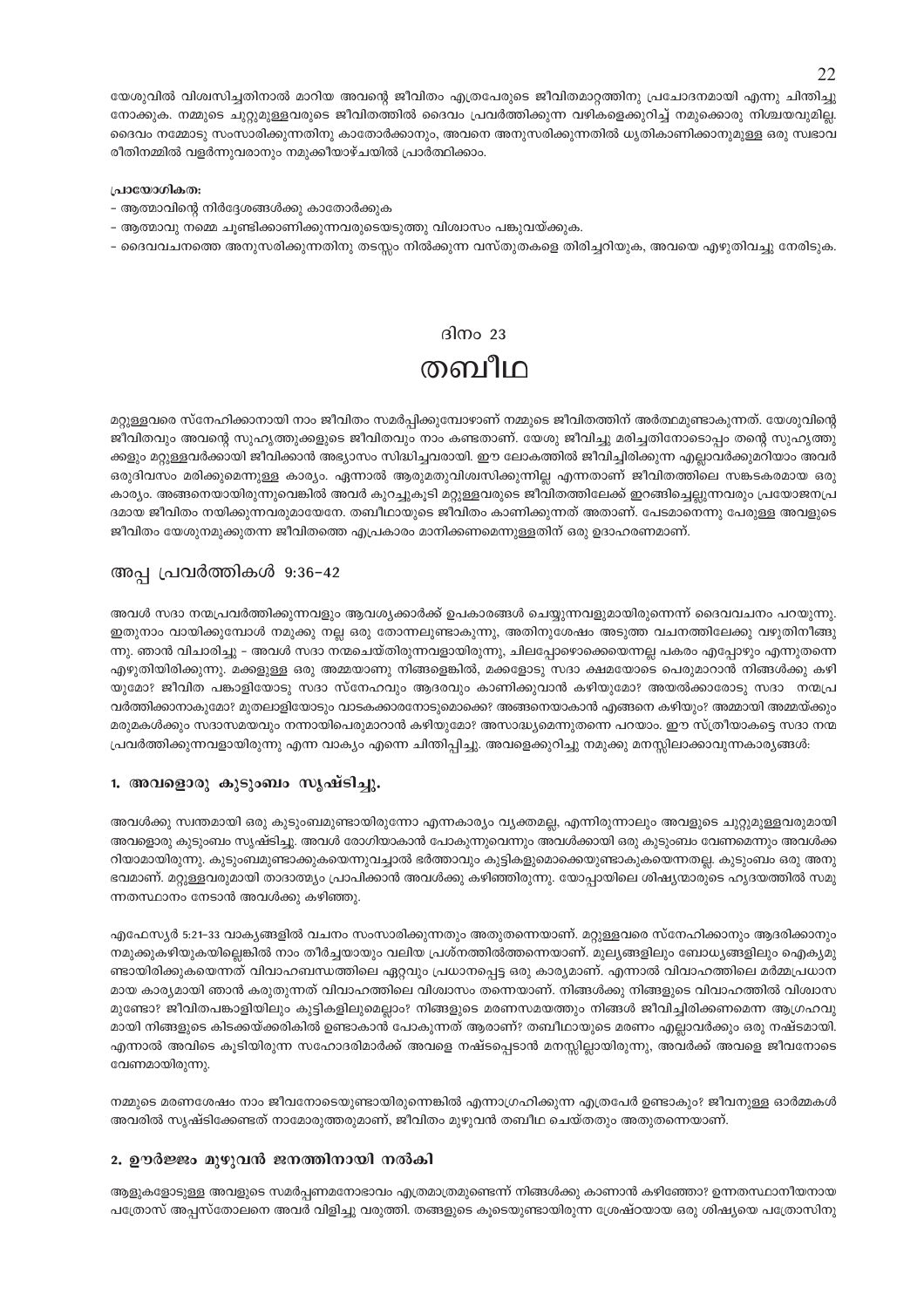കാണിച്ചുകൊടുക്കാൻ അവർ ആഗ്രഹിച്ചു. വിശ്വാസജീവിതത്തിൽ അവൾ മുറുകെപിടിച്ച ഒരുകാര്യം വ്യവസ്ഥകളില്ലാത്ത സ്നേഹ മായിരുന്നു. ആദ്യനൂറ്റാണ്ടിലെ ക്രിസ്തീയജീവിതം എത്ര അപകടം പിടിച്ചതായിരുന്നു എന്ന് ആലോചിച്ചു നോക്കുക – കൊല്ല പ്പെട്ടേക്കാം, കാരാഗൃഹത്തിലടയ്ക്കപ്പെട്ടേക്കാം, സ്വന്തമായുള്ളതെല്ലാം കണ്ടുകെട്ടപ്പെട്ടേക്കാം, റോമായിലേക്കു നാടുകടത്തപ്പെ ട്ടേക്കാം – ഇതിനെല്ലാമിടയിലും മറ്റുള്ളവരെ പ്രധമസ്ഥാനീയരായികണ്ട് അവരെ സ്നേഹിക്കാൻ തബീഥായ്ക്കു കഴിഞ്ഞു.

സ്നേഹമെന്നത് വ്യത്യസ്തമായ ഒരു വികാരമാണ്. നമ്മുടെ ആവശ്യങ്ങളെപ്പോലെതന്നെ മറ്റുള്ളവരുടെ ആവശ്യങ്ങൾ പരിഗ ണിക്കുന്ന, തരംതിരിവുകൾ കാണിക്കാത്ത ഒന്ന്.

#### യോഹന്നാൻ 15:9-13

നിങ്ങൾക്കുള്ളതു സമർപ്പിക്കുക. പണത്തെക്കുറിച്ചല്ല ഇവിടെ സംസാരിക്കുന്നത്, സമയത്തെക്കുറിച്ചും മറ്റുള്ളവരെക്കുറിച്ചുള്ള താത്പര്യത്തെപ്പറ്റിയുമാണ്, പങ്കുവയ്ക്കാനുള്ള നമ്മുടെ കഴിവിനെക്കുറിച്ചാണ്. മറ്റുള്ളവർക്കു സന്തോഷം പകരുക, മുല്യവ ത്തായതും അർത്ഥമുള്ളതുമായ കാര്യങ്ങൾക്കായി നമ്മുടെ ജീവിതം ഉഴിഞ്ഞുവയ്ക്കുക. തബീഥ തനിക്കായി ഒന്നും മാറ്റിവച്ചി ല്ല, മറ്റുള്ളവർക്ക് അവൾ എല്ലാം നൽകി, അതിനുള്ള ഒരു തുറന്ന ഹൃദയം അവൾക്കുണ്ടായിരുന്നു.

മറ്റുള്ളവരുടെ പ്രശ്നങ്ങളിലേക്ക് തലയിടുന്നതെന്തിനാണ്, എനിക്കുതന്നെ ധാരാളം പ്രശ്നങ്ങൾ സ്വന്തമായുണ്ടല്ലോ എന്ന ഒരു മനോഭാവം നമ്മിലുണ്ടായേക്കാം. എന്നിരിക്കിലും പ്രയാസങ്ങളിലൂടെ കടന്നുപോകുന്നവരുടെ സമീപത്തായിരിക്കുന്നതും അവ രുടെ മുഖത്ത് ഒരു പുഞ്ചിരികാണിക്കാൻ കഴിയുന്നതും വിലപിടിപ്പുള്ള കാരൃങ്ങൾതന്നെയാണെന്ന് നമുക്കറിയാം. പ്രത്യാശയി ല്ലാത്തവരുടെയടുത്ത് ബൈബിൾ തുറന്നു നിങ്ങൾക്കറിയാവുന്ന കാര്യങ്ങൾ പങ്കുവയ്ക്കാൻ കഴിയുന്നത് അമൂല്യമായ ഒരു പ്രവർത്തിയാണെന്നത് നമ്പക്കറിയാം.

#### 3. മറ്റുള്ളവരെക്കൂടാതെ അവൾക്കു നിലനിൽപ്പില്ലായിരുന്നു.

സ്നേഹമുള്ള ഒരു കൂട്ടായ്മയിൽ അവൾ മുഴുകിയിരുന്നെങ്കിലും കൂടുതലായി സ്നേഹം പങ്കുവയ്ക്കപ്പെടണമെന്ന മനോഭാവം അവളിൽ വേരുന്നിയിരുന്നു. അവളുടെ വേർപാട് നികത്താൻ പറ്റാത്ത ഒരു നഷ്ടമായി അവർക്കു തോന്നിയതും അതിനാലാണ്. കയ്പും നീരസവും കോപവും നിറഞ്ഞ ഒരു വ്യക്തിയായിരുന്നു അവളെങ്കിൽ ആളുകൾ അവളെ തിരിച്ചു കിട്ടണമെന്ന് ആഗ്ര ഹിക്കുമായിരുന്നോ? നമ്മുടെ മരണശേഷം മറ്റുള്ളവർ നമ്മെക്കുറിച്ച് എന്താണു ചിന്തിക്കാൻ പോകുന്നതെന്നറിയുന്നത് താത്പ ര്യമുണ്ടാക്കുന്ന ഒന്നാണ്. അതുകേൾക്കാനായി എന്റെ കാതുകൾ ഇപ്പഴേ ഒരുക്കമുള്ളതാണ്, എന്നെക്കുറിച്ചുള്ള വാസ്തവങ്ങൾ മറനീക്കിപുറത്തുവരുന്ന ഒരു അനുഭവമാകുമത്.

ചിലസമയത്ത് മറ്റുള്ളവർ ഒരു ഭാരമായി നമുക്കു തോന്നും. നമ്മോടുപോലും ക്ഷമിക്കാൻ കഴിയാത്ത ചിലസന്ദർഭങ്ങളിൽ മറ്റു ള്ളവരോടു ക്ഷമിക്കുകയെന്നത് അസാദ്ധ്യമായി തോന്നും. നിങ്ങളോടുതന്നെ ക്ഷമിക്കാൻ കഴിയാത്ത അവസരങ്ങൾ ഏതാണ്? ചെയ്യാതിരുന്ന കാര്യങ്ങളെക്കുറിച്ചോ, മെച്ചപ്പെടുത്താൻ കഴിയാതിരുന്ന കാര്യങ്ങളെക്കുറിച്ചോ ഒക്കെ ചിന്തിക്കുമ്പോഴാണ് നമുക്കു നമ്മോടുതന്നെ നീരസം തോന്നുന്നത്.

മരണം അവസാനിപ്പിക്കുന്നതു ജീവിതം മാത്രമാണ്, ബന്ധങ്ങളല്ല, ഇന്നു തബീഥയിലേക്കു നോക്കുമ്പോൾ നമ്മുടെ ജീവിതം ആകുലതകളാലും സംശയങ്ങളാലും നിറച്ച് ഉപയോഗശൂന്യമാക്കിയിരിക്കുന്ന ഒന്നാണ് എന്നു തേന്നുന്നുണ്ടോ? അനിവാര്യമായ ഒരു ദുരന്തമായാണ് പൊതുവേ മരണത്തെ കാണുന്നത്, എന്നാൽ അതു ഒരു പ്രകൃതിനിയമമാണ്. ജീവിതം നമ്മിൽ തുടിക്കുന്ന കാലത്തോളം അതുമായി സമാധാന ഉടമ്പടിയുണ്ടാക്കുക, മറ്റുള്ളവരുടെ ജീവിതത്തിലേക്ക് ഇറങ്ങാനും അവരെ പരിപോഷിപ്പി ക്കാനും സ്പർശിക്കാനുമുള്ള സമയമെടുക്കുക, അവരിൽ ശ്രേഷ്ടമായ ഓർമ്മകൾ സൃഷ്ടിക്കുക – ക്രിസ്തുവിന്റെ സ്നേഹ ത്തിൽ പ്രചോദിതരായി.

#### പ്രായോഗികത:

നിങ്ങളുടെ കുടുബത്തെ പ്രോത്സാഹിപ്പിക്കുക. ഈ ആഴ്ചയിൽ തന്നെ, നിങ്ങളുടെ കൂട്ടുജോലിക്കാരനേയോ, ബന്ധുവിനേയോ, സുഹൃത്തിനേയോ, അപരിചിതനായ ഒരാളേയോ ഒപ്പം സമയം ചിലവഴിക്കാൻ അവസരം കണ്ടെത്തി അയാളെ പ്രോത്സാഹിപ്പി ക്കുക.

### ദിനം  $24$ കാരാഗൃഹപ്രമാണി

#### അപ്പ പ്രവർത്തികൾ 16:16-40

ഫിലിപൃയിലെ അശുദ്ധാത്മബാധിതബാലികയെ പൗലോസ് സൗഖ്യപ്പെടുത്തി. ആ ബാലികയെ സാമ്പത്തികനേട്ടത്തിനായി ഉപയോഗിച്ചിരുന്ന യജമാനന്മാർ പട്ടണത്തിൽ വലിയ ഒരു ലഹളയുണ്ടാക്കി. പൗലോസിനെയും സീലാസിനെയും ബന്ധിത രാക്കി, വിവസ്ത്രരാക്കി വടികൊണ്ടു വളരെയധികം അടിച്ചതിനുശേഷം കാരാഗൃഹത്തിലടച്ചു. അവരുടെ സുരക്ഷ കാരാഗൃഹ പ്രമാണിയെ ഏൽപ്പിച്ചു. മാരകമായി മുറിവേറ്റു രക്തം വമിക്കുന്ന അവരെ കാരഗൃഹപ്രമാണി അകത്തളത്തിലേക്കു കൊണ്ടു പോയി ആമമിട്ടു പുട്ടി ബന്ധിച്ചു. പൗലോസും സീലാസുമാകട്ടെ സ്തുതിഗീതങ്ങൾ ആലപിച്ചും പ്രാർത്ഥിച്ചും കൊണ്ട് തടവിൽ കഴിഞ്ഞു. അവരുടെ സഹതടവുകാർ അവർചെയ്യുന്നതു ശ്രദ്ധിച്ചു വന്നു. വചനം പ്രസംഗിക്കാനും ആരാധിക്കാനും പറ്റിയ അവസരവും സ്ഥലവും?!!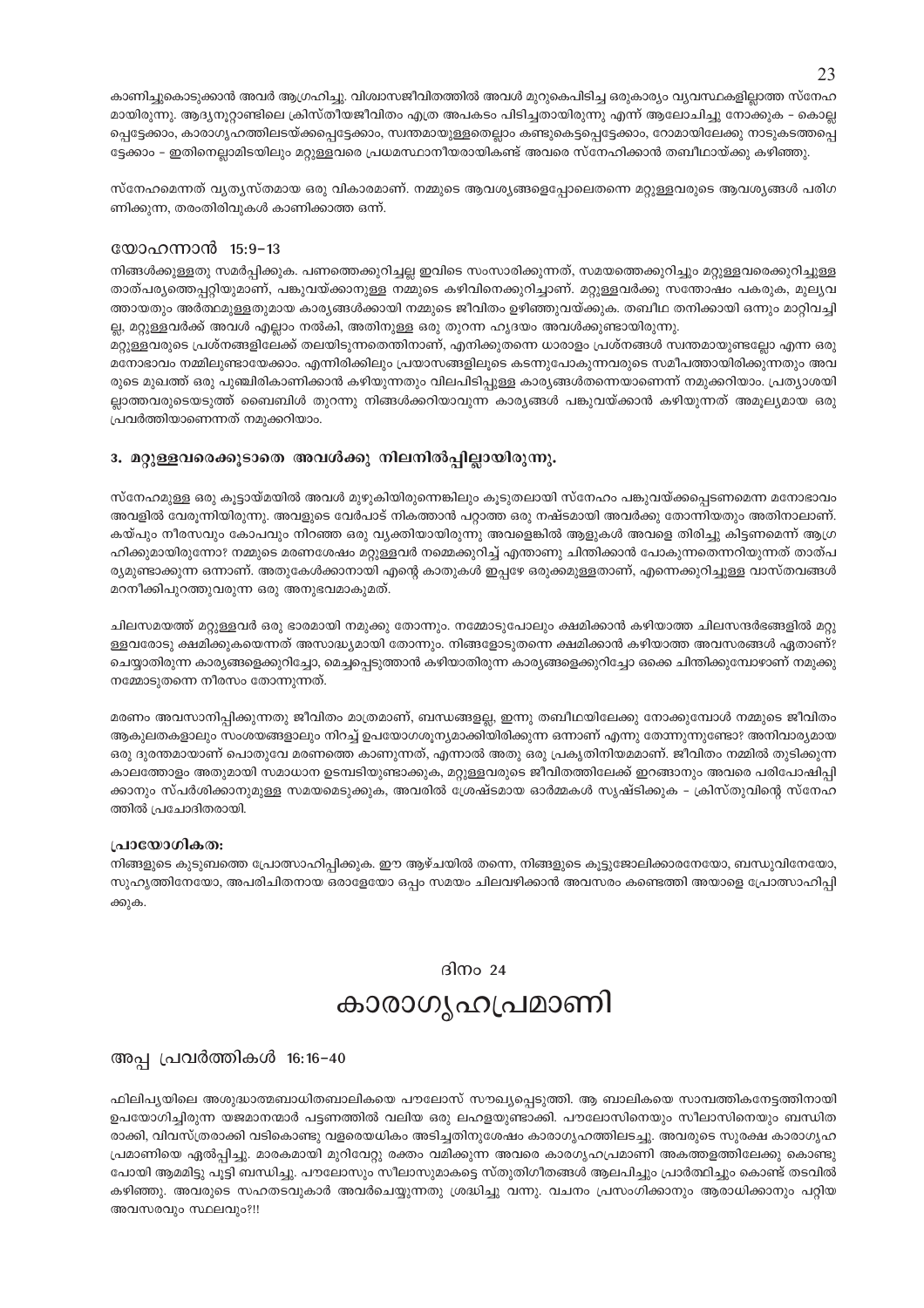– ഈ സഹോദരന്മാർക്കുണ്ടായ പീഡനത്തെപ്പറ്റി നിങ്ങളുടെ കാഴ്ചപ്പാട് എന്താണ്? ഇത്തരം വേദനകളിലൂടെ കടന്നുപോകാൻ ദൈവം അവരെ അനുവദിച്ചതെന്തിനാണ്?

– ദൈവവേലചെയ്തതിനാൽ നിങ്ങൾക്കു പീഡനമുണ്ടായ ഒരു സന്ദർഭത്തെക്കുറിച്ചു ചിന്തിച്ചു ധ്യാനിക്കുക.

– മുറിവും ക്ഷതവുമേറ്റു ക്ഷീണിച്ചവരും അവശരും ആമത്തിനാൽ ബന്ധിതരായി അസ്വസ്ഥരും ഉറക്കക്ഷീണമുള്ളവരുമായിരു ന്നിട്ടും പാതിരാസമയത്തുപോലും ആരാധനയിലും പ്രാർത്ഥനയിലും മുഴുകിയിരുന്ന പൗലോസിനെയും സീലാസിനെയും കുറിച്ചു നിങ്ങൾക്കെന്തു തോന്നുന്നു?

– വേദനയും അസ്വസ്ഥതയും നിങ്ങളെ അലട്ടുമ്പോഴും നിങ്ങൾ പ്രാർത്ഥിക്കുകയും ആരാധിക്കുകയും ചെയ്യുന്നവരാണോ?

– എന്തിനുവേണ്ടിയായിരുന്നു പൗലോസും സീലാസും പ്രാർത്ഥിച്ചത്? തങ്ങളെ വിടുവിക്കാനായിരുന്നോ? അതായിരുന്നെങ്കിൽ ബന്ധനങ്ങൾ അഴിഞ്ഞുവീണമാത്രയിൽ അവർക്കു രക്ഷപെടാമായിരുന്നില്ലേ? അധിപതികൾ അവരെ വിട്ടയക്കാൻ തീരുമാനിച്ച പ്പോഴും അവർ പോകാതെനിന്നതെന്തുകൊണ്ടാണ്?

– ദൈവം അന്നുരാത്രിയിൽ പ്രവർത്തിച്ച അത്ഭുതമെന്തായിരുന്നു? ചങ്ങലകൾ അഴിഞ്ഞുവീണതോ അതോ കാരാഗൃഹപ്രമാ ണിയും കുടുംബവും രക്ഷയിലേക്കു വന്നതോ?

- ദൈവം പ്രവർത്തിച്ച അത്ഭുതത്തെ പൗലോസും സീലാസും എപ്രകാരം ഉപയോഗിച്ചു?

– ഫിലിപ്യയിലെ കാരാഗൃഹപ്രമാണി ചോദിച്ച ചോദ്യമെന്തായിരുന്നു (വാ 29)? – പൗലോസിന്റെയും സീലാസിന്റെയും പക്കൽ തന്റെ ചോദ്യത്തിനുള്ള ഉത്തരമുണ്ടെന്ന് അദ്ദേഹത്തിനെങ്ങനെ അറിയാമായിരുന്നു? (അവർ ആ ദേശത്തു പ്രസംഗിച്ചതെന്തിനെ ക്കുറിച്ചാണെന്നു മനസ്സിലാക്കാൻ വാക്യം 17 വായിക്കുക).

- പൗലോസിന്റെ മറുപടിയെന്തായിരുന്നു?

– ദൈവവചനം കേട്ടപ്പോൾ പ്രമാണി എന്താണു ചെയ്തത്? എന്തുകൊണ്ടാണിത്?

– മാനസാന്തരപ്പെട്ടതിനുശേഷം പൗലോസിനോടും സീലാസിനോടുമുള്ള തന്റെ സമീപനമെന്തായിരുന്നു?

– ആ രാത്രിതന്നെ അവർ സ്നാനം സ്വീകരിക്കാനുള്ള കാരണമെന്തായിരുന്നു? തക്കതായ ഒരു സമയവും സ്ഥലവും അവർക്കു തിരഞ്ഞെടുക്കാമായിരുന്നില്ലേ? (സഭായോഗത്തിനായി അവരൊന്നിച്ചുകൂടുന്ന ഞായറാഴ്ചയോ മറ്റോ തിരഞ്ഞെടുക്കാമായിരുന്നില്ലേ? സ്നാനമെടുക്കാനുള്ള ഏറ്റവും ഉചിതമായ സമയമേതാണ്?)

– ഇത്രയും നമ്മളെത്തിയ നിലയ്ക്ക് പൗലോസും സീലാസും ആ രാത്രിയിൽ പ്രാർത്ഥിച്ചിരുന്നത് എന്തിനുവേണ്ടിയായിരിക്കണം? – മറ്റുള്ളവരോടു നാം ദൈവവചനം പങ്കുവയ്ക്കുന്നത് എപ്രകാരമാണ്? അവരെ രക്ഷയിലേക്കു നയിക്കാൻ ഉതകുന്ന വിധത്തി ലാണോ

– ഇന്നു നാം പ്രാർത്ഥിക്കുകയും രക്ഷയിലേക്കു നയിക്കാൻ ഉദ്യമിക്കുകയും ചെയ്യുന്ന ആളുകൾ ആരൊക്കെയാണ്?

#### പ്രായോഗികത:

– രക്ഷയിലേക്കു നയിക്കാൻ നാം ഇറങ്ങിച്ചെല്ലണമെന്നു വിചാരിക്കുന്ന ആളുകളുടെ ഒരു പട്ടിക എഴുതിയുണ്ടാക്കുക.

– അവരിലേക്ക് ഇറങ്ങിച്ചെല്ലാൻ പറ്റിയ രീതിയിൽ ഒരു അത്ഭുതം ദൈവം പ്രവർത്തിക്കാനും, അതിനുള്ള അവസരങ്ങളും ധൈര്യവും ഉണ്ടാകുവാനുമായി പ്രാർത്ഥിക്കുക.

### ദിനം 25

## അപ്പല്ലോസ്

#### അപ പ്രവർത്തികൾ 18:24-28, 19:1

പൗലോസിന്റെ സുഹൃത്തായിരുന്ന അപ്പല്ലോസ് സുവിശേഷകനും പഥ്വോപദേശകനും സഭാ നായകനുമായിരുന്നു. റോമാസാ മ്രാജ്യത്തിലെ രണ്ടാമത്തെ നഗരവും ഉന്നതശ്രേണിയിലുള്ള ഒരു സർവ്വകലാശാല സ്ഥിതിചെയ്യുന്നിടവും യഹൂദർ തിങ്ങിപ്പാർത്തി രുന്ന ഇടവുമായ ഈജിപ്തിലെ അലക്സാണ്ട്രിയദേശക്കാരനായിരുന്നു അവൻ. പണ്ഢിതനും പ്രാസംഗികനും പഠിപ്പിക്കാൻ വൈദഗ്ദ്യമുള്ളവനുമായിരുന്ന അദ്ദേഹം യേശുവിനെക്കുറിച്ചും അവിടുത്തെ ക്രൂശുമരണത്തെക്കുറിച്ചുമുള്ള പഥ്ര്യോപദേശത്തെ ക്കുറിച്ചു മനസ്സിലാക്കിയപ്പോൾ കൂടുതൽ ഒരുക്കപ്പെട്ടവനായി യേശുവിനെക്കുറിച്ചു പങ്കുവയ്ക്കാൻ തുടങ്ങി. അവന്റെ സംസാര ത്തെക്കുറിച്ച് പ്രാഗല്ഭ്യത്തോടെ പ്രസംഗിക്കുന്നവനെന്നും സുക്ഷമതോടെ പ്രസ്താവിക്കുന്നവനെന്നും ആത്മാവിൽ തീക്ഷ്ണത യുള്ളവനെന്നും തിരുവെഴുത്തുകളിൽ സാമർത്ഥ്യമുള്ളവനെന്നും വചനം സാക്ഷിക്കുന്നു.

തന്റെ ജന്മദേശത്തുനിന്നും വളരെ അകലുള്ള ദേശമായ എഫേസൂസിൽ യേശുവിനെക്കുറിച്ച് അവനറിയാവുന്ന കാര്യങ്ങൾ പ്രസംഗിച്ചുപോന്നു. വിശ്വാസസത്യങ്ങളെക്കുറിച്ച് അവനുള്ള അറിവുപൂർണ്ണമായിരുന്നില്ല – സ്നാനത്തെപ്പറ്റിയും മറ്റും. സുവി ശേഷത്തെക്കുറിച്ച് വ്യക്തമായ അറിവ് അവനുലഭിക്കേണ്ടതുണ്ടായിരുന്നു.

അപ്പല്ലോസ് സുനഗോഗിൽ പ്രസംഗിക്കുന്നതുകേട്ട പ്രിസ്കില്ലായും അക്വില്ലായും അവനെ തങ്ങളുടെ വീട്ടിൽ വിളിച്ചു വരുത്തി – പക്വതയോടുകൂടിയ ഒരു രീതിയിൽ. പരസ്യമായി അവനെതിരെ തർക്കികുകയോ അപമാനിക്കുകയോ ചെയ്യാതെ സൗഹൃദം നിറഞ്ഞ ഒരു കൂട്ടായ്മയുടെ അന്തരീക്ഷത്തിൽ അവർ അവനെ തിരുത്തി, ദൈവവചനം ശരിയായ രീതിയിൽ വ്യക്തമാക്കിക്കൊ ടുത്തു.

വീട്ടിൽപോയി തങ്ങളോടു സംസാരിച്ച പ്രാസംഗികനെ വിമർശിക്കുകയയോ, തങ്ങളുടെ കുടുംബ കൂട്ടായ്മയിൽ ദൂഷണം പറയു കയോ ചെയ്യുന്നതിനുപകരം, അവനെ നേരിട്ടു സമീപിച്ച് അവനുവേണ്ടി സമയം കൊടുത്ത് സ്നേഹബന്ധം ഉണ്ടാക്കി ഒരു സഹസുവിശേഷകനായി അവനെ മാറ്റുകയായിരുന്നു അവർ ചെയ്തത്.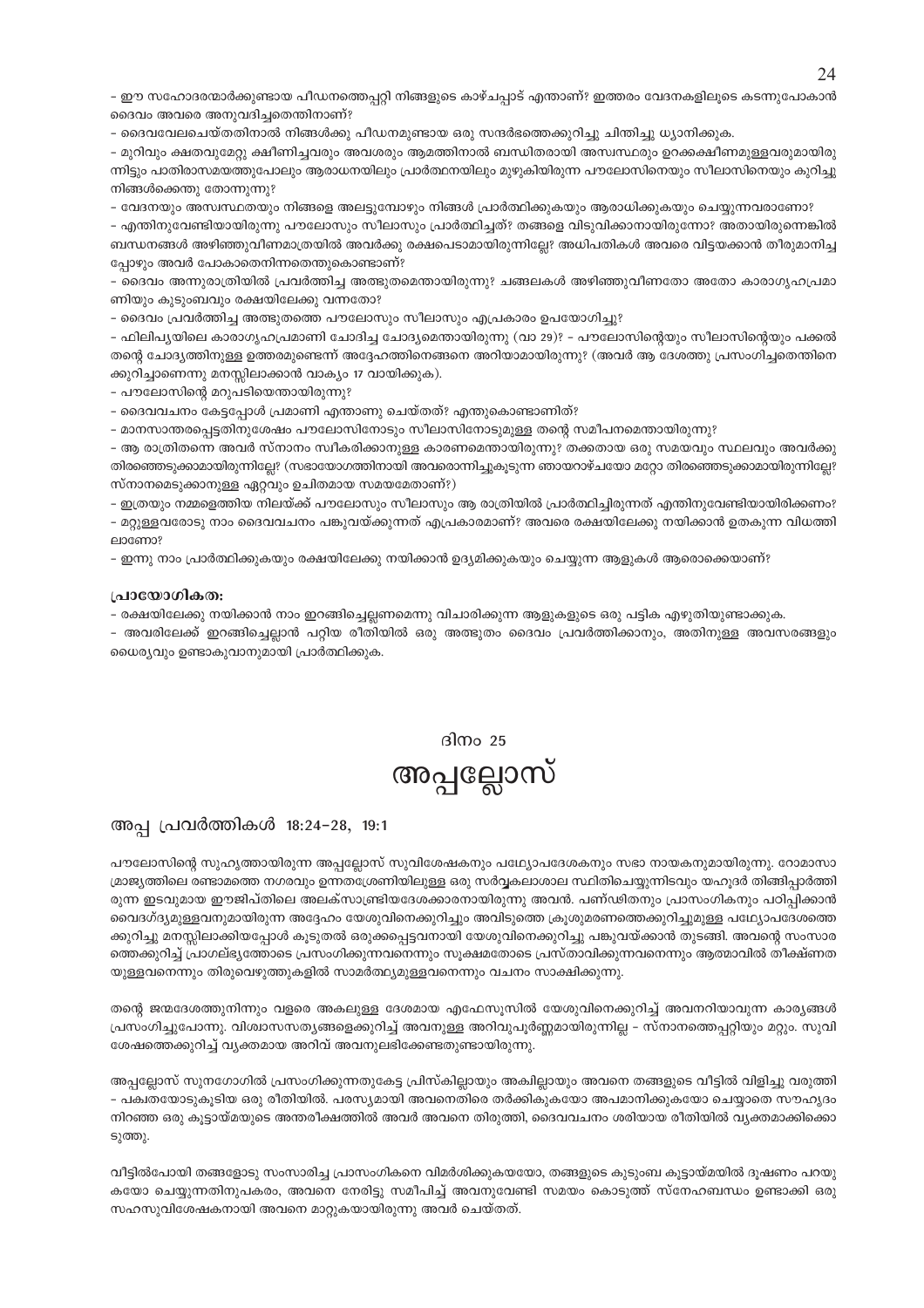പ്രസ്കില്ലായിൽനിന്നും അകില്ലായിൽ നിന്നും കാര്യങ്ങൾ വ്യക്തമായി പഠിച്ച അപ്പല്ലോസ് കൂടുതൽ വ്യക്തതയോടും കൃതൃത യോടും കൂടി ദൈവവചനം സംസാരിക്കാൻ തുടങ്ങി. അവനു ലഭിച്ച തെറ്റുതിരുത്തൽ അവനെ കൂടുതൽ ഫലപ്രദമായി ശുശ്രൂ ഷചെയ്യാനുള്ള പ്രോത്സാഹനവും ശക്തിപ്പെടുത്തലുമായി മാറി.

സ്നേഹപൂർണ്ണമായ ഒരു കൂട്ടായ്മായിൽ പരസ്പരം സഹായിക്കുന്നവരാണു നാമെങ്കിൽ, നമ്മുടെ സഭയുടെയും കൂട്ടായ്മയു ടെയും അവസ്ഥയെന്താകുമായിരുന്നു? നമുക്കൊരുമിച്ച് ഈ ആളുകളുടെ ജീവിതം പരിശോധിക്കാം:

അപ്പല്ലോസിൽ നിന്നും നമുക്കു പഠിക്കാൻ കഴിയുന്ന നല്ലഗുണങ്ങൾ എന്തൊക്കെയാണ്?

നിങ്ങൾക്കു തെറ്റു പറ്റുമ്പോൾ അതു തിരുത്തപ്പെടുന്നതിനെ എളിമയുള്ള ഒരു ഹൃദയത്തോടെ സ്ഥീകരിക്കാൻ തയ്യാറാണോ? വചനം സംസാരിക്കുന്നകാര്യത്തിൽ അപ്പല്ലോസ് കാണിക്കുന്ന ധീരത നമുക്കിന്നുണ്ടോ?

അഖയായിൽ അപ്പല്ലോസ് എത്രമാത്രം ഉപയോഗമുള്ളവനായിരുന്നു (വാ 27, 28)? നിങ്ങളുടെ കുടുംബകൂട്ടായ്മയിൽ നിങ്ങൾ എത്രമാത്രം ഉപയോഗമുള്ളവരാണ്? കൂടുതൽ ഉപയോഗമുള്ളവരാകാൻ കഴിയുന്ന മേഖലകൾ ഏതൊക്കെയാണ്? കൂടുതൽ ശുശ്രൂഷചെയ്യാൻ നിങ്ങൾക്കുള്ള താത്പര്യം നായകരോടു സംസാരിക്കാനുള്ള സന്നദ്ധത നിങ്ങൾക്കുണ്ടോ?

#### പ്രാർത്ഥന:

കർത്താവേ, മറ്റുള്ളവരെ അനുകമ്പയോടെ കാണാനും അവരോടു സ്നേഹത്തിൽ സത്യം സംസാരിക്കാനുമുള്ള ഹൃദയം ഞങ്ങൾക്കു തരേണമേ. പ്രോത്സാഹനത്തിന്റെ ഭാഷയിൽ മറ്റുള്ളവരെ തിരുത്തുവാൻ ഞങ്ങളെ ശക്തീകരിക്കേണമേ. മറ്റുള്ളവ രുടെ ജീവിതത്തിലേക്കു സമയം നൽകാനും സ്നേഹത്തിൽ അവരെ കരുതാനും ഞങ്ങളെ സഹായിക്കേണമേ. തെറ്റുകൾ തിരു ത്തപ്പെടുമ്പോൾ വിനയമനോഭാവത്തോടെ അതെടുക്കുവാൻ നീ ഞങ്ങളെ സഹായിക്കേണമേ. എന്റെ മിനിസ്ട്രിയിലുള്ളവർക്കു വലിയ സഹായമായിത്തീരാൻ തക്കവിധത്തിൽ നീ എന്നെ നയിക്കേണമേ. യേശുവിൻ നാമത്തിൽ, ആമേൻ.

ദിന $\circ$  26

## തുഖിക്കോസ് - പ്രിയ സഹോദരൻ

പൗലോസിന്റെ കൂട്ടുവേലക്കാരനിൽ ഒരാളായാണ് നാം തുഖിക്കോസിനെ കാണുന്നത്. പുതിയ നിയമത്തിൽ അഞ്ചിടത്ത് അവ നെക്കുറിച്ചു സംസാരിക്കുന്നതു നാം കാണുന്നു (അപ്പ 20:4, കൊലോ 4:7, എഫേസ്യർ 6:21, 2 തിമോത്തി 4:12, തിത്തുസ് 3:12)

പൗലോസിന്റെ മൂന്നാം ദൗതൃയാത്രയിലാണ് തുഖിക്കോസ് അവനോടു ചേരുന്നത് (അപ്പ 18:23, 21:26), സോപത്രോസ്, അരി സ്കാർക്കസ്, സെക്കുന്തോസ്, ഗായൊസ്, തിമോഥെയോസ് ത്രൊഫിമോസ് തുടങ്ങിയ ആറുപേരോടൊപ്പം (അപ്പ 20:4). സഭയെശ ക്തിപ്പെടുത്തിയും പ്രോത്സാഹിപ്പിച്ചും അവർ യെരുശലേം വരെ യാത്രചെയ്തു. വളരെയധികം അപകടകരമായ ഈ യാത്രയ്ക്ക് വലിയ സമർപ്പണം തുഖിക്കോസിന്റെ ഭാഗത്തുനിന്നും വേണമായിരുന്നു എന്നാലും അവൻ അതിനു തയ്യാറായി. തന്റെ ദേശത്തു നിന്നും കുടുംബത്തിൽ നിന്നും ആളുകളിൽനിന്നുമെല്ലാം ഏറെമാറിനിന്നു ദൈവവേലചെയ്യാൻ അവൻ തയ്യാറായി.

നിങ്ങളുടെ ഇപ്പോഴത്തെ ജീവിതത്തിൽ എത്രമാത്രം ദൈവത്തോടുള്ള സമർപ്പണം കാണാൻ സാധിക്കുന്നുണ്ട്?

തുഖിക്കോസിന്റെ സ്ഥാനത്തായിരുന്നു നിങ്ങളെങ്കിൽ, അപകടം നിറഞ്ഞ ഈ വഴിത്താര സ്വീകരിച്ചു പൗലോസിനൊപ്പം പോകു മായിരുന്നോ? ദൈവരാജ്യം പടുതുയർത്താനായി ഞാൻ പോയിട്ടുള്ള മിഷണറിയാത്രകൾ ഏതൊക്കെയാണ്? മിഷൻടീമിന്റെ നായകനല്ലാത്ത ഒരു അവസ്ഥയിലും മറ്റൊരു ദേശത്തുചെന്നു സഭയെ ശുശ്രുഷിക്കാൻ ഞാൻ തയ്യാറാകുമോ? ദൈവം വിളി ക്കുന്ന ഒരു ദേശത്തേക്കു ചെന്ന് ദൗത്യശുശൂഷചെയ്യാൻ ഞാനിന്ന് ഒരുക്കമാണോ?

പൗലോസും ലൂക്കോസും അടങ്ങിയ മഹത്തായ ഒരു സംഘം സഹോദരന്മാരോടുകൂടെ പ്രവർത്തിക്കാൻ കഴിയുകയെന്നത് തുഖിക്കോസിനെ സംബന്ധിച്ച് വലിയ ഒരു അവസരമായിരുന്നിരിക്കണം. ഈ സഹോദരന്മാർ പരസ്പരം ചെലുത്തിയിരുന്ന സ്വാധീനവും വളരെ വലുതായിരുന്നിരിക്കണം.

ഞാൻ കുട്ടുകുടുന്ന ആളുകൾ എങ്ങിനെയുള്ളവരാണ്? അവർ എന്നിൽ ചെലുത്തുന്ന സ്വാധീനം എത്രമാത്രമാണ്?

#### എഫേസ്യർ 6:21-22, കൊലോസ്യർ 4:7-9

പൗലോസും മറ്റുസഹോദരരും കാരാഗൃഹത്തിലാണ്. ആ സമയം മറ്റുസഭകളിലേക്കു സന്ദേശവാഹകനായും അവരെ പ്രോത്സാ ഹിപ്പിച്ച് പൗലോസിന്റെയും കൂട്ടാളികളുടെയും വിശേഷങ്ങൾ അവരെ ധരിപ്പിക്കുന്നതിനായും തുഖിക്കോസ് അയക്കപ്പെടുന്നു. പ്രിയ സഹോദരനെന്നും, കർത്താവിൽ വിശ്വസ്തനായ ശുശ്രുഷകനെന്നും സഹവേലക്കാരനെന്നുമാണ് പൗലോസ് തുഖിക്കോ സിനെ വിശേഷിപ്പിക്കുന്നത്.

നമ്മുടെ സഹവിശ്വാസികൾ ഇന്നു നമ്മെ വിളിക്കുന്നതെപ്രകാരമാണ്? പ്രിയപ്പെട്ട സഹോദരൻ/സഹോദരി? കർത്താവിൽ വിശ്വസ്ത ദാസൻ? വിശ്വസ്തനായ ശുശ്രൂഷകൻ? കർത്താവിൽ സഹ സേവകൻ?

എന്തൊക്കെ മാറ്റങ്ങളാണ് ഞാൻ വരുത്തേണ്ടത്?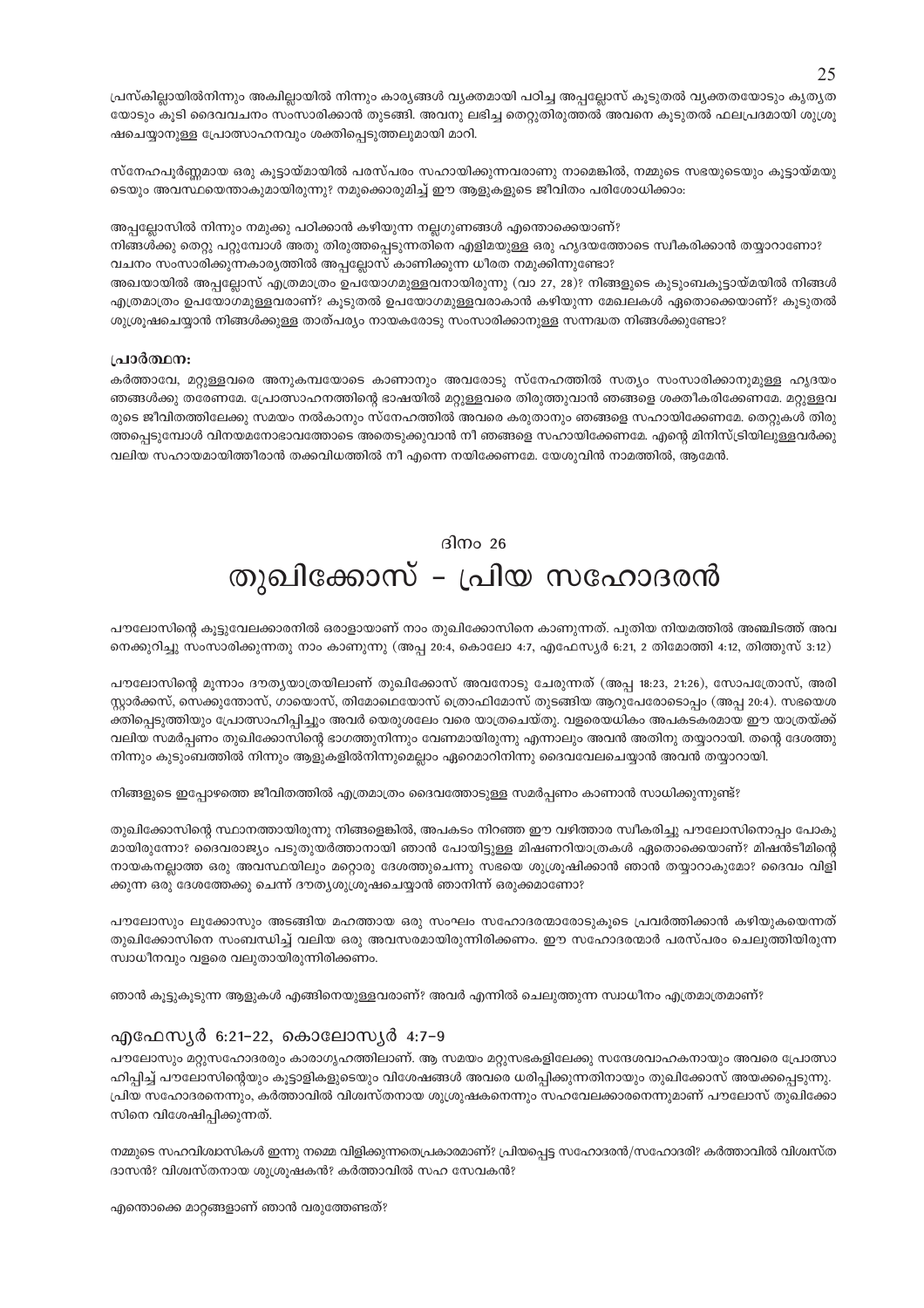#### 2 തിമോത്തി 4:12, തിത്തുസ് 3:12

ഒരു സഭയിലേക്ക് ആരെ അയക്കുമെന്നു ചിന്തിച്ച പൗലോസിന് മറുപടിയായിരുന്നു വിശ്വസ്തനായ തുഖിക്കോസ്. അവനെ ആശ്രയിക്കാനും ചുമതലകൾ വിശ്വസിച്ചേൽപ്പിക്കുവാനും കഴിയുമായിരുന്നു. ആദിമസഭയുടെ വിശ്വസ്തനായ ഒരു സേവക നാണ് ഇയാൾ എന്നകാര്യം, പൗലോസ് അവന്റെ പേരുപയോഗിക്കുമ്പോൾത്തന്നെ നമുക്കു മനസ്സിലാക്കാം.

എന്റെ ശുശ്രുഷ ഇന്ന് എത്രമാത്രമുണ്ട്? മറ്റുള്ളവരാണോ ജോലികളെല്ലാം ചെയ്യുന്നത്, അതോ ഞാനും അതിൽ പങ്കാളിയാണോ? അല്ലങ്കിൽ എന്താണ് എന്നെ പിറകോട്ടു പിടിച്ചു നിർത്തുന്നത്?

മറ്റുള്ളവരെ ശുശ്രുഷിക്കാനുള്ള അനേകവഴികൾ നമുക്കുമുമ്പിലുണ്ട്. മറ്റുള്ളവരുമായി പ്രാർത്ഥിക്കുക, അവരെ സന്ദർശിക്കുക, പ്രോത്സാഹിപ്പിക്കുക, അസുഖത്തിലുള്ളവരെ ശുശ്രൂഷിക്കുക, കരയുന്നവരെ ആശ്വസിപ്പിക്കുക, ആതിഥ്യമർപ്പിക്കുക, സഭ ായോഗത്തിൽ സ്വയം സേവകനാവുക — ഇന്നുതന്നെ തുടങ്ങാം നമുക്ക്.

#### പ്രായോഗികത:

ഒരു മിഷൻ ടീമിൽ പോകാൻ സമർപ്പിക്കുക. കുറച്ചു സമയത്തേക്കെങ്കിലും വേറെയൊരു ദേശത്തുപോയി അവിടെ വിശ്വാസം പങ്കുവയ്ക്കുകയും, അവിടത്തെ സഹോദരങ്ങളെ ശക്തീകരിക്കുകയും ചെയ്യുക.

> ദിനം 27 തീത്തുസ്

പൗലോസ് യേശുവിങ്കലേക്കു കുട്ടിച്ചേർത്ത യവനദേശക്കാരനായ തീത്തുസ്, പൗലോസിന്റെ ശുശ്രുഷയിൽ വലിയ സഹായിയാ യിരുന്നു. തിമോത്തിയോടും മറ്റു കുറച്ചുപേരോടുമൊപ്പം തിത്തുസിനെയും കഠിനമായ ജോലികൾക്കും ആത്മീയ താങ്ങിനുമായി പൗലോസ് കുടെക്കുട്ടി.

#### തീത്തുസിന്റെ ജീവിതത്തിലെ ചില പ്രധാന സംഭവങ്ങൾ:

- ഗലാത്യർ 2:13 വിജാതീയരോടു ദൈവം കാണിച്ച കൃപയുടെ ദൃഷ്ടാന്തമായി പൗലോസിനോടൊപ്പം യെരുശലേമിലേക്കു പോയി

– 2 കൊരിന്ത്യർ 8:16–18 കൊരിന്ത്യയിലെ സഭകളോടു കർക്കശമായി സംസാരിക്കുന്ന ലേഖനങ്ങൾ പൗലോസിന്റെ പ്രതിപുരുഷ നെന്ന സ്ഥാനത്തുനിന്ന് കൊണ്ടുപോയി കൊടുത്തു.

-തീത്തുസ് 1:4-5 വേണ്ട ശിക്ഷണം നൽകി സഭയെ വളർത്താനായി ക്രേത്തിൽ നിയമിച്ചു.

– 2 തിമോത്തി 4:10 അവസാനമായി എഴുതപ്പെടുമ്പോൾ ഡാൽമേഷ്യയിൽ ശുശ്രൂഷചെയ്യുന്നുവെന്നു കാണുന്നു.

#### ചിന്തിക്കേണ്ടതിനായി:

1. വിജാതീയരിൽനിന്നും ക്രിസ്തുവിലേക്കുവന്ന അനേകർ പൗലോസിനൊപ്പമുണ്ടായിട്ടും എന്തുകൊണ്ടായിരിക്കും അദ്ദേഹം തീത്തുസിനെ തിരഞ്ഞെടുത്തത്?

2. കൊരിന്ത്യയിലെ സഭ കടന്നുപോയിരുന്ന വിഷമസന്ധികൾ പരിഗണിക്കുമ്പോൾ, അവർക്കുള്ള ലേഖനമെത്തിക്കാനും അവ രുടെ പ്രതികരണം തിരികെ അറിയിക്കാനുമായി തീത്തൂസിനെത്തന്നെ നിയമിച്ചതെന്തുകൊണ്ടായിരിക്കും?

3. ക്രേത്തിൽ ഒരു നായകമാറ്റം വേണ്ടിവന്നപ്പോൾ തീത്തൂസിനെ പറഞ്ഞയച്ചതെന്തുകൊണ്ടാണ്?

4. പൗലോസും തീത്തുസും തമ്മിലുള്ള ബന്ധത്തെ നിങ്ങൾ എങ്ങനെ വിലയിരുത്തുന്നു?

5. കഴിവുറ്റവനും കാര്യശേഷിയുള്ളവനുമെന്ന നിലയിൽ തീത്തൂസിൽ കണ്ടുവരുന്ന മൂന്നു പ്രധാനപ്പെട്ട സ്വഭാവസവിശേഷത കൾ എന്തൊക്കെയാണ്?

#### പ്രായോഗികത:

– ആത്മീയമായി മരിച്ച ഈ ലോകത്തിൽ ദൈവത്തിന്റെ രൂപാന്തരപ്രവർത്തിയുടെ ഉദാഹരണമായി നമ്മെ കണക്കാക്കപ്പെടാൻ എന്തൊക്കെ മാറങ്ങൾ വരുത്തണം?

- തീത്തുസിന്റെ ഏതു സ്വഭാവസവിശേഷതയാണ് നിങ്ങൾ അനുകരിക്കാൻ ആഗ്രഹിക്കുന്നത്?

– മിഷൻ വേലക്കായി പോകണമെങ്കിൽ നാം ഉണ്ടാക്കിയെടുക്കേണ്ട സ്വഭാവ സവിശേഷതകൾ എന്തൊക്കെയായിരിക്കും?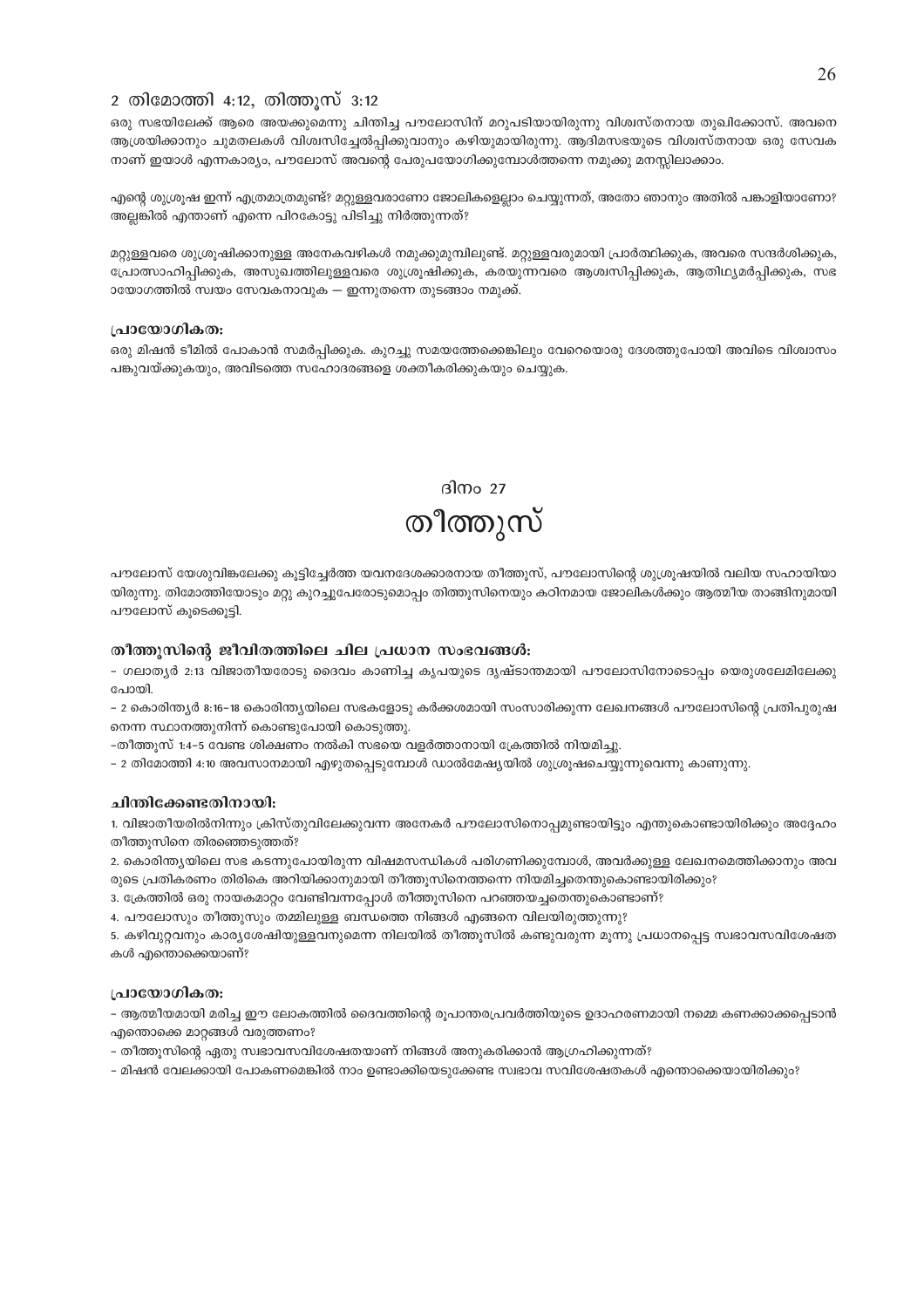### ദിനം  $28$ സീലാസ്

ആദിമ ക്രിസ്തുസഭയിലെ ഒരു സജ്ജീവ നായകനായാണ് നാം അപ്പ 15:22ൽ സീലാസിനെ കാണുന്നത്. യഹൂദപശ്ചാത്തല ത്തിൽ നിന്നുമുള്ള ശിഷ്യന്മാർ, വിജാതീയപശ്ചാത്തലത്തിൽ നിന്നും വരുന്നവർ പരിച്ചേദനം സ്വീകരിക്കണമെന്ന തെറ്റായപഠി പ്പിക്കലുമായി സഭയിൽ അക്കാലത്ത് ആശയക്കുഴപ്പമുണ്ടാക്കിക്കൊണ്ടിരിക്കുകയായിരുന്നു. അന്ത്യോക്യയിലുള്ള സഭയിൽ അപ്പ സ്തോലകൂട്ടായ്മയുടെ തീരുമാനങ്ങൾ അറിയിക്കുവാനായി പൗലോസിന്റെയും ബർണ്ണാബാസിന്റെയും കൂടെ സീലാസും നിയ മിക്കപ്പെട്ടു. പ്രവാചകരെ എന്നപോലെ അവരെ ദൈവം എത്രമാത്രം ശക്തമായി ഉപയോഗിച്ചു, അന്ത്യോകൃയിലുള്ള സഹോദരീ സഹോദരന്മാരെ ധൈര്യപ്പെടുത്തിയെന്ന് 30–32 വാക്യങ്ങളിൽ എഴുതിയിരിക്കുന്നു. ആദിമസഭയിലെ ശ്രേഷ്ഠരായ നായകരുടെ തലപ്പൊക്കത്തിൽ നിൽക്കുന്ന ഒരാളല്ല ഈ വേദഭാഗത്തു നാം കാണുന്ന സീലാസ് – പിന്നീട് അവൻ തലപ്പത്തുള്ള ഒരു നായക നായിക്കാണുമായിരിക്കും – പകരം സഭയെ നിസ്തുലമായി സേവിച്ച അറിയപ്പെടാത്ത ഒരു താരമാണ് സീലാസ്. താഴ്ന്ന ഒരു സ്ഥാനത്തു വിശ്വസ്തതയോടെ ശുശ്രുഷചെയ്തുകൊണ്ട് ദൈവപദ്ധതികളുടെ നിറവേറ്റലിനായി അവൻ പൗലോസിന്റെയും ബർണ്ണാബാസിന്റെയും സഹയാത്രികനായി.

സീലാസിന്റെ ആ ഹൃദയം കാണാൻ നിങ്ങൾക്കു കഴിയുന്നുണ്ടോ? സ്ഥാനമാനങ്ങളെക്കുറിച്ചു ആകുലപ്പെടാതെ, മനുഷ്യരെ ശ്രദ്ധിക്കാതെ, ദൈവത്തെ ശ്രദ്ധിച്ചു പ്രവർത്തിച്ച ഒരു ഹൃദയം. ജീവിതത്തിലെ പ്രഥമസ്ഥാനം ദൈവരാജ്യത്തിനായിരുന്നു. മറ്റുള്ളവരോടൊത്തു സൗഹൃദക്കൂട്ടായ്മകളുമായി മാത്രം മുന്നോട്ടുപോകുന്നവനായിരുന്നോ സീലാസ്, അതോ തനിക്കു ചെയ്യാൻ കഴിയുന്നതിന്റെ പരമാവധി ചെയ്യുന്നവനായിരുന്നോ? നിങ്ങളായിരിക്കുന്ന സഭയിലെ സഹോദരീസഹോദരന്മാരെ വിശ്വാസത്തിൽ ധൈര്യപ്പെടുത്താൻ നിങ്ങൾക്കു എന്തൊക്കെ ചെയ്യാൻ കഴിയും? നിങ്ങളുടെ ജീവിതത്തിലോ മറ്റുള്ളവരുടെ ജീവിതത്തിലോ സഭയിലോ വലിയ കുഴപ്പങ്ങൾ ഉണ്ടാകുമ്പോൾ സീലാസു നിലകൊണ്ടതുപോലെ നിങ്ങളും നിലകൊള്ളുമോ?

കഥ ഇവിടെ തീരുന്നില്ല. പൗലോസിന്റെ രണ്ടാമത്തെ ദൗത്യയാത്രയിൽ പോകുവാനായി സീലാസിനെ തിരഞ്ഞെടുത്തു. വചനപ്രഘോഷണത്തിന് പൗലോസിനുണ്ടായിരുന്ന അതേ നിശ്ചയദാർഢ്യം സീലാസിനുമുണ്ടായിരുന്നു (അപ്പ 15:40).

മറ്റൊരു പീഡനപർവ്വത്തിലുംകൂടി അവർക്കു കടന്നുപോകേണ്ടിവന്നു, ഫിലിപ്യയിൽ വച്ച് അവർ മർദ്ദിക്കപ്പെടുകയും ചാട്ടവാറ ടിക്കപ്പെടുകയും കാരാഗൃഹത്തിൽ അടയ്ക്കപ്പെടുകയും ചെയ്യുന്നു. ദൈവത്തെകുറ്റപ്പെടുത്തുന്നതിനു പകരം പൗലോസും സീലാസും പാട്ടുപാടുകയും ദൈവത്തെസ്തുതിക്കുകയുമാണു ചെയ്തത് (അപ്പ 16:22-34).

തെസ്സലോനിക്യയിൽ വച്ച്, തങ്ങളെ കൊല്ലാൻ ഇച്ചിച്ചു ചുറ്റും കൂടിയ ഒരു ജനക്കുട്ടത്തിനു നടുവിൽ അവർ അകപ്പെട്ടു (അപ്പ 17:4–5), അവിടെനിന്നും രക്ഷപെട്ടു ബെറോവയിൽ എത്തിയതും പീഡനമദ്ധ്യത്തിലേക്കാണ് (അപ്പ 17:10–14). തങ്ങളെപ്പറ്റി ദൂഷണം പറഞ്ഞ യഹൂദരെ അവർക്കു കൊരിന്തിൽ നേരിടേണ്ടിവന്നു (അപ്പ 18:5-8).

തനിക്കു നേരിടേണ്ടിവന്ന സകല കൊടുങ്കാറ്റിലും വലുതായി യേശുവിനെ കാണാനും, കുടുതൽ ശക്തമായി തന്നെ മുന്നോട്ടു നയിക്കുന്ന കൊടുങ്കാറ്റായി തന്റെ ദൗത്യത്തെ കാണാനും സീലാസിനു കഴിഞ്ഞു.

താൻ നേരിട്ട പീഡനങ്ങളിൽ ഓരോന്നിലും തനിക്കുനേടിയെടുക്കാൻ കഴിഞ്ഞ ആത്മാക്കളുടെ രക്ഷയെ ഓർത്തുള്ള ആനന്ദമാ യിരുന്നു സീലാസിന്റെ ഹൃദയത്തിലുണ്ടായിരുന്നത്, അല്ലാതെ തനിക്കു സഹിക്കേണ്ടിവന്ന യാതനകളും ശാരീരിക വേദനയും ഓർത്തുള്ള ദുഃഖമല്ലായിരുന്നു.

ജീവിതത്തിലേക്കു പ്രതിസന്ധികളും പ്രയാസങ്ങളും കൂടെക്കൂടെ കടന്നുവരുമ്പോൾ നമ്മുടെ മനോഭാവമെന്താണ്? ആരുടെ മേൽ പഴിചാരണമെന്ന ചിന്തയാണോ?

സീലാസിനെക്കുറിച്ചുള്ള അവസാനനിഗമനങ്ങളൊന്നും നമുക്കു വചനത്തിൽ കാണുവാൻ കഴിയുന്നില്ല, 1 പത്രോസ് 5:12ൽ വിശ്വസ്തനായ സഹോദരനെന്ന പത്രോസിന്റെ വിശേഷണമൊഴികെ.

ശ്രദ്ധിക്കപ്പെടാത്തവരും പുകഴ്ത്തപ്പെടാത്തവരുമായ സീലാസിനെപ്പോലുള്ള താരങ്ങളിലൂടെ ദൈവം തനിക്കു മഹത്വം കൂട്ടുന്നു. എന്നെയും നിങ്ങളെയും ഇതുപോലെതന്നെ ഉപയോഗിക്കാനാണ് ദൈവം ആഗ്രഹിക്കുന്നത്. അവന്റെ ഹിതത്തിനു വഴങ്ങാ നുള്ള ഒരുക്കം നമ്മൾക്കുണ്ടോ?

നമ്മുടെ കഴിവുകളെക്കാളുപരിയായി ദൈവം നമ്മിൽ നിന്നും പ്രതീക്ഷിക്കുന്നതു നമ്മുടെ ലഭ്യതയാണ്. ദൈവത്തിന്റെ ആവശ്യ ങ്ങൾക്കായി ഏതു സാഹചര്യത്തിലും എന്തുരീതിയിലും ലഭ്യമാകാൻ തയ്യാറായിരുന്ന ഒരാളായിരുന്നു സീലാസ്. തന്റെ സ്ഥാന മാനങ്ങൾ ഏതായിരുന്നാലും താൻ ചെയ്യുന്ന കാര്യങ്ങളിൽ ഏറ്റവും മികച്ചതുനൽകാൻ കഴിഞ്ഞതിനാലാണ് നല്ലവനും വിശ്വ സ്തനുമായ ഭൃത്യനെന്ന പേര് സീലാസിനു വീണത്.

#### പ്രായോഗികത:

– നിങ്ങൾ കടന്നുപോയിട്ടുള്ളതും ഇപ്പോൾ കടന്നു പോകുന്നതുമായ ഓരോ വിഷമഘട്ടങ്ങളെക്കുറിച്ചും ഓർത്തു ദൈവത്തിനു നന്ദിപറയുക, കാരണം അവ നിങ്ങളെ ദൈവത്തോട് അടുപ്പിക്കുകമാത്രമേ ചെയ്യുന്നുള്ളൂ.

– തന്റെ ദൗത്യത്തിനായി നിങ്ങളെ കുടുതൽ ദൈവം ഉപയോഗിക്കുന്നതിനായി ലഭ്യമാകാൻ തീരുമാനിക്കുക.

– പുതിയ ആളുകൾ സഭയിലേക്കു കടന്നുവരുമ്പോൾ അവരെ വചനം പഠിപ്പിക്കുന്നതിൽ സജീവ പങ്കാളിയാവുക.

- ആരെയെങ്കിലും പ്രോത്സാഹിപ്പിച്ച് ധൈര്യപ്പെടുത്തുക – ഇന്നുതന്നെ.

നല്ലവനും വിശ്വസ്തനുമായ ഭൃത്യാ.. എന്നു ദൈവം നിങ്ങളെ വിളിക്കാൻ ഇടയാകട്ടെ.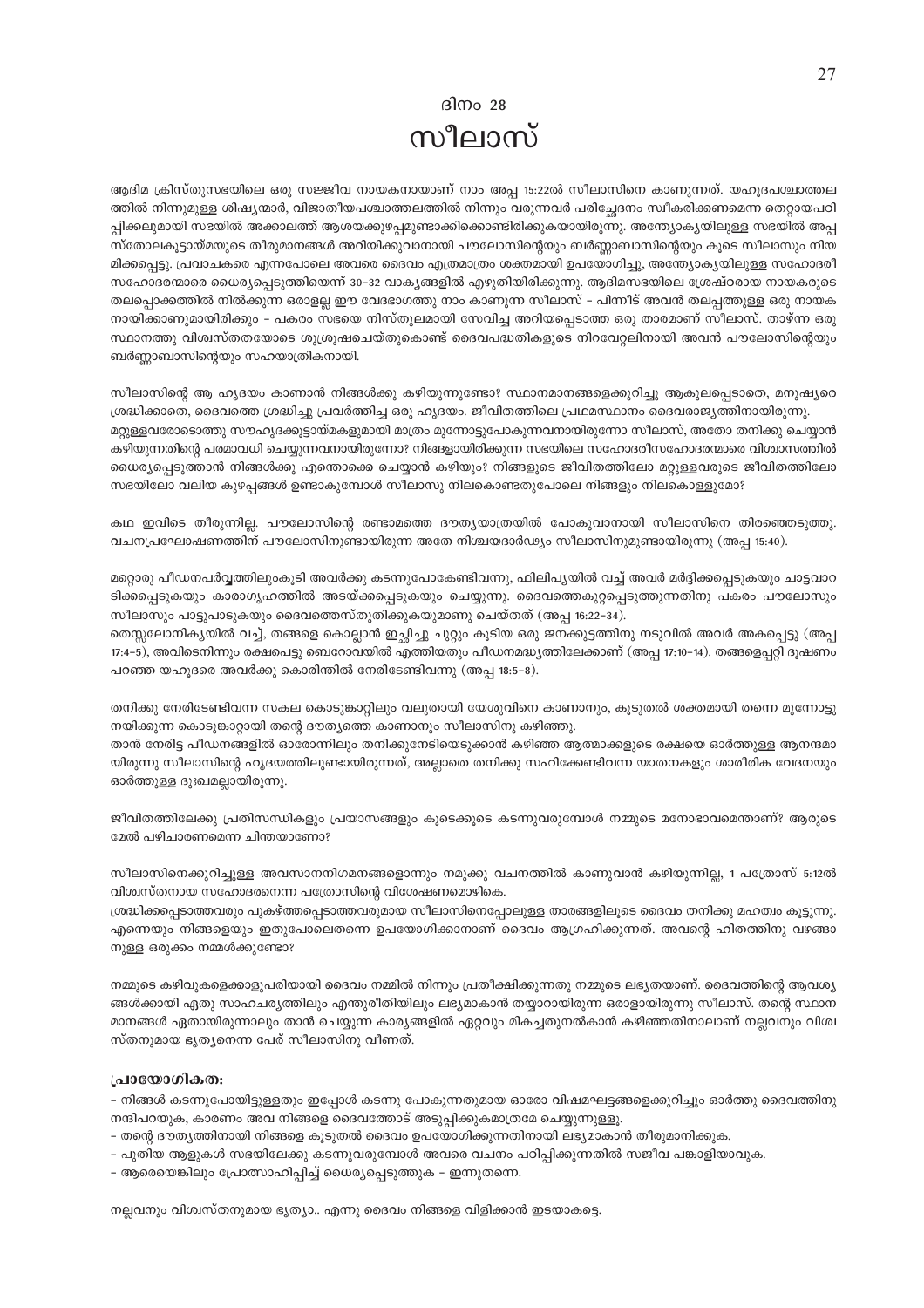ദിനം 29

## വൈദൃനായ ലൂക്കോസ്

#### ചരിത്രം:

യഹൂദനല്ലായിരുന്ന അവൻ, അക്കാലത്തെ യവന (ഗ്രീക്കു) രീതികളിൽ വളർന്നു വന്ന ഒരുവനായിരുന്നു. യേശുവിലേക്കുവന്ന യവനന്മാരിൽ ബൈബിൾ പുസ്തകങ്ങളിൽ സ്ഥാനം പിടിക്കാൻ സാധിച്ച ഏകൻ. അക്കാലത്ത് വൈദ്യനെന്നുഗണിച്ചിരുന്നവ നും, ക്രിസ്തു ശിഷ്യനും, പൗലോസിന്റെ ദൗത്യപ്രയാണങ്ങളിൽ സഹയാത്രികനുമായിരുന്നു ലൂക്കോസ്. താനെഴുതിയ സുവി ശേഷത്തിൽ 35 ഉപമകൾ നമുക്കു കാണാം, അതിൽ 19 ഉപമകൾ മറ്റൊരു സുവിശേഷത്തിലും കാണാത്തതാണ്. മറ്റാരും പറയാ യാത്ത ആറു അത്ഭുതങ്ങളെക്കുറിച്ചും ലൂക്കോസ് പറയുന്നു. പരിശുദ്ധാത്മാവു അവനെ പ്രചോദിപ്പിച്ചില്ലായിരുന്നെങ്കിൽ നല്ല ശമര്യാക്കാരനെക്കുറിച്ചും, ധനികനായ വിഡ്ഢിയെക്കുറിച്ചും, ധൂർത്ത പുത്രനെക്കുറിച്ചും, ധനവാനെയും ലാസറിനെയുംകുറി ച്ചുമൊന്നും നമുക്കു വായിക്കുവാനേ കഴിയുമായിരുന്നില്ല.

സുവിശേഷങ്ങളും ലേഖനങ്ങളും തമ്മിൽ ബന്ധിക്കുന്ന ഒഴിച്ചുകൂടാനാവാത്ത ഒരു കണ്ണിയായി അപ്പസ്തോലപ്രവർത്തി പുസ്തകം നിലനിൽക്കുന്നു. ആദിമനൂറ്റാണ്ടിലെ സഭകൾ എങ്ങനെ സ്ഥാപിക്കപ്പെട്ടു എന്നതിനെക്കുറിച്ചു നമുക്കു യാതൊരു വിവരവും ഈ പുസ്തകമില്ലെങ്കിൽ ലഭ്യമാകുമായിരുന്നില്ല.

ഞങ്ങൾ എന്ന വാക്കുപയോഗിക്കുന്ന മൂന്നു ഭാഗങ്ങൾ അപ്പസ്തോലപ്രവർത്തി പുസ്തകത്തിൽ നാം കാണുന്നു (അപ്പ 16:10–40, 20:5–21, 27:1–28). ഈ ഭാഗങ്ങളിലെ വിവരണത്തിലൂടെയാണ് പൗലോസിനൊടൊപ്പമുള്ള തന്റെ യാത്രാപങ്കാളിത്തം ലൂക്കോസ് വ്യക്തമാക്കുന്നത്.

#### ബോധ്യങ്ങൾ:

1. വൈദ്യശാസ്ത്രത്തിലുള്ള തന്റെ പ്രാവീണ്യവും ഒരു ചരിത്രരചയിതാവ് എന്ന രീതിയുള്ള തന്റെ കഴിവുകളും ദൈവരാജ്യ ത്തിന്റെ മുന്നേറ്റത്തിനായി ലൂക്കോസ് ഉപയോഗപ്പെടുത്തി – ഈ കഴിവുകൾ തനിക്കു സമ്പദ് വർദ്ധനയ്ക്കായി ഉപയോഗപ്പെടു ത്താമായിരുന്നെങ്കിലും.

2. തന്നിലേക്ക് ശ്രദ്ധകൊണ്ടുവരുന്ന രീതിയിൽ ലൂക്കോസ് പെരുമാറുന്നതുനാം കാണുന്നില്ല, പകരം യേശുവിലേക്കും പരിശു ദ്ധാത്മാവിന്റെ പ്രവർത്തിയിലേക്കും അവൻ ശ്രദ്ധക്ഷണിക്കുന്നു.

3. തന്റെ സുഹൃത്തായ പൗലോസിനോടുള്ള വിശ്വസ്തത അദ്ദേഹം ഉടനീളം പ്രദർശിപ്പിക്കുന്നു. മറ്റെല്ലാരും അവനെവിട്ടുപോയ ഇരുണ്ട കാലങ്ങളിൽ ലൂക്കോസ് പൗലോസിനോടൊപ്പം നിന്നു (2തിമോത്തി 4:11). ഇത്തരത്തിലുള്ള കഠിനതകളിലൂടെ കടന്നു പോകുന്ന നാളുകളിൽ (2 കൊരിന്ത്യർ 11:23–27) ഇതുപോലെ വിശ്വസ്തനായ ഒരു സുഹൃത്തും സഹപ്രവർത്തകനും കൂടെയു ണ്ടായിരുന്നതിൽ പൗലോസ് എത്ര കൃതാർത്ഥനായിരിക്കണം?

4. ഒരു സഹ വേലക്കാരനായി പൗലോസിന്റെ കൂടെക്കൂടിയ ലൂക്കോസ് (കൊലോസ്യർ 4:14, ഫിലെമോൻ 24) തന്റെ രചനാ വൈഭവം അനേകഹൃദയങ്ങളെ സ്പർശിക്കാനായി ഉപയോഗിച്ചു. തന്റെ സുവിശേഷവും അപ്പസ്തോല പ്രവർത്തി പുസ്ത കവും ലോകമാസകലം സഭയെ പടുത്തുയർത്തുന്നതിന് ഉപയോഗപ്രദവുമായി.

5. യേശുവിന്റെ കർതൃത്ത്വത്തിന് അദ്ദേഹം കീഴടങ്ങിയിരുന്നു. കർത്താവ് തന്നെ അയക്കുന്നിടത്തേക്കു പോകാനും ശുശ്രൂഷിക്കാ നും.

#### പ്രായോഗികത:

– ദൈവം നമുക്കു തന്നിട്ടുള്ള വരങ്ങളെക്കുറിച്ചും കഴിവുകളെക്കുറിച്ചും നമുക്കു തിരിച്ചറിവുണ്ടോ? അവയെ തിരിച്ചറിഞ്ഞ് ദൈവമഹത്വത്തിനായി സഭയിൽ ഉപയോഗിക്കുക.

– ലൂക്കോസിന്റെ സാന്നിദ്ധ്യം പൗലോസിനെ സംബന്ധിച്ച് വലിയ ഒരു പ്രോത്സാഹനമായിരുന്നു. നമ്മെ ആത്മീയമായി നയി ക്കുന്നവരുമായി ഇതുപോലൊരു ബന്ധം വളർത്തിയെടുക്കാനും ഒരുമിച്ചു പ്രവർത്തിച്ച് ദൈവത്തിനു മഹത്വം കരേറ്റാനുമായി നമുക്കു തീരുമാനിക്കാമോ?

#### ദിനം  $30$

## ഒനേസിമൊസ് - പ്രയോജനമുള്ളവൻ

ഫിലേമോൻ 10-11

ഫിലേമോന്റെ പക്കൽനിന്നും ഒളിച്ചോടിപ്പോയ ഒനേസിമൊസ് (പ്രയോജനമുള്ളവൻ എന്നർത്ഥം) എന്ന അടിമയെ പുനഃരവതരി പ്പിക്കാനാണ് പൗലോസ് ഫിലമോന്റെ പേർക്ക് ഈ കത്തെഴുതുന്നത്. റോമാസാമ്രാജ്യത്തിൽ ഏകദേശം ആറുകോടി അടിമകൾ അക്കാലത്ത് ഉണ്ടായിരുന്നെന്നാണ് പറയപ്പെടുന്നത്. യജമാനനെ വിട്ട് ഓടിപ്പോകുന്ന അടിമകളോടുള്ള പെരുമാറ്റം നിഷ്ഠൂരമായ രീതിയിലായിരുന്നു – പഴുപ്പിച്ച ഇരുമ്പുകൊണ്ട് നെറ്റിയിൽ അടയാളമിടുകയോ ചിലപ്പോൾ ക്രൂശിൽ തറച്ചുകൊല്ലുകയോ ഒക്കെ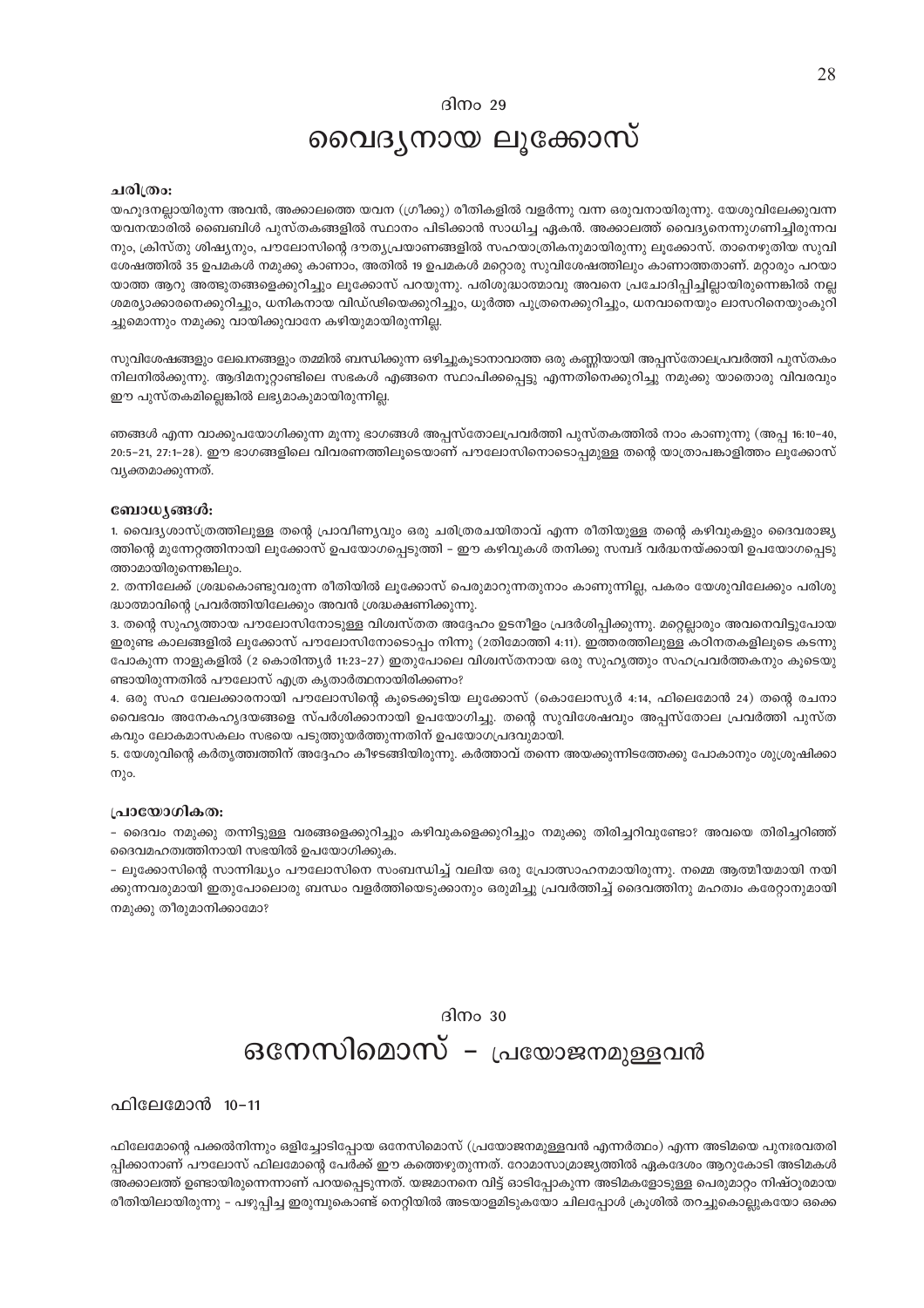യാണ് അവരെ കാത്തിരുന്ന പ്രതികരണരീതികൾ. റോമായിൽ തടവറയിലായിരുന്ന പൗലോസിന്റെ അടുക്കലെത്താൻ ഭാഗ്യം ലഭിച്ച ഒനേസിമൊസിന്റെ ജീവിതം വേറൊന്നായി. ഒരു ശിഷ്യനെന്ന നിലയിൽ അവന്റെ പേര് അമ്പർത്ഥമാക്കാൻ അവനു കഴിഞ്ഞു (വാ 11).

#### മൂല്യമറ്റ ഭൂതകാലം

തങ്ങളുടെ അടിമകളോടു നീതിപൂർണ്ണമായി പെരുമാറണമെന്ന് ദൈവം ഇസ്രായേൽ മക്കളോടു കൽപ്പിച്ചു, നല്ലവരെയാകട്ടെ അവർ ശ്രേഷ്ടമായ രീതിയിൽത്തന്നെ കണ്ടു. എന്നാൽ ഇവിടത്തെ ഒനേസിമോസിനു ലഭിച്ചത് സൽപേരല്ലായിരുന്നു. മോഷ ണവും (വാക്യം 18-19 സുചിപ്പിക്കുന്നതുപോലെ), അലസതയും (വാക്യം 11), അതിനെല്ലാം മേൽ യജമാനനെ ചതിച്ചു കടന്നു കളഞ്ഞതും അവനുസ്ഥന്തമായുണ്ടായിരുന്ന വകകളായിരുന്നു. അവനെകയ്യിൽ കിട്ടിയാൽ കൊടുക്കാവുന്നതിൽ ഏറ്റവും കൂടിയ ശിക്ഷ കൊടുക്കണമെന്നു മാത്രമേ ഫിലെമോൻ ചിന്തിക്കാൻ വഴിയുള്ളു.

യേശുവിന്റെ നാമത്തിൽ തന്റെ ജീവിതത്തിൽ മാറ്റം വരുത്താനുള്ള ഒരു അവസരം ഒനേസിമൊസിനു കൈവന്നപ്പോൾ അവൻ അതും കരസ്ഥമാക്കി. നമ്മുടെ ജീവിതത്തിൽ, കഴിഞ്ഞകാലത്തിൽ കടിച്ചു തൂങ്ങിക്കിടക്കുന്നവരായി എത്ര തവണ നാം നമ്മെ കണ്ടിട്ടുണ്ട് (ഏശയ്യ 43:18)? നിങ്ങളുടെ ഉപയോഗ്യശൂന്യമായ ഭൂതകാലത്തെ അമൂല്യമായ ഭാവികാലമാക്കിമാറ്റാൻ കഴിയുന്ന പൗലോസിനെപ്പോലെ ഒരാൾ നിങ്ങളുടെ ജീവിതത്തിലുണ്ടോ? ഒരു മാറ്റത്തിന് നിങ്ങൾ എത്രമാത്രം തയ്യാറെടുപ്പുള്ളവനാണ്?

#### മുല്യമുള്ള ജീവിതം

റോമായിൽ താൻ നേടിയെടുത്ത സ്വാതന്ത്ര്യവും സുഖങ്ങളും വിട്ടുപേക്ഷിച്ച് – അവ തെറ്റായ രീതിയിൽ നേടിയെടുത്തതാണെ ങ്കിലും – തന്റെ നാട്ടിലേക്കും യജമാനന്റെ പക്കലേക്കും തിരികെച്ചെല്ലാൻ ഒനേസിമൊസ് തയ്യാറായി. വളരെയധികം അപകടസാ ധ്യതയുള്ള ഈ നീക്കം വചനത്തിന്റെ അടിസ്ഥാനത്തിൽ നോക്കുമ്പോൾ അത്യധികം താരപദവിയുള്ളതാണ് (മത്തായി 5:9).

ഈ കഥയിലെ മറ്റൊരു അറിയപ്പെടാത്ത താരം ഫിലെമോൻതന്നെയാണ്. തന്റെ മുറിവുകളും അവകാശങ്ങളും വലിച്ചെറിഞ്ഞു കളഞ്ഞ്, തന്നെ ചതിച്ച് ഓടിപ്പോയ ഒനേസിമസിനെ ഒരു പ്രിയ സഹോദരനായി മനസ്സാ സ്വീകരിക്കാനുള്ള ആ ഹൃദയവിശാ ലതയാണ്. തനിക്കെതിരെ കുറ്റം ചെയ്തവനോടു ക്ഷമിക്കണമെന്നു പ്രതീക്ഷിക്കുകമാത്രമല്ല, താൻ വെറുക്കപ്പെട്ടവനെന്നു കരു തുന്നവനെ തിരിച്ചു സ്വീകരിക്കാനും കൂടിയാണ് ഫിലെമോനോട് ഇവിടെ ആവശ്യപ്പെടുന്നത്. രണ്ടുപേരേ സംബന്ധിച്ചും ഇത് എളുപ്പമായ ഒരു കാര്യമാണെന്നു നിങ്ങൾക്കു തോന്നുന്നുണ്ടോ?

നമ്മുടെ മുറിവുകൾ ക്ഷമിച്ചു, നമ്മോടു ചെയ്ത തെറ്റുകൾ പോകട്ടെയെന്നു വച്ച്, യേശുവിനു മഹത്വം കരേറ്റുന്നതിനും ആത്മാ ക്കളെ രക്ഷയിലേക്കു നയിക്കുന്നതിനും ശ്രദ്ധയർപ്പിച്ചു ജീവിക്കുമ്പോൾ നമ്മളും ഇവരെപ്പോലെ പുകഴ്ത്തപ്പെടാത്ത താരങ്ങ ളായി തീരുകയാണു ചെയ്യുക – ഈ കാലഘട്ടത്തിലും.

വരും കാലങ്ങളിൽ സഭയെ പിടിച്ചുലയ്ക്കാനും നശിപ്പിക്കാനും പര്യാപ്തമായ പീഡനങ്ങൾ വരാൻപോകുന്നത് സഭയ്ക്കുള്ളിൽ നിന്നുതന്നെയാണ് – ബന്ധങ്ങളിലുള്ള പരിഹരിക്കപ്പെടാത്ത വിള്ളലുകളായും പ്രശ്നങ്ങളായും വേദനകളായുമൊക്കെ. ഇന്നു നിങ്ങളുടെ ജീവിതത്തിൽ അങ്ങനെയൊരു കാര്യം നിലനിൽക്കുന്നുണ്ടോ? അതു നിങ്ങളെ നശിപ്പിച്ചു തുടങ്ങിയിരിക്കുന്നു എന്നു കാണാൻ നിങ്ങൾക്കാവുന്നുണ്ടോ? നിങ്ങളെ സഹായിക്കാൻ കഴിയുന്ന ഒരാൾ ആരാണ് – ഒനേസിമൊസിനെ സംബന്ധിച്ചു പൗലോസു വഹിച്ച സ്ഥാനം പോലെ?

യഥാർത്ഥ ധൈര്യവും ബോധ്യവുമുള്ള, പ്രശ്നപരിഹാരത്തിനായി നീതിക്കുനിരക്കുന്ന എന്തും സുര്യാസ്തമനത്തിനുമുന്നേ ചെയ്യുന്ന, സഭയ്ക്കു മഹത്വം കുട്ടുന്ന യഥാർത്ഥ താരങ്ങളായി നമുക്കു മാറാം (എഫേസ്യർ 4:26).

ദിന $\circ$ 31

## എപ്പപ്രൊദിത്തൊസ്

### പ്രാണനെ അപകടപ്പെടുത്തിയ ശുശ്രൂഷകൻ

ഫിലിപ്പിയർ 2:25-30, 4:18

നമ്മുടെ മനസ്സിലേക്കു പെട്ടെന്ന് ഓടിവരുന്ന ഒരു പ്രശസ്തി എപ്പപ്രൊദിത്തൊസിനില്ലെങ്കിലും, ബൈബിൾ ചരിത്രത്തിൽ അവനും പ്രധാനപ്പെട്ട ഒരു ഭാഗമുണ്ട്. തടവറയിലായിരുന്ന പൗലോസ് ഫിലിപ്യർക്കായി എഴുതിയലേഖനത്തിൽ അവന്റെ പേർ രണ്ടു തവണ പ്രത്യക്ഷപെടുന്നുണ്ട്. ഈ ലേഖനം ഫിലപ്യയിലെ സഭയിൽ കൊണ്ടെത്തിച്ചത് എപ്പപ്രൊദിത്തൊസ് ആയിരു m.

റോമായിൽ വീട്ടുതടങ്കലിലായിരുന്ന പൗലോസിന് ഒരു സമ്മാനം കൊടുത്തയക്കാൻ ഫിലിപൃയിലുള്ള സഭ തീരുമാനിച്ചു.